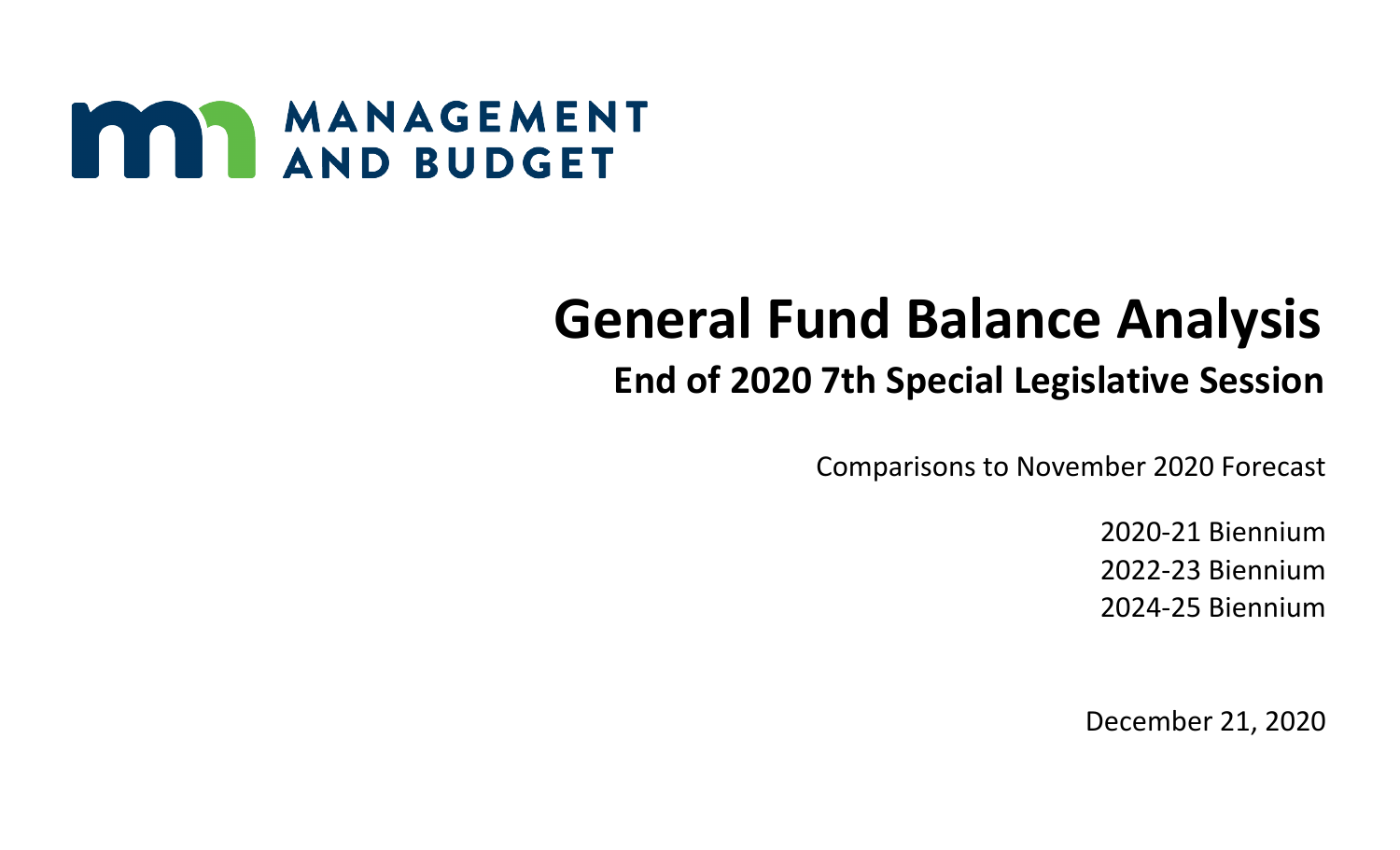## Table of Contents

|                                           | Page           |
|-------------------------------------------|----------------|
| Summary of Resources and Expenditures     | 1              |
| Revenues/Resources                        |                |
| Non-Dedicated                             | $\overline{2}$ |
| Dedicated                                 | 3              |
| <b>Transfers From Other Funds</b>         | 3              |
| Prior Year Adjustments                    | 4              |
| <b>New Legislation Revenues</b>           | 4              |
| Expenditures/Uses                         |                |
| E-12 Education                            | 5              |
| <b>Higher Education</b>                   | 7              |
| Property Tax Aids & Credits               | 7              |
| <b>Health &amp; Human Services</b>        | 9              |
| Public Safety & Judiciary                 | 11             |
| Transportation                            | 12             |
| Environment                               | 12             |
| <b>Agriculture &amp; Housing</b>          | 13             |
| Jobs, Economic Development & Commerce     | 14             |
| State Government & Veterans               | 15             |
| Debt Service                              | 18             |
| Capital Projects & Grants                 | 18             |
| <b>Cancellation Estimates</b>             | 18             |
| Reserves & Appropriations Carried Forward | 18             |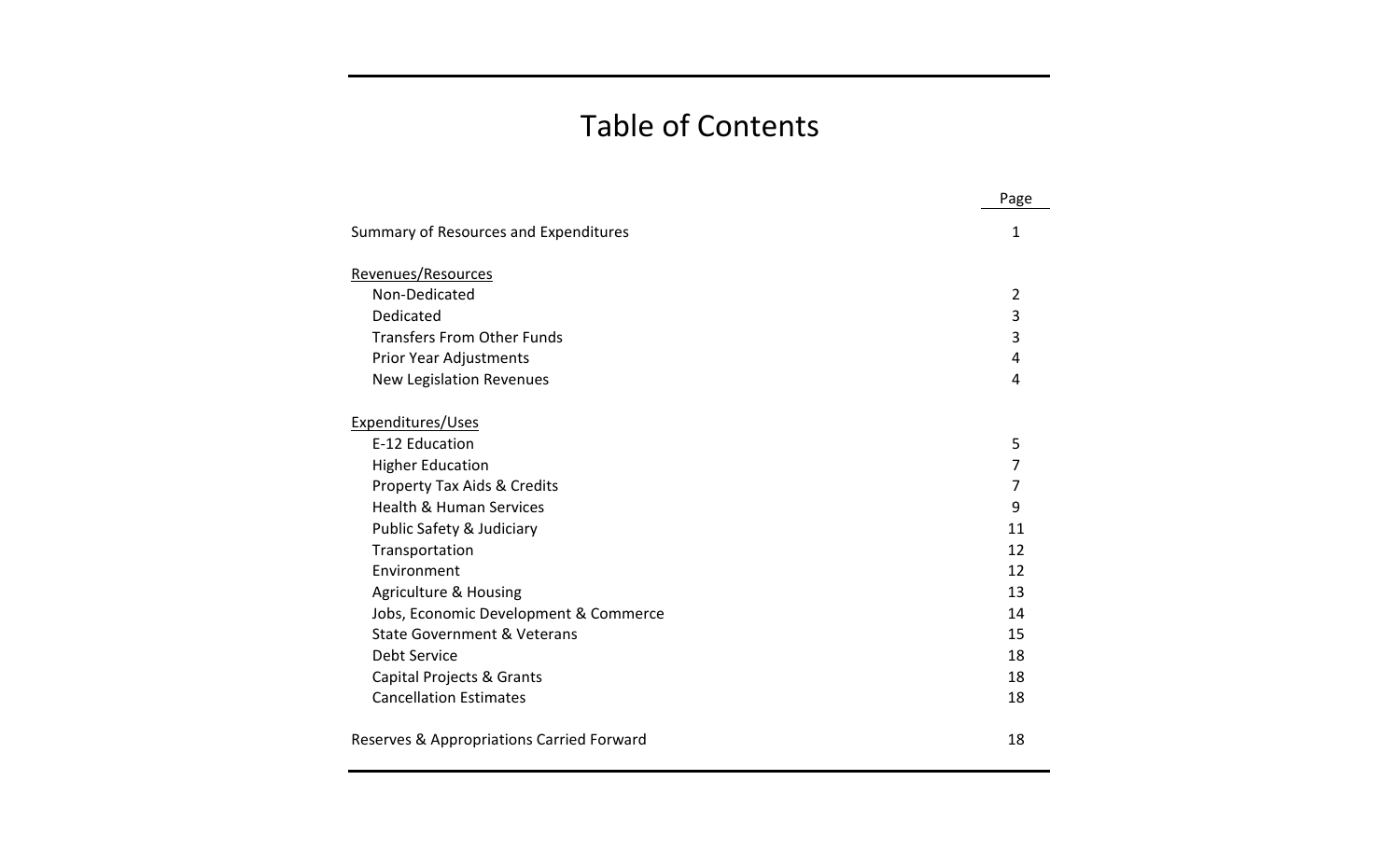| <b>General Fund - Fund Balance Analysis</b><br>(\$ in Thousands) | Nov<br>FY 2020-21 | Nov<br>FY 2022-23 | Nov<br>FY 2024-25 | Actual<br>FY 2020 | Dec <sub>SS</sub><br>FY 2021 | Dec <sub>SS</sub><br>FY 2020-21 | Dec SS vs Nov<br>FY 2020-21 | Dec SS<br>FY 2022 | Dec SS<br>FY 2023 | Dec SS<br>FY 2022-23 | Dec SS vs Nov<br>FY 2022-23 | FY 2022-23 vs<br>FY 2020-21 | Dec SS<br>FY 2024 | Dec SS<br>FY 2025 | Dec SS<br>FY 2024-25 | Dec SS vs Nov<br>FY 2024-25 | FY 2024-25 vs<br>FY 2022-23 |
|------------------------------------------------------------------|-------------------|-------------------|-------------------|-------------------|------------------------------|---------------------------------|-----------------------------|-------------------|-------------------|----------------------|-----------------------------|-----------------------------|-------------------|-------------------|----------------------|-----------------------------|-----------------------------|
|                                                                  |                   |                   |                   |                   |                              |                                 |                             |                   |                   |                      |                             |                             |                   |                   |                      |                             |                             |
| <b>General Fund Summary</b>                                      |                   |                   |                   |                   |                              |                                 |                             |                   |                   |                      |                             |                             |                   |                   |                      |                             |                             |
| <b>Actual &amp; Estimated Resources</b>                          |                   |                   |                   |                   |                              |                                 |                             |                   |                   |                      |                             |                             |                   |                   |                      |                             |                             |
| Balance Forward From Prior Year                                  | 3,971,359         | 3,443,990         | 1,828,01          | 3,971,359         | 3,343,865                    | 3,971,359                       |                             | 3,201,681         | 2,153,717         | 3,201,681            | $-242,309$                  | $-769,678$                  | 1,582,903         | 1,206,688         | 1,582,903            | $-245,114$                  | $-1,618,778$                |
| <b>Current Resources:</b>                                        |                   |                   |                   |                   |                              |                                 |                             |                   |                   |                      |                             |                             |                   |                   |                      |                             |                             |
| <b>Tax Revenues</b>                                              | 44,834,937        | 47,701,845        | 51,413,931        | 22,077,216        | 22,757,721                   | 44,834,937                      |                             | 23,408,950        | 24,292,895        | 47,701,845           |                             | 2,866,908                   | 25,271,955        | 26,141,976        | 51,413,93            |                             | 3,712,086                   |
| Non-Tax Revenues                                                 | 1,543,287         | 1,418,84          | 1,420,484         | 817,106           | 726,098                      | 1,543,204                       |                             | 706,030           | 712,692           | 1,418,722            | $-121$                      | $-124,482$                  | 711,927           | 708,557           | 1,420,484            |                             | 1,762                       |
| Subtotal Non-Dedicated Revenues                                  | 46,378,224        | 49,120,68         | 52,834,415        | 22,894,322        | 23,483,819                   | 46,378,141                      |                             | 24,114,980        | 25,005,587        | 49,120,567           | $-121$                      | 2,742,426                   | 25,983,882        | 26,850,533        | 52,834,415           |                             | 3,713,848                   |
| <b>Dedicated Revenue</b>                                         | 800               |                   |                   | 795               |                              | 800                             |                             |                   |                   |                      |                             | $-790$                      |                   |                   |                      |                             |                             |
| Transfers From Other Funds                                       | 585,083           | 298,424           | 176,033           | 155,643           | 429,440                      | 585,083                         |                             | 149,147           | 149,277           | 298,424              |                             | $-286,659$                  | 148,782           | 27,251            | 176,033              |                             | $-122,391$                  |
| Prior Year Adjustments                                           | 135,993           | 74,81             | 74,812            | 99,722            | 36,271                       | 135,993                         |                             | 37,406            | 37,406            | 74,81                |                             | $-61,181$                   | 37,406            | 37,406            | 74,812               |                             |                             |
| Subtotal Other Revenue                                           | 721,876           | 373,24            | 250,855           | 256,160           | 465,716                      | 721,876                         |                             | 186,558           | 186,688           | 373,246              |                             | $-348,630$                  | 186,193           | 64,662            | 250,855              |                             | $-122,391$                  |
| <b>New Legislation Revenues</b>                                  |                   |                   |                   | $\Omega$          | -83                          |                                 | -83                         | $-121$            |                   | $-121$               | -121                        |                             | $\sqrt{ }$        |                   |                      |                             | 121                         |
| <b>Subtotal Current Resources</b>                                | 47,100,100        | 49,493,93         | 53,085,270        | 23,150,482        | 23,949,535                   | 47,100,01                       |                             | 24,301,538        | 25,192,275        | 49,493,81            | $-121$                      | 2,393,796                   | 26,170,075        | 26,915,195        | 53,085,27            |                             | 3,591,457                   |
| <b>Total Resources Available</b>                                 | 51,071,459        | 52,937,924        | 54,913,287        | 27,121,841        | 27,293,400                   | 51,071,376                      | $-82$                       | 27,503,219        | 27,345,992        | 52,695,494           | $-242,430$                  | 1,624,118                   | 27,752,978        | 28,121,883        | 54,668,173           | $-245,114$                  | 1,972,679                   |
| <b>Actual &amp; Estimated Expenditures</b>                       |                   |                   |                   |                   |                              |                                 |                             |                   |                   |                      |                             |                             |                   |                   |                      |                             |                             |
| E-12 Education                                                   | 19,880,902        | 20,591,37         | 21,312,471        | 9,835,739         | 10,045,163                   | 19,880,902                      |                             | 10,191,697        | 10,402,074        | 20,593,771           | 2,400                       | 712,869                     | 10,580,361        | 10,732,110        | 21,312,47            |                             | 718,700                     |
| <b>Higher Education</b>                                          | 3,407,129         | 3,406,12          | 3,405,828         | 1,693,377         | 1,713,752                    | 3,407,129                       |                             | 1,703,064         | 1,703,064         | 3,406,12             |                             | $-1,001$                    | 1,702,914         | 1,702,914         | 3,405,828            |                             | $-300$                      |
| Property Tax Aids & Credits                                      | 3,905,331         | 4,199,53          | 4,354,657         | 1,866,803         | 2,126,278                    | 3,993,081                       | 87,750                      | 2,087,224         | 2,112,313         | 4,199,537            |                             | 206,456                     | 2,159,185         | 2,195,472         | 4,354,657            |                             | 155,120                     |
| Health & Human Services                                          | 13,772,147        | 16,506,93         | 18,087,626        | 7,035,367         | 6,736,780                    | 13,772,147                      |                             | 8,166,748         | 8,340,189         | 16,506,937           |                             | 2,734,790                   | 8,859,033         | 9,228,593         | 18,087,626           |                             | 1,580,689                   |
| Public Safety & Judiciary                                        | 2,562,198         | 2,537,863         | 2,537,864         | 1,236,945         | 1,325,537                    | 2,562,482                       | 284                         | 1,269,215         | 1,268,932         | 2,538,14             | 284                         | $-24,335$                   | 1,268,932         | 1,268,932         | 2,537,864            |                             | $-283$                      |
| Transportation                                                   | 349,370           | 249,552           | 249,11            | 174,820           | 174,692                      | 349,512                         | 142                         | 124,996           | 124,556           | 249,552              |                             | $-99,960$                   | 124,556           | 124,556           | 249,112              |                             | $-440$                      |
| Environment                                                      | 344,594           | 331,663           | 331,118           | 166,422           | 178,172                      | 344,594                         |                             | 165,894           | 165,769           | 331,66               |                             | $-12,931$                   | 165,651           | 165,467           | 331,118              |                             | $-545$                      |
| Agriculture & Housing                                            | 251,759           | 242,842           | 242,842           | 129,729           | 122,030                      | 251,759                         |                             | 121,421           | 121,421           | 242,842              |                             | $-8,91$                     | 121,421           | 121,421           | 242,842              |                             |                             |
| Jobs, Economic Development & Commerce                            | 366,978           | 315,208           | 327,349           | 174,251           | 231,727                      | 405,978                         | 39,000                      | 154,252           | 160,956           | 315,208              |                             | $-90,770$                   | 164,197           | 163,152           | 327,349              |                             | 12,141                      |
| State Government & Veterans                                      | 1,437,579         | 1,174,638         | 1,185,424         | 794,715           | 757,914                      | 1,552,629                       | 115,050                     | 586,063           | 588,575           | 1,174,638            |                             | $-377,991$                  | 596,625           | 588,799           | 1,185,424            |                             | 10,786                      |
| Debt Service                                                     | 1,055,625         | 1,256,945         | 1,282,554         | 540,081           | 515,544                      | 1,055,625                       |                             | 631,510           | 625,435           | 1,256,945            |                             | 201,320                     | 638,836           | 643,718           | 1,282,554            |                             | 25,609                      |
| Capital Projects & Grants                                        | 308,85            | 317,223           | 340,209           | 129,727           | 179,130                      | 308,857                         |                             | 152,418           | 164,805           | 317,223              |                             | 8,366                       | 169,579           | 170,630           | 340,209              |                             | 22,986                      |
| <b>Cancellation Estimates</b>                                    | $-15,000$         | $-20,000$         | $-20,000$         |                   | $-15,000$                    | $-15,000$                       |                             | $-5,000$          | $-15,000$         | $-20,000$            |                             | $-5,000$                    | -5,000            | $-15,000$         | $-20,000$            |                             |                             |
| Subtotal by Appropriation Bill                                   | 47,627,469        | 51,109,907        | 53,637,054        | 23,777,976        | 24,091,719                   | 47,869,695                      | 242,226                     | 25,349,502        | 25,763,089        | 51,112,591           | 2,684                       | 3,242,896                   | 26,546,290        | 27,090,764        | 53,637,054           |                             | 2,524,463                   |
| <b>Total Expenditures &amp; Transfers</b>                        | 47,627,469        | 51,109,907        | 53,637,054        | 23,777,976        | 24,091,719                   | 47,869,695                      | 242,226                     | 25,349,502        | 25,763,089        | 51,112,591           | 2,684                       | 3,242,896                   | 26,546,290        | 27,090,764        | 53,637,054           |                             | 2,524,463                   |
| <b>Balance Before Reserves</b>                                   | 3,443,990         | 1,828,01          | 1,276,233         | 3,343,865         | 3,201,681                    | 3,201,681                       | $-242,309$                  | 2,153,717         | 1,582,903         | 1,582,903            | $-245,114$                  | $-1,618,778$                | 1,206,688         | 1,031,119         | 1,031,119            | $-245,114$                  | $-551,784$                  |
| <b>Cash Flow Account</b>                                         | 350,000           | 350,000           | 350,000           | 350,000           | 350,000                      | 350,000                         |                             | 350,000           | 350,000           | 350,000              |                             |                             | 350,000           | 350,000           | 350,000              |                             |                             |
| <b>Budget Reserve</b>                                            | 2,377,319         | 1,885,950         | 1,885,950         | 2,358,698         | 2,377,319                    | 2,377,319                       |                             | 1,885,950         | 1,885,950         | 1,885,950            |                             | -491,369                    | 1,885,950         | 1,885,950         | 1,885,950            |                             |                             |
| <b>Stadium Reserve</b>                                           | 80,86             | 229,662           | 418,674           | 55,700            | 80,861                       | 80,861                          |                             | 150,319           | 229,662           | 229,662              |                             | 148,801                     | 319,182           | 418,674           | 418,674              |                             | 189,012                     |
| <b>Appropriations Carried Forward</b>                            |                   |                   |                   | 246,058           |                              |                                 |                             |                   |                   |                      |                             |                             |                   |                   |                      |                             |                             |
| <b>Budgetary Balance</b>                                         | 635,810           | $-637,595$        | $-1,378,391$      | 333,409           | 393,501                      | 393,501                         | $-242,309$                  | $-232,552$        | $-882,709$        | $-882,709$           | $-245,114$                  | $-1,276,210$                | $-1,348,444$      | $-1,623,505$      | $-1,623,505$         | $-245,114$                  | $-740,796$                  |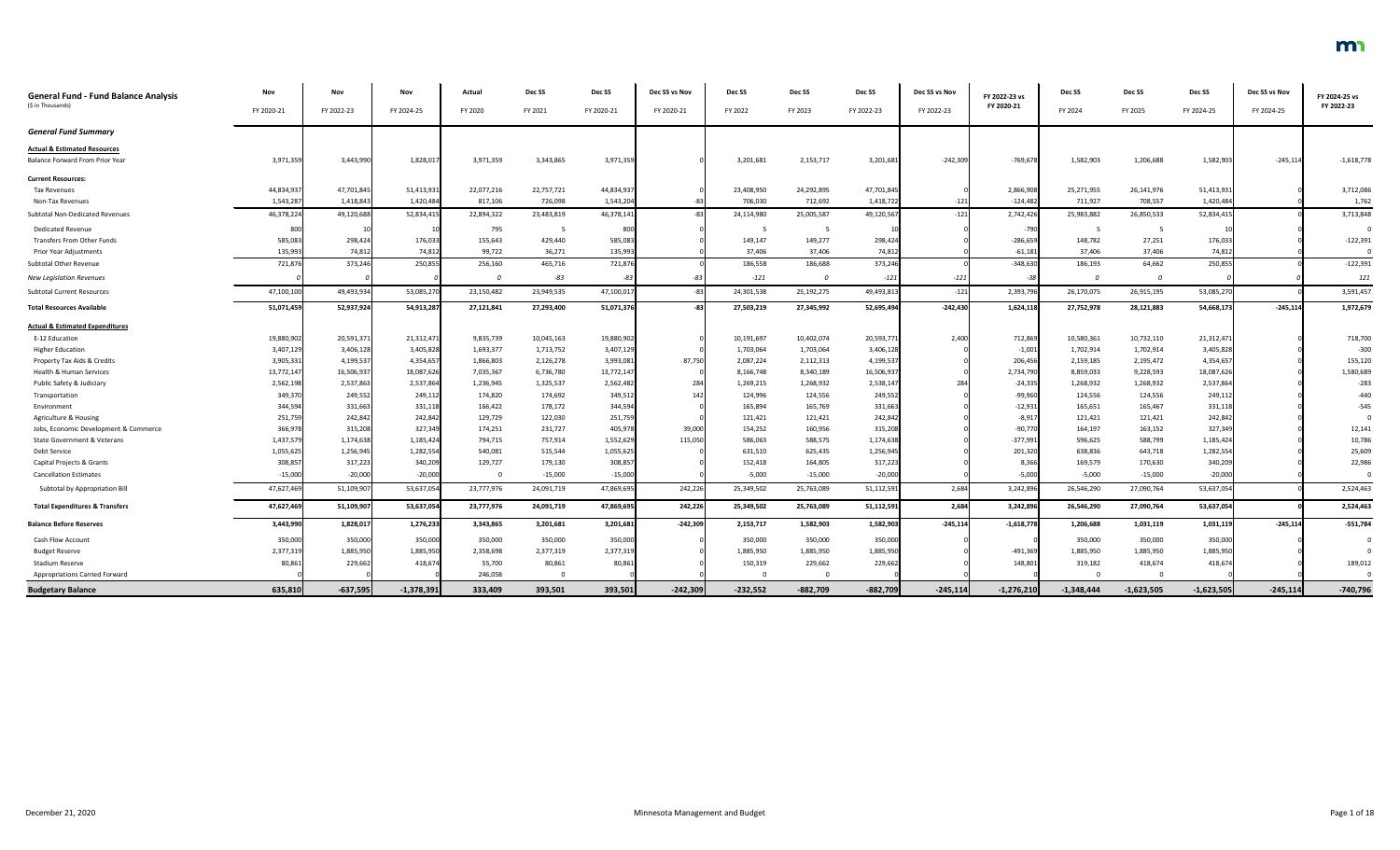| FY 2020-21<br>FY 2022-23<br>FY 2020<br>FY 2021<br>FY 2020-21<br>FY 2020-21<br>FY 2022<br>FY 2023<br>FY 2022-23<br>FY 2022-23<br>FY 2024<br>FY 2025<br>FY 2024-25<br>FY 2024-25<br>FY 2024-25<br>28,384,990<br>30,603,671<br>33,144,616<br>13,992,086<br>14,392,904<br>28,384,990<br>15,577,705<br>30,603,67<br>16,277,974<br>16,866,642<br>33,144,616<br>2,540,945<br>15,025,966<br>2,218,681<br>$-333,677$<br>$-3,621,452$<br>$-4,032,571$<br>$-4,366,248$<br>$-1,897,957$<br>$-1,723,495$<br>$-3,621,452$<br>$-1,996,931$<br>$-2,035,640$<br>$-4,032,571$<br>$-411,119$<br>$-2,140,504$<br>$-2,225,744$<br>$-4,366,248$<br>24,763,538<br>28,778,368<br>24,763,538<br>26,571,100<br>28,778,368<br>2,207,268<br>26,571,100<br>12,094,129<br>12,669,409<br>13,029,035<br>13,542,065<br>1,807,562<br>14,137,470<br>14,640,898<br>3,478,646<br>3,313,73<br>3,607,75<br>1,797,433<br>1,681,213<br>3,478,646<br>1,680,760<br>3,313,730<br>$-164,916$<br>1,778,406<br>1,829,347<br>3,607,753<br>294,023<br>1,632,970<br>Corporate Income Tax<br>$-404,759$<br>$-360,972$<br>$-217,158$<br>$-187,601$<br>$-404,759$<br>$-187,071$<br>$-182,111$<br>$-369,182$<br>35,57<br>$-184,055$<br>$-360,972$<br>8,210<br>Corporate Income Tax Refunds<br>$-369,18$<br>-176,917<br>3,073,887<br>3,073,887<br>2,944,548<br>3,246,781<br>1,498,649<br>2,944,548<br>$-129,339$<br>3,246,781<br>302,233<br>1,580,275<br>1,493,612<br>1,445,899<br>1,601,489<br>1,645,292<br>13,806,394<br>11,997,229<br>5,946,441<br>6,050,788<br>11,997,229<br>6,286,607<br>6,543,800<br>12,830,407<br>833,178<br>6,777,144<br>7,029,250<br>13,806,394<br>975,987<br>Sales Tax<br>12,830,407<br>$-483,467$<br>$-372,102$<br>$-381,002$<br>$-187,765$<br>$-295,702$<br>$-483,467$<br>$-372,102$<br>$-381,002$<br>$-8,900$<br>Sales Tax Refunds<br>$-190,601$<br>$-181,501$<br>111,365<br>$-190,501$<br>$-190,501$<br>$-25,290$<br>$-800$<br>Sales Tax Refunds, Indian Sales Tax<br>$-25,290$<br>$-25,800$<br>$-26,600$<br>$-15,290$<br>$-10,000$<br>$-12,800$<br>$-13,000$<br>$-25,800$<br>$-510$<br>$-13,400$<br>$-26,600$<br>$-13,200$<br>2,917<br>1,919<br>4,836<br>2,118<br>2,118<br>1,919<br>1,919<br>$-199$<br>2,226<br>2,610<br>4,836<br>2,118<br>- 0<br>44,397<br>10,662<br>21,215<br>21,635<br>32,188<br>44,397<br>1,547<br>10,662<br>42,850<br>10,662<br>42,850<br>22,031<br>22,366<br>11,501,252<br>12,477,274<br>13,448,025<br>5,745,504<br>11,501,252<br>6,372,853<br>12,477,274<br>976,022<br>13,448,025<br>970,751<br>5,755,748<br>6,104,421<br>6,597,700<br>6,850,325<br>800,723<br>767,776<br>767,970<br>1,554,041<br>1,540,23<br>1,535,927<br>753,318<br>1,554,041<br>772,462<br>1,540,238<br>$-13,803$<br>767,957<br>1,535,927<br>$-4,311$<br><b>Statewide Property Tax</b><br>1,535,927<br>1,554,041<br>767,776<br>1,540,238<br>$-13,803$<br>1,554,041<br>1,540,238<br>753,318<br>800,723<br>772,462<br>767,957<br>767,970<br>1,535,927<br>$-4,311$<br>324,260<br>362,300<br>153,460<br>170,800<br>187,000<br>362,300<br>38,040<br>210,600<br>47,100<br>409,400<br>324,260<br>175,300<br>198,800<br>409,400<br>Estate Tax<br>$-11,321$<br>1,221<br>$-5,800$<br>$-11,321$<br>$-10,100$<br>$-11,300$<br>$-6,721$<br>$-4,600$<br>$-4,900$<br>$-5,200$<br>$-10,100$<br>$-5,500$<br>$-11,300$<br>$-1,200$<br>Estate Tax Refunds<br>312,939<br>312,939<br>352,200<br>398,100<br>146,739<br>166,200<br>181,800<br>352,200<br>39,261<br>193,300<br>204,800<br>398,100<br>45,900<br>170,400<br>210,730<br>196,962<br>196,962<br>221,250<br>95,132<br>101,830<br>103,970<br>106,760<br>210,730<br>13,768<br>109,310<br>111,940<br>221,250<br>10,520<br>Liquor, Wine & Beer Tax<br>$-1,793$<br>$-1,700$<br>$-893$<br>$-1,793$<br>$-870$<br>$-830$<br>$-1,700$<br>$-790$<br>$-800$<br>$-1,590$<br>110<br>Liquor, Wine & Beer Tax Refunds<br>$-1,590$<br>-900<br>209,030<br>219,660<br>94,239<br>195,169<br>209,030<br>13,861<br>219,660<br>10,630<br>195,169<br>100,930<br>103,100<br>105,930<br>108,520<br>111,140<br>1,174,510<br>1,182,432<br>587,240<br>587,270<br>1,174,510<br>$-7,922$<br>$-5,000$<br>1,182,432<br>1,169,510<br>591,752<br>590,680<br>585,570<br>583,940<br>1,169,510<br>Cigarette & Tobacco Products Tax<br>$-21,100$<br>$-10,600$<br>$-1,920$<br>$-10,700$<br>$-200$<br>$-19,180$<br>$-21,300$<br>$-10,730$<br>$-8,450$<br>$-19,180$<br>$-10,500$<br>$-21,100$<br>$-10,600$<br>$-21,300$<br>Cigarette & Tobacco Products Tax Refunds<br>1,163,252<br>1,153,410<br>1,148,210<br>582,230<br>1,163,252<br>576,670<br>1,153,410<br>$-9,842$<br>1,148,210<br>$-5,200$<br>581,022<br>576,740<br>574,970<br>573,240<br>9,246<br>30,754<br>40,000<br>36,000<br>15,654<br>15,100<br>30,754<br>19,100<br>20,900<br>40,000<br>18,000<br>18,000<br>36,000<br>$-4,000$<br><b>Taconite Occupation Tax</b><br>354,512<br>304,852<br>310,854<br>170,364<br>354,512<br>153,997<br>150,855<br>304,852<br>$-49,660$<br>158,176<br>310,854<br>6,002<br>184,148<br>152,678<br><b>Mortgage Registry Tax</b><br>157,536<br>26,492<br>160,767<br>288,114<br>314,606<br>317,725<br>134,582<br>153,532<br>288,114<br>157,070<br>314,606<br>156,958<br>317,725<br>3,119<br>Deed Transfer Tax<br>317,725<br>288,114<br>314,606<br>288,114<br>314,606<br>134,582<br>157,536<br>157,070<br>26,492<br>156,958<br>160,767<br>317,725<br>3,119<br><b>Deed Transfer Tax</b><br>153,532<br>867,943<br>867,943<br>927,620<br>418,835<br>452,701<br>927,620<br>59,677<br>521,517<br>91,213<br>1,018,833<br>449,108<br>474,919<br>497,316<br>1,018,833<br>$-2,500$<br>$-2,500$<br>$-2,500$<br>$-5,000$<br>$-5,000$<br>$-1,990$<br>$-2,500$<br>$-4,490$<br>$-5,000$<br>$-510$<br>$-2,500$<br>$-5,000$<br>$-4,490$<br>0<br>922,620<br>416,845<br>446,608<br>863,453<br>472,419<br>922,620<br>59,167<br>1,013,833<br>91,213<br>863,453<br>1,013,83<br>450,201<br>494,816<br>519,017<br>10<br>-5<br>-5<br>$\mathbf 0$<br>53<br>50<br>50<br>50<br>103<br>100<br>100<br>50<br>100<br>50<br>100<br>103<br>266,400<br>306,900<br>78,842<br>93,700<br>172,542<br>128,200<br>138,200<br>266,400<br>93,858<br>306,900<br>40,500<br>172,542<br>148,400<br>158,500<br>Lawful Gambling Taxes<br>$-250$<br>$-250$<br>$-250$<br>$-500$<br>$-500$<br>$-243$<br>$-250$<br>$-500$<br>$-250$<br>$-500$<br><b>Gambling Tax Refunds</b><br>$-493$<br>$-493$<br>0<br>172,049<br>265,900<br>306,400<br>265,900<br>306,400<br>172,049<br>78,599<br>93,450<br>127,950<br>137,950<br>93,851<br>158,250<br>40,500<br><b>Lawful Gambling Taxes</b><br>148,150<br>[73, 800]<br>[36,900]<br>[73,800]<br>[36,900]<br>[73,800]<br>[73, 800]<br>[36,900]<br>[73,800]<br>[36,900]<br>[36,900]<br>[36,900]<br>[73, 800]<br>[0]<br>[0]<br>Lawful Gambling Taxes - February 2012 Base<br>[192, 100]<br>[99, 044]<br>[232, 600]<br>[42, 494]<br>[56, 550]<br>[99, 044]<br>[91,050]<br>[101, 050]<br>[192, 100]<br>[93,056]<br>[111, 250]<br>[121, 350]<br>[232, 600]<br>[40, 500]<br>Lawful Gambling Taxes - Stadium<br>572,565<br>572,565<br>616,263<br>664,544<br>272,736<br>299,829<br>303,057<br>313,206<br>616,263<br>43,698<br>325,195<br>339,349<br>664,544<br>48,281<br>$-10,306$<br>$-6,843$<br>$-3,853$<br>$-5,003$<br>$-5,303$<br>$-5,303$<br>$-5,303$<br>$-10,696$<br>$-10,606$<br>$-10,696$<br>$-10,306$<br>390<br>$-10,606$<br>$-300$<br>47,701,845<br>51,413,931<br>22,077,216<br>44,834,937<br>23,408,950<br>24,292,895<br>47,701,845<br>n<br>2,866,908<br>3,712,086<br>44,834,937<br>22,757,721<br>25,271,955<br>26,141,976<br>51,413,931 | <b>General Fund - Fund Balance Analysis</b><br>(\$ in Thousands) | Nov | Nov | Nov | Actual | Dec SS | Dec SS | Dec SS vs Nov | Dec SS | Dec SS | Dec <sub>SS</sub> | Dec SS vs Nov | FY 2022-23 vs<br>FY 2020-21 | Dec SS | Dec SS | Dec SS | Dec SS vs Nov | FY 2024-25 vs<br>FY 2022-23 |
|-------------------------------------------------------------------------------------------------------------------------------------------------------------------------------------------------------------------------------------------------------------------------------------------------------------------------------------------------------------------------------------------------------------------------------------------------------------------------------------------------------------------------------------------------------------------------------------------------------------------------------------------------------------------------------------------------------------------------------------------------------------------------------------------------------------------------------------------------------------------------------------------------------------------------------------------------------------------------------------------------------------------------------------------------------------------------------------------------------------------------------------------------------------------------------------------------------------------------------------------------------------------------------------------------------------------------------------------------------------------------------------------------------------------------------------------------------------------------------------------------------------------------------------------------------------------------------------------------------------------------------------------------------------------------------------------------------------------------------------------------------------------------------------------------------------------------------------------------------------------------------------------------------------------------------------------------------------------------------------------------------------------------------------------------------------------------------------------------------------------------------------------------------------------------------------------------------------------------------------------------------------------------------------------------------------------------------------------------------------------------------------------------------------------------------------------------------------------------------------------------------------------------------------------------------------------------------------------------------------------------------------------------------------------------------------------------------------------------------------------------------------------------------------------------------------------------------------------------------------------------------------------------------------------------------------------------------------------------------------------------------------------------------------------------------------------------------------------------------------------------------------------------------------------------------------------------------------------------------------------------------------------------------------------------------------------------------------------------------------------------------------------------------------------------------------------------------------------------------------------------------------------------------------------------------------------------------------------------------------------------------------------------------------------------------------------------------------------------------------------------------------------------------------------------------------------------------------------------------------------------------------------------------------------------------------------------------------------------------------------------------------------------------------------------------------------------------------------------------------------------------------------------------------------------------------------------------------------------------------------------------------------------------------------------------------------------------------------------------------------------------------------------------------------------------------------------------------------------------------------------------------------------------------------------------------------------------------------------------------------------------------------------------------------------------------------------------------------------------------------------------------------------------------------------------------------------------------------------------------------------------------------------------------------------------------------------------------------------------------------------------------------------------------------------------------------------------------------------------------------------------------------------------------------------------------------------------------------------------------------------------------------------------------------------------------------------------------------------------------------------------------------------------------------------------------------------------------------------------------------------------------------------------------------------------------------------------------------------------------------------------------------------------------------------------------------------------------------------------------------------------------------------------------------------------------------------------------------------------------------------------------------------------------------------------------------------------------------------------------------------------------------------------------------------------------------------------------------------------------------------------------------------------------------------------------------------------------------------------------------------------------------------------------------------------------------------------------------------------------------------------------------------------------------------------------------------------------------------------------------------------------------------------------------------------------------------------------------------------------------------------------------------------------------------------------------------------------------------------------------------------------------------------------------------------------------------------------------------------------------------------------------------------------------------------------------------------------------------------------------------------------------------------------------------------------------------------------------------------------------------------------------------------------------------------------------------------------------------------------------------------------------------------------------------------------------------------------------------------------------------------------------------------------------------------------------------------------------------|------------------------------------------------------------------|-----|-----|-----|--------|--------|--------|---------------|--------|--------|-------------------|---------------|-----------------------------|--------|--------|--------|---------------|-----------------------------|
|                                                                                                                                                                                                                                                                                                                                                                                                                                                                                                                                                                                                                                                                                                                                                                                                                                                                                                                                                                                                                                                                                                                                                                                                                                                                                                                                                                                                                                                                                                                                                                                                                                                                                                                                                                                                                                                                                                                                                                                                                                                                                                                                                                                                                                                                                                                                                                                                                                                                                                                                                                                                                                                                                                                                                                                                                                                                                                                                                                                                                                                                                                                                                                                                                                                                                                                                                                                                                                                                                                                                                                                                                                                                                                                                                                                                                                                                                                                                                                                                                                                                                                                                                                                                                                                                                                                                                                                                                                                                                                                                                                                                                                                                                                                                                                                                                                                                                                                                                                                                                                                                                                                                                                                                                                                                                                                                                                                                                                                                                                                                                                                                                                                                                                                                                                                                                                                                                                                                                                                                                                                                                                                                                                                                                                                                                                                                                                                                                                                                                                                                                                                                                                                                                                                                                                                                                                                                                                                                                                                                                                                                                                                                                                                                                                                                                                                                                                                                                                                                         |                                                                  |     |     |     |        |        |        |               |        |        |                   |               |                             |        |        |        |               |                             |
|                                                                                                                                                                                                                                                                                                                                                                                                                                                                                                                                                                                                                                                                                                                                                                                                                                                                                                                                                                                                                                                                                                                                                                                                                                                                                                                                                                                                                                                                                                                                                                                                                                                                                                                                                                                                                                                                                                                                                                                                                                                                                                                                                                                                                                                                                                                                                                                                                                                                                                                                                                                                                                                                                                                                                                                                                                                                                                                                                                                                                                                                                                                                                                                                                                                                                                                                                                                                                                                                                                                                                                                                                                                                                                                                                                                                                                                                                                                                                                                                                                                                                                                                                                                                                                                                                                                                                                                                                                                                                                                                                                                                                                                                                                                                                                                                                                                                                                                                                                                                                                                                                                                                                                                                                                                                                                                                                                                                                                                                                                                                                                                                                                                                                                                                                                                                                                                                                                                                                                                                                                                                                                                                                                                                                                                                                                                                                                                                                                                                                                                                                                                                                                                                                                                                                                                                                                                                                                                                                                                                                                                                                                                                                                                                                                                                                                                                                                                                                                                                         | <b>Non-Dedicated Revenue</b>                                     |     |     |     |        |        |        |               |        |        |                   |               |                             |        |        |        |               |                             |
|                                                                                                                                                                                                                                                                                                                                                                                                                                                                                                                                                                                                                                                                                                                                                                                                                                                                                                                                                                                                                                                                                                                                                                                                                                                                                                                                                                                                                                                                                                                                                                                                                                                                                                                                                                                                                                                                                                                                                                                                                                                                                                                                                                                                                                                                                                                                                                                                                                                                                                                                                                                                                                                                                                                                                                                                                                                                                                                                                                                                                                                                                                                                                                                                                                                                                                                                                                                                                                                                                                                                                                                                                                                                                                                                                                                                                                                                                                                                                                                                                                                                                                                                                                                                                                                                                                                                                                                                                                                                                                                                                                                                                                                                                                                                                                                                                                                                                                                                                                                                                                                                                                                                                                                                                                                                                                                                                                                                                                                                                                                                                                                                                                                                                                                                                                                                                                                                                                                                                                                                                                                                                                                                                                                                                                                                                                                                                                                                                                                                                                                                                                                                                                                                                                                                                                                                                                                                                                                                                                                                                                                                                                                                                                                                                                                                                                                                                                                                                                                                         | <b>Tax Revenues:</b>                                             |     |     |     |        |        |        |               |        |        |                   |               |                             |        |        |        |               |                             |
|                                                                                                                                                                                                                                                                                                                                                                                                                                                                                                                                                                                                                                                                                                                                                                                                                                                                                                                                                                                                                                                                                                                                                                                                                                                                                                                                                                                                                                                                                                                                                                                                                                                                                                                                                                                                                                                                                                                                                                                                                                                                                                                                                                                                                                                                                                                                                                                                                                                                                                                                                                                                                                                                                                                                                                                                                                                                                                                                                                                                                                                                                                                                                                                                                                                                                                                                                                                                                                                                                                                                                                                                                                                                                                                                                                                                                                                                                                                                                                                                                                                                                                                                                                                                                                                                                                                                                                                                                                                                                                                                                                                                                                                                                                                                                                                                                                                                                                                                                                                                                                                                                                                                                                                                                                                                                                                                                                                                                                                                                                                                                                                                                                                                                                                                                                                                                                                                                                                                                                                                                                                                                                                                                                                                                                                                                                                                                                                                                                                                                                                                                                                                                                                                                                                                                                                                                                                                                                                                                                                                                                                                                                                                                                                                                                                                                                                                                                                                                                                                         | Individual Income Tax                                            |     |     |     |        |        |        |               |        |        |                   |               |                             |        |        |        |               |                             |
|                                                                                                                                                                                                                                                                                                                                                                                                                                                                                                                                                                                                                                                                                                                                                                                                                                                                                                                                                                                                                                                                                                                                                                                                                                                                                                                                                                                                                                                                                                                                                                                                                                                                                                                                                                                                                                                                                                                                                                                                                                                                                                                                                                                                                                                                                                                                                                                                                                                                                                                                                                                                                                                                                                                                                                                                                                                                                                                                                                                                                                                                                                                                                                                                                                                                                                                                                                                                                                                                                                                                                                                                                                                                                                                                                                                                                                                                                                                                                                                                                                                                                                                                                                                                                                                                                                                                                                                                                                                                                                                                                                                                                                                                                                                                                                                                                                                                                                                                                                                                                                                                                                                                                                                                                                                                                                                                                                                                                                                                                                                                                                                                                                                                                                                                                                                                                                                                                                                                                                                                                                                                                                                                                                                                                                                                                                                                                                                                                                                                                                                                                                                                                                                                                                                                                                                                                                                                                                                                                                                                                                                                                                                                                                                                                                                                                                                                                                                                                                                                         | Individual Income Tax Refunds                                    |     |     |     |        |        |        |               |        |        |                   |               |                             |        |        |        |               |                             |
|                                                                                                                                                                                                                                                                                                                                                                                                                                                                                                                                                                                                                                                                                                                                                                                                                                                                                                                                                                                                                                                                                                                                                                                                                                                                                                                                                                                                                                                                                                                                                                                                                                                                                                                                                                                                                                                                                                                                                                                                                                                                                                                                                                                                                                                                                                                                                                                                                                                                                                                                                                                                                                                                                                                                                                                                                                                                                                                                                                                                                                                                                                                                                                                                                                                                                                                                                                                                                                                                                                                                                                                                                                                                                                                                                                                                                                                                                                                                                                                                                                                                                                                                                                                                                                                                                                                                                                                                                                                                                                                                                                                                                                                                                                                                                                                                                                                                                                                                                                                                                                                                                                                                                                                                                                                                                                                                                                                                                                                                                                                                                                                                                                                                                                                                                                                                                                                                                                                                                                                                                                                                                                                                                                                                                                                                                                                                                                                                                                                                                                                                                                                                                                                                                                                                                                                                                                                                                                                                                                                                                                                                                                                                                                                                                                                                                                                                                                                                                                                                         | <b>Individual Income Tax</b>                                     |     |     |     |        |        |        |               |        |        |                   |               |                             |        |        |        |               |                             |
|                                                                                                                                                                                                                                                                                                                                                                                                                                                                                                                                                                                                                                                                                                                                                                                                                                                                                                                                                                                                                                                                                                                                                                                                                                                                                                                                                                                                                                                                                                                                                                                                                                                                                                                                                                                                                                                                                                                                                                                                                                                                                                                                                                                                                                                                                                                                                                                                                                                                                                                                                                                                                                                                                                                                                                                                                                                                                                                                                                                                                                                                                                                                                                                                                                                                                                                                                                                                                                                                                                                                                                                                                                                                                                                                                                                                                                                                                                                                                                                                                                                                                                                                                                                                                                                                                                                                                                                                                                                                                                                                                                                                                                                                                                                                                                                                                                                                                                                                                                                                                                                                                                                                                                                                                                                                                                                                                                                                                                                                                                                                                                                                                                                                                                                                                                                                                                                                                                                                                                                                                                                                                                                                                                                                                                                                                                                                                                                                                                                                                                                                                                                                                                                                                                                                                                                                                                                                                                                                                                                                                                                                                                                                                                                                                                                                                                                                                                                                                                                                         |                                                                  |     |     |     |        |        |        |               |        |        |                   |               |                             |        |        |        |               |                             |
|                                                                                                                                                                                                                                                                                                                                                                                                                                                                                                                                                                                                                                                                                                                                                                                                                                                                                                                                                                                                                                                                                                                                                                                                                                                                                                                                                                                                                                                                                                                                                                                                                                                                                                                                                                                                                                                                                                                                                                                                                                                                                                                                                                                                                                                                                                                                                                                                                                                                                                                                                                                                                                                                                                                                                                                                                                                                                                                                                                                                                                                                                                                                                                                                                                                                                                                                                                                                                                                                                                                                                                                                                                                                                                                                                                                                                                                                                                                                                                                                                                                                                                                                                                                                                                                                                                                                                                                                                                                                                                                                                                                                                                                                                                                                                                                                                                                                                                                                                                                                                                                                                                                                                                                                                                                                                                                                                                                                                                                                                                                                                                                                                                                                                                                                                                                                                                                                                                                                                                                                                                                                                                                                                                                                                                                                                                                                                                                                                                                                                                                                                                                                                                                                                                                                                                                                                                                                                                                                                                                                                                                                                                                                                                                                                                                                                                                                                                                                                                                                         |                                                                  |     |     |     |        |        |        |               |        |        |                   |               |                             |        |        |        |               |                             |
|                                                                                                                                                                                                                                                                                                                                                                                                                                                                                                                                                                                                                                                                                                                                                                                                                                                                                                                                                                                                                                                                                                                                                                                                                                                                                                                                                                                                                                                                                                                                                                                                                                                                                                                                                                                                                                                                                                                                                                                                                                                                                                                                                                                                                                                                                                                                                                                                                                                                                                                                                                                                                                                                                                                                                                                                                                                                                                                                                                                                                                                                                                                                                                                                                                                                                                                                                                                                                                                                                                                                                                                                                                                                                                                                                                                                                                                                                                                                                                                                                                                                                                                                                                                                                                                                                                                                                                                                                                                                                                                                                                                                                                                                                                                                                                                                                                                                                                                                                                                                                                                                                                                                                                                                                                                                                                                                                                                                                                                                                                                                                                                                                                                                                                                                                                                                                                                                                                                                                                                                                                                                                                                                                                                                                                                                                                                                                                                                                                                                                                                                                                                                                                                                                                                                                                                                                                                                                                                                                                                                                                                                                                                                                                                                                                                                                                                                                                                                                                                                         | <b>Corporate Income Tax</b>                                      |     |     |     |        |        |        |               |        |        |                   |               |                             |        |        |        |               |                             |
|                                                                                                                                                                                                                                                                                                                                                                                                                                                                                                                                                                                                                                                                                                                                                                                                                                                                                                                                                                                                                                                                                                                                                                                                                                                                                                                                                                                                                                                                                                                                                                                                                                                                                                                                                                                                                                                                                                                                                                                                                                                                                                                                                                                                                                                                                                                                                                                                                                                                                                                                                                                                                                                                                                                                                                                                                                                                                                                                                                                                                                                                                                                                                                                                                                                                                                                                                                                                                                                                                                                                                                                                                                                                                                                                                                                                                                                                                                                                                                                                                                                                                                                                                                                                                                                                                                                                                                                                                                                                                                                                                                                                                                                                                                                                                                                                                                                                                                                                                                                                                                                                                                                                                                                                                                                                                                                                                                                                                                                                                                                                                                                                                                                                                                                                                                                                                                                                                                                                                                                                                                                                                                                                                                                                                                                                                                                                                                                                                                                                                                                                                                                                                                                                                                                                                                                                                                                                                                                                                                                                                                                                                                                                                                                                                                                                                                                                                                                                                                                                         |                                                                  |     |     |     |        |        |        |               |        |        |                   |               |                             |        |        |        |               |                             |
|                                                                                                                                                                                                                                                                                                                                                                                                                                                                                                                                                                                                                                                                                                                                                                                                                                                                                                                                                                                                                                                                                                                                                                                                                                                                                                                                                                                                                                                                                                                                                                                                                                                                                                                                                                                                                                                                                                                                                                                                                                                                                                                                                                                                                                                                                                                                                                                                                                                                                                                                                                                                                                                                                                                                                                                                                                                                                                                                                                                                                                                                                                                                                                                                                                                                                                                                                                                                                                                                                                                                                                                                                                                                                                                                                                                                                                                                                                                                                                                                                                                                                                                                                                                                                                                                                                                                                                                                                                                                                                                                                                                                                                                                                                                                                                                                                                                                                                                                                                                                                                                                                                                                                                                                                                                                                                                                                                                                                                                                                                                                                                                                                                                                                                                                                                                                                                                                                                                                                                                                                                                                                                                                                                                                                                                                                                                                                                                                                                                                                                                                                                                                                                                                                                                                                                                                                                                                                                                                                                                                                                                                                                                                                                                                                                                                                                                                                                                                                                                                         |                                                                  |     |     |     |        |        |        |               |        |        |                   |               |                             |        |        |        |               |                             |
|                                                                                                                                                                                                                                                                                                                                                                                                                                                                                                                                                                                                                                                                                                                                                                                                                                                                                                                                                                                                                                                                                                                                                                                                                                                                                                                                                                                                                                                                                                                                                                                                                                                                                                                                                                                                                                                                                                                                                                                                                                                                                                                                                                                                                                                                                                                                                                                                                                                                                                                                                                                                                                                                                                                                                                                                                                                                                                                                                                                                                                                                                                                                                                                                                                                                                                                                                                                                                                                                                                                                                                                                                                                                                                                                                                                                                                                                                                                                                                                                                                                                                                                                                                                                                                                                                                                                                                                                                                                                                                                                                                                                                                                                                                                                                                                                                                                                                                                                                                                                                                                                                                                                                                                                                                                                                                                                                                                                                                                                                                                                                                                                                                                                                                                                                                                                                                                                                                                                                                                                                                                                                                                                                                                                                                                                                                                                                                                                                                                                                                                                                                                                                                                                                                                                                                                                                                                                                                                                                                                                                                                                                                                                                                                                                                                                                                                                                                                                                                                                         |                                                                  |     |     |     |        |        |        |               |        |        |                   |               |                             |        |        |        |               |                             |
|                                                                                                                                                                                                                                                                                                                                                                                                                                                                                                                                                                                                                                                                                                                                                                                                                                                                                                                                                                                                                                                                                                                                                                                                                                                                                                                                                                                                                                                                                                                                                                                                                                                                                                                                                                                                                                                                                                                                                                                                                                                                                                                                                                                                                                                                                                                                                                                                                                                                                                                                                                                                                                                                                                                                                                                                                                                                                                                                                                                                                                                                                                                                                                                                                                                                                                                                                                                                                                                                                                                                                                                                                                                                                                                                                                                                                                                                                                                                                                                                                                                                                                                                                                                                                                                                                                                                                                                                                                                                                                                                                                                                                                                                                                                                                                                                                                                                                                                                                                                                                                                                                                                                                                                                                                                                                                                                                                                                                                                                                                                                                                                                                                                                                                                                                                                                                                                                                                                                                                                                                                                                                                                                                                                                                                                                                                                                                                                                                                                                                                                                                                                                                                                                                                                                                                                                                                                                                                                                                                                                                                                                                                                                                                                                                                                                                                                                                                                                                                                                         | 12, CH 299 MPLS Sales Tax to MSFA                                |     |     |     |        |        |        |               |        |        |                   |               |                             |        |        |        |               |                             |
|                                                                                                                                                                                                                                                                                                                                                                                                                                                                                                                                                                                                                                                                                                                                                                                                                                                                                                                                                                                                                                                                                                                                                                                                                                                                                                                                                                                                                                                                                                                                                                                                                                                                                                                                                                                                                                                                                                                                                                                                                                                                                                                                                                                                                                                                                                                                                                                                                                                                                                                                                                                                                                                                                                                                                                                                                                                                                                                                                                                                                                                                                                                                                                                                                                                                                                                                                                                                                                                                                                                                                                                                                                                                                                                                                                                                                                                                                                                                                                                                                                                                                                                                                                                                                                                                                                                                                                                                                                                                                                                                                                                                                                                                                                                                                                                                                                                                                                                                                                                                                                                                                                                                                                                                                                                                                                                                                                                                                                                                                                                                                                                                                                                                                                                                                                                                                                                                                                                                                                                                                                                                                                                                                                                                                                                                                                                                                                                                                                                                                                                                                                                                                                                                                                                                                                                                                                                                                                                                                                                                                                                                                                                                                                                                                                                                                                                                                                                                                                                                         | MPLS Sales Tax w/Holding for NFL Stadium                         |     |     |     |        |        |        |               |        |        |                   |               |                             |        |        |        |               |                             |
|                                                                                                                                                                                                                                                                                                                                                                                                                                                                                                                                                                                                                                                                                                                                                                                                                                                                                                                                                                                                                                                                                                                                                                                                                                                                                                                                                                                                                                                                                                                                                                                                                                                                                                                                                                                                                                                                                                                                                                                                                                                                                                                                                                                                                                                                                                                                                                                                                                                                                                                                                                                                                                                                                                                                                                                                                                                                                                                                                                                                                                                                                                                                                                                                                                                                                                                                                                                                                                                                                                                                                                                                                                                                                                                                                                                                                                                                                                                                                                                                                                                                                                                                                                                                                                                                                                                                                                                                                                                                                                                                                                                                                                                                                                                                                                                                                                                                                                                                                                                                                                                                                                                                                                                                                                                                                                                                                                                                                                                                                                                                                                                                                                                                                                                                                                                                                                                                                                                                                                                                                                                                                                                                                                                                                                                                                                                                                                                                                                                                                                                                                                                                                                                                                                                                                                                                                                                                                                                                                                                                                                                                                                                                                                                                                                                                                                                                                                                                                                                                         | <b>Sales Tax</b>                                                 |     |     |     |        |        |        |               |        |        |                   |               |                             |        |        |        |               |                             |
|                                                                                                                                                                                                                                                                                                                                                                                                                                                                                                                                                                                                                                                                                                                                                                                                                                                                                                                                                                                                                                                                                                                                                                                                                                                                                                                                                                                                                                                                                                                                                                                                                                                                                                                                                                                                                                                                                                                                                                                                                                                                                                                                                                                                                                                                                                                                                                                                                                                                                                                                                                                                                                                                                                                                                                                                                                                                                                                                                                                                                                                                                                                                                                                                                                                                                                                                                                                                                                                                                                                                                                                                                                                                                                                                                                                                                                                                                                                                                                                                                                                                                                                                                                                                                                                                                                                                                                                                                                                                                                                                                                                                                                                                                                                                                                                                                                                                                                                                                                                                                                                                                                                                                                                                                                                                                                                                                                                                                                                                                                                                                                                                                                                                                                                                                                                                                                                                                                                                                                                                                                                                                                                                                                                                                                                                                                                                                                                                                                                                                                                                                                                                                                                                                                                                                                                                                                                                                                                                                                                                                                                                                                                                                                                                                                                                                                                                                                                                                                                                         |                                                                  |     |     |     |        |        |        |               |        |        |                   |               |                             |        |        |        |               |                             |
|                                                                                                                                                                                                                                                                                                                                                                                                                                                                                                                                                                                                                                                                                                                                                                                                                                                                                                                                                                                                                                                                                                                                                                                                                                                                                                                                                                                                                                                                                                                                                                                                                                                                                                                                                                                                                                                                                                                                                                                                                                                                                                                                                                                                                                                                                                                                                                                                                                                                                                                                                                                                                                                                                                                                                                                                                                                                                                                                                                                                                                                                                                                                                                                                                                                                                                                                                                                                                                                                                                                                                                                                                                                                                                                                                                                                                                                                                                                                                                                                                                                                                                                                                                                                                                                                                                                                                                                                                                                                                                                                                                                                                                                                                                                                                                                                                                                                                                                                                                                                                                                                                                                                                                                                                                                                                                                                                                                                                                                                                                                                                                                                                                                                                                                                                                                                                                                                                                                                                                                                                                                                                                                                                                                                                                                                                                                                                                                                                                                                                                                                                                                                                                                                                                                                                                                                                                                                                                                                                                                                                                                                                                                                                                                                                                                                                                                                                                                                                                                                         | <b>Statewide Property Tax</b>                                    |     |     |     |        |        |        |               |        |        |                   |               |                             |        |        |        |               |                             |
|                                                                                                                                                                                                                                                                                                                                                                                                                                                                                                                                                                                                                                                                                                                                                                                                                                                                                                                                                                                                                                                                                                                                                                                                                                                                                                                                                                                                                                                                                                                                                                                                                                                                                                                                                                                                                                                                                                                                                                                                                                                                                                                                                                                                                                                                                                                                                                                                                                                                                                                                                                                                                                                                                                                                                                                                                                                                                                                                                                                                                                                                                                                                                                                                                                                                                                                                                                                                                                                                                                                                                                                                                                                                                                                                                                                                                                                                                                                                                                                                                                                                                                                                                                                                                                                                                                                                                                                                                                                                                                                                                                                                                                                                                                                                                                                                                                                                                                                                                                                                                                                                                                                                                                                                                                                                                                                                                                                                                                                                                                                                                                                                                                                                                                                                                                                                                                                                                                                                                                                                                                                                                                                                                                                                                                                                                                                                                                                                                                                                                                                                                                                                                                                                                                                                                                                                                                                                                                                                                                                                                                                                                                                                                                                                                                                                                                                                                                                                                                                                         |                                                                  |     |     |     |        |        |        |               |        |        |                   |               |                             |        |        |        |               |                             |
|                                                                                                                                                                                                                                                                                                                                                                                                                                                                                                                                                                                                                                                                                                                                                                                                                                                                                                                                                                                                                                                                                                                                                                                                                                                                                                                                                                                                                                                                                                                                                                                                                                                                                                                                                                                                                                                                                                                                                                                                                                                                                                                                                                                                                                                                                                                                                                                                                                                                                                                                                                                                                                                                                                                                                                                                                                                                                                                                                                                                                                                                                                                                                                                                                                                                                                                                                                                                                                                                                                                                                                                                                                                                                                                                                                                                                                                                                                                                                                                                                                                                                                                                                                                                                                                                                                                                                                                                                                                                                                                                                                                                                                                                                                                                                                                                                                                                                                                                                                                                                                                                                                                                                                                                                                                                                                                                                                                                                                                                                                                                                                                                                                                                                                                                                                                                                                                                                                                                                                                                                                                                                                                                                                                                                                                                                                                                                                                                                                                                                                                                                                                                                                                                                                                                                                                                                                                                                                                                                                                                                                                                                                                                                                                                                                                                                                                                                                                                                                                                         |                                                                  |     |     |     |        |        |        |               |        |        |                   |               |                             |        |        |        |               |                             |
|                                                                                                                                                                                                                                                                                                                                                                                                                                                                                                                                                                                                                                                                                                                                                                                                                                                                                                                                                                                                                                                                                                                                                                                                                                                                                                                                                                                                                                                                                                                                                                                                                                                                                                                                                                                                                                                                                                                                                                                                                                                                                                                                                                                                                                                                                                                                                                                                                                                                                                                                                                                                                                                                                                                                                                                                                                                                                                                                                                                                                                                                                                                                                                                                                                                                                                                                                                                                                                                                                                                                                                                                                                                                                                                                                                                                                                                                                                                                                                                                                                                                                                                                                                                                                                                                                                                                                                                                                                                                                                                                                                                                                                                                                                                                                                                                                                                                                                                                                                                                                                                                                                                                                                                                                                                                                                                                                                                                                                                                                                                                                                                                                                                                                                                                                                                                                                                                                                                                                                                                                                                                                                                                                                                                                                                                                                                                                                                                                                                                                                                                                                                                                                                                                                                                                                                                                                                                                                                                                                                                                                                                                                                                                                                                                                                                                                                                                                                                                                                                         | <b>Estate Tax</b>                                                |     |     |     |        |        |        |               |        |        |                   |               |                             |        |        |        |               |                             |
|                                                                                                                                                                                                                                                                                                                                                                                                                                                                                                                                                                                                                                                                                                                                                                                                                                                                                                                                                                                                                                                                                                                                                                                                                                                                                                                                                                                                                                                                                                                                                                                                                                                                                                                                                                                                                                                                                                                                                                                                                                                                                                                                                                                                                                                                                                                                                                                                                                                                                                                                                                                                                                                                                                                                                                                                                                                                                                                                                                                                                                                                                                                                                                                                                                                                                                                                                                                                                                                                                                                                                                                                                                                                                                                                                                                                                                                                                                                                                                                                                                                                                                                                                                                                                                                                                                                                                                                                                                                                                                                                                                                                                                                                                                                                                                                                                                                                                                                                                                                                                                                                                                                                                                                                                                                                                                                                                                                                                                                                                                                                                                                                                                                                                                                                                                                                                                                                                                                                                                                                                                                                                                                                                                                                                                                                                                                                                                                                                                                                                                                                                                                                                                                                                                                                                                                                                                                                                                                                                                                                                                                                                                                                                                                                                                                                                                                                                                                                                                                                         |                                                                  |     |     |     |        |        |        |               |        |        |                   |               |                             |        |        |        |               |                             |
|                                                                                                                                                                                                                                                                                                                                                                                                                                                                                                                                                                                                                                                                                                                                                                                                                                                                                                                                                                                                                                                                                                                                                                                                                                                                                                                                                                                                                                                                                                                                                                                                                                                                                                                                                                                                                                                                                                                                                                                                                                                                                                                                                                                                                                                                                                                                                                                                                                                                                                                                                                                                                                                                                                                                                                                                                                                                                                                                                                                                                                                                                                                                                                                                                                                                                                                                                                                                                                                                                                                                                                                                                                                                                                                                                                                                                                                                                                                                                                                                                                                                                                                                                                                                                                                                                                                                                                                                                                                                                                                                                                                                                                                                                                                                                                                                                                                                                                                                                                                                                                                                                                                                                                                                                                                                                                                                                                                                                                                                                                                                                                                                                                                                                                                                                                                                                                                                                                                                                                                                                                                                                                                                                                                                                                                                                                                                                                                                                                                                                                                                                                                                                                                                                                                                                                                                                                                                                                                                                                                                                                                                                                                                                                                                                                                                                                                                                                                                                                                                         |                                                                  |     |     |     |        |        |        |               |        |        |                   |               |                             |        |        |        |               |                             |
|                                                                                                                                                                                                                                                                                                                                                                                                                                                                                                                                                                                                                                                                                                                                                                                                                                                                                                                                                                                                                                                                                                                                                                                                                                                                                                                                                                                                                                                                                                                                                                                                                                                                                                                                                                                                                                                                                                                                                                                                                                                                                                                                                                                                                                                                                                                                                                                                                                                                                                                                                                                                                                                                                                                                                                                                                                                                                                                                                                                                                                                                                                                                                                                                                                                                                                                                                                                                                                                                                                                                                                                                                                                                                                                                                                                                                                                                                                                                                                                                                                                                                                                                                                                                                                                                                                                                                                                                                                                                                                                                                                                                                                                                                                                                                                                                                                                                                                                                                                                                                                                                                                                                                                                                                                                                                                                                                                                                                                                                                                                                                                                                                                                                                                                                                                                                                                                                                                                                                                                                                                                                                                                                                                                                                                                                                                                                                                                                                                                                                                                                                                                                                                                                                                                                                                                                                                                                                                                                                                                                                                                                                                                                                                                                                                                                                                                                                                                                                                                                         | Liquor, Wine & Beer Tax                                          |     |     |     |        |        |        |               |        |        |                   |               |                             |        |        |        |               |                             |
|                                                                                                                                                                                                                                                                                                                                                                                                                                                                                                                                                                                                                                                                                                                                                                                                                                                                                                                                                                                                                                                                                                                                                                                                                                                                                                                                                                                                                                                                                                                                                                                                                                                                                                                                                                                                                                                                                                                                                                                                                                                                                                                                                                                                                                                                                                                                                                                                                                                                                                                                                                                                                                                                                                                                                                                                                                                                                                                                                                                                                                                                                                                                                                                                                                                                                                                                                                                                                                                                                                                                                                                                                                                                                                                                                                                                                                                                                                                                                                                                                                                                                                                                                                                                                                                                                                                                                                                                                                                                                                                                                                                                                                                                                                                                                                                                                                                                                                                                                                                                                                                                                                                                                                                                                                                                                                                                                                                                                                                                                                                                                                                                                                                                                                                                                                                                                                                                                                                                                                                                                                                                                                                                                                                                                                                                                                                                                                                                                                                                                                                                                                                                                                                                                                                                                                                                                                                                                                                                                                                                                                                                                                                                                                                                                                                                                                                                                                                                                                                                         |                                                                  |     |     |     |        |        |        |               |        |        |                   |               |                             |        |        |        |               |                             |
|                                                                                                                                                                                                                                                                                                                                                                                                                                                                                                                                                                                                                                                                                                                                                                                                                                                                                                                                                                                                                                                                                                                                                                                                                                                                                                                                                                                                                                                                                                                                                                                                                                                                                                                                                                                                                                                                                                                                                                                                                                                                                                                                                                                                                                                                                                                                                                                                                                                                                                                                                                                                                                                                                                                                                                                                                                                                                                                                                                                                                                                                                                                                                                                                                                                                                                                                                                                                                                                                                                                                                                                                                                                                                                                                                                                                                                                                                                                                                                                                                                                                                                                                                                                                                                                                                                                                                                                                                                                                                                                                                                                                                                                                                                                                                                                                                                                                                                                                                                                                                                                                                                                                                                                                                                                                                                                                                                                                                                                                                                                                                                                                                                                                                                                                                                                                                                                                                                                                                                                                                                                                                                                                                                                                                                                                                                                                                                                                                                                                                                                                                                                                                                                                                                                                                                                                                                                                                                                                                                                                                                                                                                                                                                                                                                                                                                                                                                                                                                                                         |                                                                  |     |     |     |        |        |        |               |        |        |                   |               |                             |        |        |        |               |                             |
|                                                                                                                                                                                                                                                                                                                                                                                                                                                                                                                                                                                                                                                                                                                                                                                                                                                                                                                                                                                                                                                                                                                                                                                                                                                                                                                                                                                                                                                                                                                                                                                                                                                                                                                                                                                                                                                                                                                                                                                                                                                                                                                                                                                                                                                                                                                                                                                                                                                                                                                                                                                                                                                                                                                                                                                                                                                                                                                                                                                                                                                                                                                                                                                                                                                                                                                                                                                                                                                                                                                                                                                                                                                                                                                                                                                                                                                                                                                                                                                                                                                                                                                                                                                                                                                                                                                                                                                                                                                                                                                                                                                                                                                                                                                                                                                                                                                                                                                                                                                                                                                                                                                                                                                                                                                                                                                                                                                                                                                                                                                                                                                                                                                                                                                                                                                                                                                                                                                                                                                                                                                                                                                                                                                                                                                                                                                                                                                                                                                                                                                                                                                                                                                                                                                                                                                                                                                                                                                                                                                                                                                                                                                                                                                                                                                                                                                                                                                                                                                                         | <b>Cigarette &amp; Tobacco Products Tax</b>                      |     |     |     |        |        |        |               |        |        |                   |               |                             |        |        |        |               |                             |
|                                                                                                                                                                                                                                                                                                                                                                                                                                                                                                                                                                                                                                                                                                                                                                                                                                                                                                                                                                                                                                                                                                                                                                                                                                                                                                                                                                                                                                                                                                                                                                                                                                                                                                                                                                                                                                                                                                                                                                                                                                                                                                                                                                                                                                                                                                                                                                                                                                                                                                                                                                                                                                                                                                                                                                                                                                                                                                                                                                                                                                                                                                                                                                                                                                                                                                                                                                                                                                                                                                                                                                                                                                                                                                                                                                                                                                                                                                                                                                                                                                                                                                                                                                                                                                                                                                                                                                                                                                                                                                                                                                                                                                                                                                                                                                                                                                                                                                                                                                                                                                                                                                                                                                                                                                                                                                                                                                                                                                                                                                                                                                                                                                                                                                                                                                                                                                                                                                                                                                                                                                                                                                                                                                                                                                                                                                                                                                                                                                                                                                                                                                                                                                                                                                                                                                                                                                                                                                                                                                                                                                                                                                                                                                                                                                                                                                                                                                                                                                                                         |                                                                  |     |     |     |        |        |        |               |        |        |                   |               |                             |        |        |        |               |                             |
|                                                                                                                                                                                                                                                                                                                                                                                                                                                                                                                                                                                                                                                                                                                                                                                                                                                                                                                                                                                                                                                                                                                                                                                                                                                                                                                                                                                                                                                                                                                                                                                                                                                                                                                                                                                                                                                                                                                                                                                                                                                                                                                                                                                                                                                                                                                                                                                                                                                                                                                                                                                                                                                                                                                                                                                                                                                                                                                                                                                                                                                                                                                                                                                                                                                                                                                                                                                                                                                                                                                                                                                                                                                                                                                                                                                                                                                                                                                                                                                                                                                                                                                                                                                                                                                                                                                                                                                                                                                                                                                                                                                                                                                                                                                                                                                                                                                                                                                                                                                                                                                                                                                                                                                                                                                                                                                                                                                                                                                                                                                                                                                                                                                                                                                                                                                                                                                                                                                                                                                                                                                                                                                                                                                                                                                                                                                                                                                                                                                                                                                                                                                                                                                                                                                                                                                                                                                                                                                                                                                                                                                                                                                                                                                                                                                                                                                                                                                                                                                                         |                                                                  |     |     |     |        |        |        |               |        |        |                   |               |                             |        |        |        |               |                             |
|                                                                                                                                                                                                                                                                                                                                                                                                                                                                                                                                                                                                                                                                                                                                                                                                                                                                                                                                                                                                                                                                                                                                                                                                                                                                                                                                                                                                                                                                                                                                                                                                                                                                                                                                                                                                                                                                                                                                                                                                                                                                                                                                                                                                                                                                                                                                                                                                                                                                                                                                                                                                                                                                                                                                                                                                                                                                                                                                                                                                                                                                                                                                                                                                                                                                                                                                                                                                                                                                                                                                                                                                                                                                                                                                                                                                                                                                                                                                                                                                                                                                                                                                                                                                                                                                                                                                                                                                                                                                                                                                                                                                                                                                                                                                                                                                                                                                                                                                                                                                                                                                                                                                                                                                                                                                                                                                                                                                                                                                                                                                                                                                                                                                                                                                                                                                                                                                                                                                                                                                                                                                                                                                                                                                                                                                                                                                                                                                                                                                                                                                                                                                                                                                                                                                                                                                                                                                                                                                                                                                                                                                                                                                                                                                                                                                                                                                                                                                                                                                         |                                                                  |     |     |     |        |        |        |               |        |        |                   |               |                             |        |        |        |               |                             |
|                                                                                                                                                                                                                                                                                                                                                                                                                                                                                                                                                                                                                                                                                                                                                                                                                                                                                                                                                                                                                                                                                                                                                                                                                                                                                                                                                                                                                                                                                                                                                                                                                                                                                                                                                                                                                                                                                                                                                                                                                                                                                                                                                                                                                                                                                                                                                                                                                                                                                                                                                                                                                                                                                                                                                                                                                                                                                                                                                                                                                                                                                                                                                                                                                                                                                                                                                                                                                                                                                                                                                                                                                                                                                                                                                                                                                                                                                                                                                                                                                                                                                                                                                                                                                                                                                                                                                                                                                                                                                                                                                                                                                                                                                                                                                                                                                                                                                                                                                                                                                                                                                                                                                                                                                                                                                                                                                                                                                                                                                                                                                                                                                                                                                                                                                                                                                                                                                                                                                                                                                                                                                                                                                                                                                                                                                                                                                                                                                                                                                                                                                                                                                                                                                                                                                                                                                                                                                                                                                                                                                                                                                                                                                                                                                                                                                                                                                                                                                                                                         |                                                                  |     |     |     |        |        |        |               |        |        |                   |               |                             |        |        |        |               |                             |
|                                                                                                                                                                                                                                                                                                                                                                                                                                                                                                                                                                                                                                                                                                                                                                                                                                                                                                                                                                                                                                                                                                                                                                                                                                                                                                                                                                                                                                                                                                                                                                                                                                                                                                                                                                                                                                                                                                                                                                                                                                                                                                                                                                                                                                                                                                                                                                                                                                                                                                                                                                                                                                                                                                                                                                                                                                                                                                                                                                                                                                                                                                                                                                                                                                                                                                                                                                                                                                                                                                                                                                                                                                                                                                                                                                                                                                                                                                                                                                                                                                                                                                                                                                                                                                                                                                                                                                                                                                                                                                                                                                                                                                                                                                                                                                                                                                                                                                                                                                                                                                                                                                                                                                                                                                                                                                                                                                                                                                                                                                                                                                                                                                                                                                                                                                                                                                                                                                                                                                                                                                                                                                                                                                                                                                                                                                                                                                                                                                                                                                                                                                                                                                                                                                                                                                                                                                                                                                                                                                                                                                                                                                                                                                                                                                                                                                                                                                                                                                                                         |                                                                  |     |     |     |        |        |        |               |        |        |                   |               |                             |        |        |        |               |                             |
|                                                                                                                                                                                                                                                                                                                                                                                                                                                                                                                                                                                                                                                                                                                                                                                                                                                                                                                                                                                                                                                                                                                                                                                                                                                                                                                                                                                                                                                                                                                                                                                                                                                                                                                                                                                                                                                                                                                                                                                                                                                                                                                                                                                                                                                                                                                                                                                                                                                                                                                                                                                                                                                                                                                                                                                                                                                                                                                                                                                                                                                                                                                                                                                                                                                                                                                                                                                                                                                                                                                                                                                                                                                                                                                                                                                                                                                                                                                                                                                                                                                                                                                                                                                                                                                                                                                                                                                                                                                                                                                                                                                                                                                                                                                                                                                                                                                                                                                                                                                                                                                                                                                                                                                                                                                                                                                                                                                                                                                                                                                                                                                                                                                                                                                                                                                                                                                                                                                                                                                                                                                                                                                                                                                                                                                                                                                                                                                                                                                                                                                                                                                                                                                                                                                                                                                                                                                                                                                                                                                                                                                                                                                                                                                                                                                                                                                                                                                                                                                                         | Insurance Gross Earn & Fire Marshall                             |     |     |     |        |        |        |               |        |        |                   |               |                             |        |        |        |               |                             |
|                                                                                                                                                                                                                                                                                                                                                                                                                                                                                                                                                                                                                                                                                                                                                                                                                                                                                                                                                                                                                                                                                                                                                                                                                                                                                                                                                                                                                                                                                                                                                                                                                                                                                                                                                                                                                                                                                                                                                                                                                                                                                                                                                                                                                                                                                                                                                                                                                                                                                                                                                                                                                                                                                                                                                                                                                                                                                                                                                                                                                                                                                                                                                                                                                                                                                                                                                                                                                                                                                                                                                                                                                                                                                                                                                                                                                                                                                                                                                                                                                                                                                                                                                                                                                                                                                                                                                                                                                                                                                                                                                                                                                                                                                                                                                                                                                                                                                                                                                                                                                                                                                                                                                                                                                                                                                                                                                                                                                                                                                                                                                                                                                                                                                                                                                                                                                                                                                                                                                                                                                                                                                                                                                                                                                                                                                                                                                                                                                                                                                                                                                                                                                                                                                                                                                                                                                                                                                                                                                                                                                                                                                                                                                                                                                                                                                                                                                                                                                                                                         | Insurance Gross Earn & Fire Marshall Refunds                     |     |     |     |        |        |        |               |        |        |                   |               |                             |        |        |        |               |                             |
|                                                                                                                                                                                                                                                                                                                                                                                                                                                                                                                                                                                                                                                                                                                                                                                                                                                                                                                                                                                                                                                                                                                                                                                                                                                                                                                                                                                                                                                                                                                                                                                                                                                                                                                                                                                                                                                                                                                                                                                                                                                                                                                                                                                                                                                                                                                                                                                                                                                                                                                                                                                                                                                                                                                                                                                                                                                                                                                                                                                                                                                                                                                                                                                                                                                                                                                                                                                                                                                                                                                                                                                                                                                                                                                                                                                                                                                                                                                                                                                                                                                                                                                                                                                                                                                                                                                                                                                                                                                                                                                                                                                                                                                                                                                                                                                                                                                                                                                                                                                                                                                                                                                                                                                                                                                                                                                                                                                                                                                                                                                                                                                                                                                                                                                                                                                                                                                                                                                                                                                                                                                                                                                                                                                                                                                                                                                                                                                                                                                                                                                                                                                                                                                                                                                                                                                                                                                                                                                                                                                                                                                                                                                                                                                                                                                                                                                                                                                                                                                                         | <b>Insurance Gross Earn &amp; Fire Marshall</b>                  |     |     |     |        |        |        |               |        |        |                   |               |                             |        |        |        |               |                             |
|                                                                                                                                                                                                                                                                                                                                                                                                                                                                                                                                                                                                                                                                                                                                                                                                                                                                                                                                                                                                                                                                                                                                                                                                                                                                                                                                                                                                                                                                                                                                                                                                                                                                                                                                                                                                                                                                                                                                                                                                                                                                                                                                                                                                                                                                                                                                                                                                                                                                                                                                                                                                                                                                                                                                                                                                                                                                                                                                                                                                                                                                                                                                                                                                                                                                                                                                                                                                                                                                                                                                                                                                                                                                                                                                                                                                                                                                                                                                                                                                                                                                                                                                                                                                                                                                                                                                                                                                                                                                                                                                                                                                                                                                                                                                                                                                                                                                                                                                                                                                                                                                                                                                                                                                                                                                                                                                                                                                                                                                                                                                                                                                                                                                                                                                                                                                                                                                                                                                                                                                                                                                                                                                                                                                                                                                                                                                                                                                                                                                                                                                                                                                                                                                                                                                                                                                                                                                                                                                                                                                                                                                                                                                                                                                                                                                                                                                                                                                                                                                         | <b>Controlled Substance Tax</b>                                  |     |     |     |        |        |        |               |        |        |                   |               |                             |        |        |        |               |                             |
|                                                                                                                                                                                                                                                                                                                                                                                                                                                                                                                                                                                                                                                                                                                                                                                                                                                                                                                                                                                                                                                                                                                                                                                                                                                                                                                                                                                                                                                                                                                                                                                                                                                                                                                                                                                                                                                                                                                                                                                                                                                                                                                                                                                                                                                                                                                                                                                                                                                                                                                                                                                                                                                                                                                                                                                                                                                                                                                                                                                                                                                                                                                                                                                                                                                                                                                                                                                                                                                                                                                                                                                                                                                                                                                                                                                                                                                                                                                                                                                                                                                                                                                                                                                                                                                                                                                                                                                                                                                                                                                                                                                                                                                                                                                                                                                                                                                                                                                                                                                                                                                                                                                                                                                                                                                                                                                                                                                                                                                                                                                                                                                                                                                                                                                                                                                                                                                                                                                                                                                                                                                                                                                                                                                                                                                                                                                                                                                                                                                                                                                                                                                                                                                                                                                                                                                                                                                                                                                                                                                                                                                                                                                                                                                                                                                                                                                                                                                                                                                                         | <b>Other Gross Earnings</b>                                      |     |     |     |        |        |        |               |        |        |                   |               |                             |        |        |        |               |                             |
|                                                                                                                                                                                                                                                                                                                                                                                                                                                                                                                                                                                                                                                                                                                                                                                                                                                                                                                                                                                                                                                                                                                                                                                                                                                                                                                                                                                                                                                                                                                                                                                                                                                                                                                                                                                                                                                                                                                                                                                                                                                                                                                                                                                                                                                                                                                                                                                                                                                                                                                                                                                                                                                                                                                                                                                                                                                                                                                                                                                                                                                                                                                                                                                                                                                                                                                                                                                                                                                                                                                                                                                                                                                                                                                                                                                                                                                                                                                                                                                                                                                                                                                                                                                                                                                                                                                                                                                                                                                                                                                                                                                                                                                                                                                                                                                                                                                                                                                                                                                                                                                                                                                                                                                                                                                                                                                                                                                                                                                                                                                                                                                                                                                                                                                                                                                                                                                                                                                                                                                                                                                                                                                                                                                                                                                                                                                                                                                                                                                                                                                                                                                                                                                                                                                                                                                                                                                                                                                                                                                                                                                                                                                                                                                                                                                                                                                                                                                                                                                                         |                                                                  |     |     |     |        |        |        |               |        |        |                   |               |                             |        |        |        |               |                             |
|                                                                                                                                                                                                                                                                                                                                                                                                                                                                                                                                                                                                                                                                                                                                                                                                                                                                                                                                                                                                                                                                                                                                                                                                                                                                                                                                                                                                                                                                                                                                                                                                                                                                                                                                                                                                                                                                                                                                                                                                                                                                                                                                                                                                                                                                                                                                                                                                                                                                                                                                                                                                                                                                                                                                                                                                                                                                                                                                                                                                                                                                                                                                                                                                                                                                                                                                                                                                                                                                                                                                                                                                                                                                                                                                                                                                                                                                                                                                                                                                                                                                                                                                                                                                                                                                                                                                                                                                                                                                                                                                                                                                                                                                                                                                                                                                                                                                                                                                                                                                                                                                                                                                                                                                                                                                                                                                                                                                                                                                                                                                                                                                                                                                                                                                                                                                                                                                                                                                                                                                                                                                                                                                                                                                                                                                                                                                                                                                                                                                                                                                                                                                                                                                                                                                                                                                                                                                                                                                                                                                                                                                                                                                                                                                                                                                                                                                                                                                                                                                         |                                                                  |     |     |     |        |        |        |               |        |        |                   |               |                             |        |        |        |               |                             |
|                                                                                                                                                                                                                                                                                                                                                                                                                                                                                                                                                                                                                                                                                                                                                                                                                                                                                                                                                                                                                                                                                                                                                                                                                                                                                                                                                                                                                                                                                                                                                                                                                                                                                                                                                                                                                                                                                                                                                                                                                                                                                                                                                                                                                                                                                                                                                                                                                                                                                                                                                                                                                                                                                                                                                                                                                                                                                                                                                                                                                                                                                                                                                                                                                                                                                                                                                                                                                                                                                                                                                                                                                                                                                                                                                                                                                                                                                                                                                                                                                                                                                                                                                                                                                                                                                                                                                                                                                                                                                                                                                                                                                                                                                                                                                                                                                                                                                                                                                                                                                                                                                                                                                                                                                                                                                                                                                                                                                                                                                                                                                                                                                                                                                                                                                                                                                                                                                                                                                                                                                                                                                                                                                                                                                                                                                                                                                                                                                                                                                                                                                                                                                                                                                                                                                                                                                                                                                                                                                                                                                                                                                                                                                                                                                                                                                                                                                                                                                                                                         |                                                                  |     |     |     |        |        |        |               |        |        |                   |               |                             |        |        |        |               |                             |
|                                                                                                                                                                                                                                                                                                                                                                                                                                                                                                                                                                                                                                                                                                                                                                                                                                                                                                                                                                                                                                                                                                                                                                                                                                                                                                                                                                                                                                                                                                                                                                                                                                                                                                                                                                                                                                                                                                                                                                                                                                                                                                                                                                                                                                                                                                                                                                                                                                                                                                                                                                                                                                                                                                                                                                                                                                                                                                                                                                                                                                                                                                                                                                                                                                                                                                                                                                                                                                                                                                                                                                                                                                                                                                                                                                                                                                                                                                                                                                                                                                                                                                                                                                                                                                                                                                                                                                                                                                                                                                                                                                                                                                                                                                                                                                                                                                                                                                                                                                                                                                                                                                                                                                                                                                                                                                                                                                                                                                                                                                                                                                                                                                                                                                                                                                                                                                                                                                                                                                                                                                                                                                                                                                                                                                                                                                                                                                                                                                                                                                                                                                                                                                                                                                                                                                                                                                                                                                                                                                                                                                                                                                                                                                                                                                                                                                                                                                                                                                                                         |                                                                  |     |     |     |        |        |        |               |        |        |                   |               |                             |        |        |        |               |                             |
|                                                                                                                                                                                                                                                                                                                                                                                                                                                                                                                                                                                                                                                                                                                                                                                                                                                                                                                                                                                                                                                                                                                                                                                                                                                                                                                                                                                                                                                                                                                                                                                                                                                                                                                                                                                                                                                                                                                                                                                                                                                                                                                                                                                                                                                                                                                                                                                                                                                                                                                                                                                                                                                                                                                                                                                                                                                                                                                                                                                                                                                                                                                                                                                                                                                                                                                                                                                                                                                                                                                                                                                                                                                                                                                                                                                                                                                                                                                                                                                                                                                                                                                                                                                                                                                                                                                                                                                                                                                                                                                                                                                                                                                                                                                                                                                                                                                                                                                                                                                                                                                                                                                                                                                                                                                                                                                                                                                                                                                                                                                                                                                                                                                                                                                                                                                                                                                                                                                                                                                                                                                                                                                                                                                                                                                                                                                                                                                                                                                                                                                                                                                                                                                                                                                                                                                                                                                                                                                                                                                                                                                                                                                                                                                                                                                                                                                                                                                                                                                                         |                                                                  |     |     |     |        |        |        |               |        |        |                   |               |                             |        |        |        |               |                             |
|                                                                                                                                                                                                                                                                                                                                                                                                                                                                                                                                                                                                                                                                                                                                                                                                                                                                                                                                                                                                                                                                                                                                                                                                                                                                                                                                                                                                                                                                                                                                                                                                                                                                                                                                                                                                                                                                                                                                                                                                                                                                                                                                                                                                                                                                                                                                                                                                                                                                                                                                                                                                                                                                                                                                                                                                                                                                                                                                                                                                                                                                                                                                                                                                                                                                                                                                                                                                                                                                                                                                                                                                                                                                                                                                                                                                                                                                                                                                                                                                                                                                                                                                                                                                                                                                                                                                                                                                                                                                                                                                                                                                                                                                                                                                                                                                                                                                                                                                                                                                                                                                                                                                                                                                                                                                                                                                                                                                                                                                                                                                                                                                                                                                                                                                                                                                                                                                                                                                                                                                                                                                                                                                                                                                                                                                                                                                                                                                                                                                                                                                                                                                                                                                                                                                                                                                                                                                                                                                                                                                                                                                                                                                                                                                                                                                                                                                                                                                                                                                         |                                                                  |     |     |     |        |        |        |               |        |        |                   |               |                             |        |        |        |               |                             |
|                                                                                                                                                                                                                                                                                                                                                                                                                                                                                                                                                                                                                                                                                                                                                                                                                                                                                                                                                                                                                                                                                                                                                                                                                                                                                                                                                                                                                                                                                                                                                                                                                                                                                                                                                                                                                                                                                                                                                                                                                                                                                                                                                                                                                                                                                                                                                                                                                                                                                                                                                                                                                                                                                                                                                                                                                                                                                                                                                                                                                                                                                                                                                                                                                                                                                                                                                                                                                                                                                                                                                                                                                                                                                                                                                                                                                                                                                                                                                                                                                                                                                                                                                                                                                                                                                                                                                                                                                                                                                                                                                                                                                                                                                                                                                                                                                                                                                                                                                                                                                                                                                                                                                                                                                                                                                                                                                                                                                                                                                                                                                                                                                                                                                                                                                                                                                                                                                                                                                                                                                                                                                                                                                                                                                                                                                                                                                                                                                                                                                                                                                                                                                                                                                                                                                                                                                                                                                                                                                                                                                                                                                                                                                                                                                                                                                                                                                                                                                                                                         | <b>Medical Assistance Surcharges</b>                             |     |     |     |        |        |        |               |        |        |                   |               |                             |        |        |        |               |                             |
|                                                                                                                                                                                                                                                                                                                                                                                                                                                                                                                                                                                                                                                                                                                                                                                                                                                                                                                                                                                                                                                                                                                                                                                                                                                                                                                                                                                                                                                                                                                                                                                                                                                                                                                                                                                                                                                                                                                                                                                                                                                                                                                                                                                                                                                                                                                                                                                                                                                                                                                                                                                                                                                                                                                                                                                                                                                                                                                                                                                                                                                                                                                                                                                                                                                                                                                                                                                                                                                                                                                                                                                                                                                                                                                                                                                                                                                                                                                                                                                                                                                                                                                                                                                                                                                                                                                                                                                                                                                                                                                                                                                                                                                                                                                                                                                                                                                                                                                                                                                                                                                                                                                                                                                                                                                                                                                                                                                                                                                                                                                                                                                                                                                                                                                                                                                                                                                                                                                                                                                                                                                                                                                                                                                                                                                                                                                                                                                                                                                                                                                                                                                                                                                                                                                                                                                                                                                                                                                                                                                                                                                                                                                                                                                                                                                                                                                                                                                                                                                                         | <b>Other Tax Refunds</b>                                         |     |     |     |        |        |        |               |        |        |                   |               |                             |        |        |        |               |                             |
|                                                                                                                                                                                                                                                                                                                                                                                                                                                                                                                                                                                                                                                                                                                                                                                                                                                                                                                                                                                                                                                                                                                                                                                                                                                                                                                                                                                                                                                                                                                                                                                                                                                                                                                                                                                                                                                                                                                                                                                                                                                                                                                                                                                                                                                                                                                                                                                                                                                                                                                                                                                                                                                                                                                                                                                                                                                                                                                                                                                                                                                                                                                                                                                                                                                                                                                                                                                                                                                                                                                                                                                                                                                                                                                                                                                                                                                                                                                                                                                                                                                                                                                                                                                                                                                                                                                                                                                                                                                                                                                                                                                                                                                                                                                                                                                                                                                                                                                                                                                                                                                                                                                                                                                                                                                                                                                                                                                                                                                                                                                                                                                                                                                                                                                                                                                                                                                                                                                                                                                                                                                                                                                                                                                                                                                                                                                                                                                                                                                                                                                                                                                                                                                                                                                                                                                                                                                                                                                                                                                                                                                                                                                                                                                                                                                                                                                                                                                                                                                                         | <b>Tax Revenues</b>                                              |     |     |     |        |        |        |               |        |        |                   |               |                             |        |        |        |               |                             |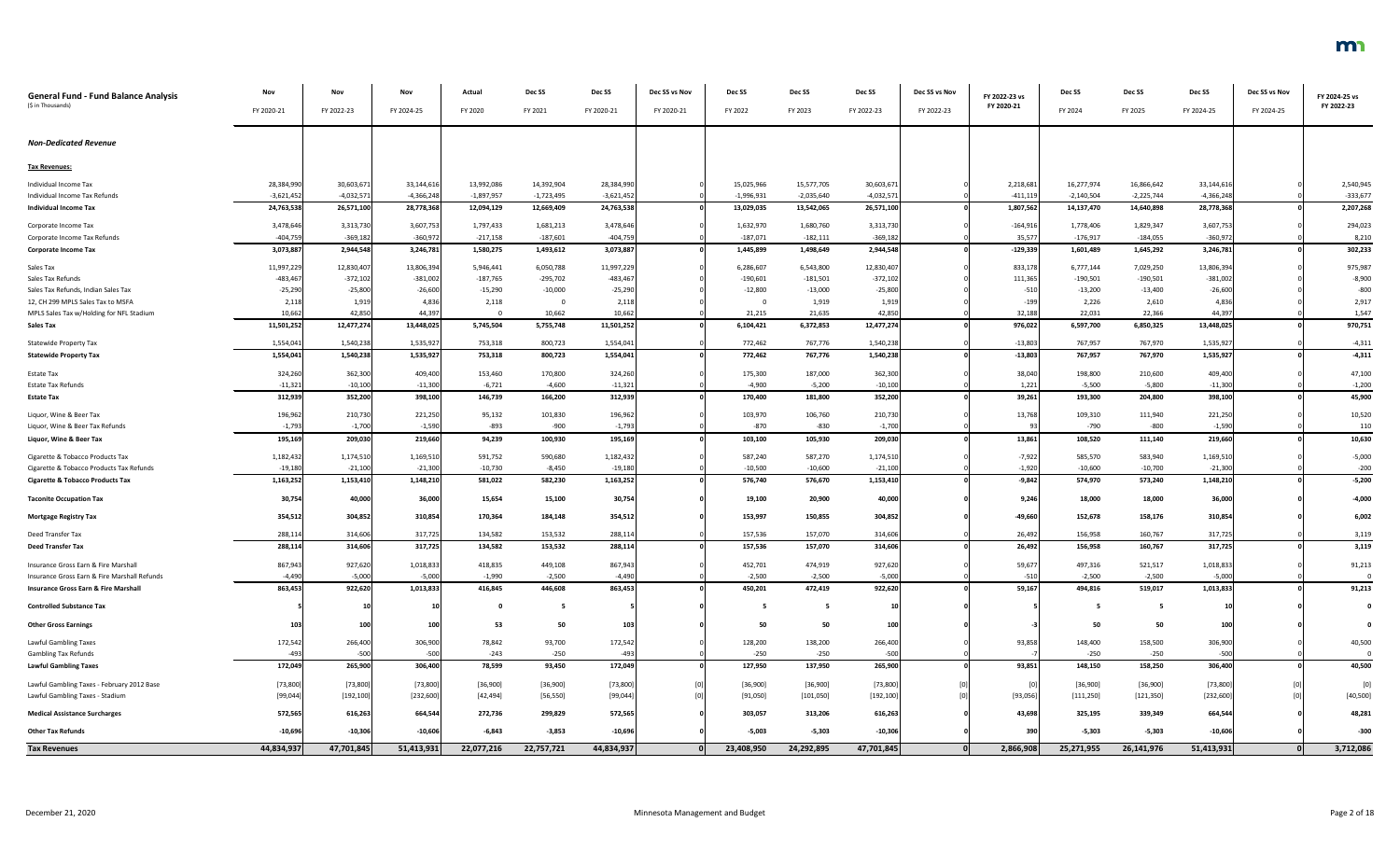| <b>General Fund - Fund Balance Analysis</b>                                       | Nov        | Nov             | Nov             | Actual     | Dec SS        | Dec SS     | Dec SS vs Nov | Dec SS         | Dec SS      | Dec SS          | Dec SS vs Nov | FY 2022-23 vs    | Dec SS                  | Dec SS         | Dec SS          | Dec SS vs Nov | FY 2024-25 vs |
|-----------------------------------------------------------------------------------|------------|-----------------|-----------------|------------|---------------|------------|---------------|----------------|-------------|-----------------|---------------|------------------|-------------------------|----------------|-----------------|---------------|---------------|
| (\$ in Thousands)                                                                 | FY 2020-21 | FY 2022-23      | FY 2024-25      | FY 2020    | FY 2021       | FY 2020-21 | FY 2020-21    | FY 2022        | FY 2023     | FY 2022-23      | FY 2022-23    | FY 2020-21       | FY 2024                 | FY 2025        | FY 2024-25      | FY 2024-25    | FY 2022-23    |
| <b>Non-Tax Revenues:</b>                                                          |            |                 |                 |            |               |            |               |                |             |                 |               |                  |                         |                |                 |               |               |
| <b>Investment Income</b>                                                          | 96,055     | 44,000          | 44,000          | 74,055     | 22,000        | 96,055     |               | 22,000         | 22,000      | 44,000          |               | $-52,055$        | 22,000                  | 22,000         | 44,000          |               |               |
| <b>Lottery Revenue</b>                                                            | 133,716    | 122,392         | 122,990         | 70,752     | 62,964        | 133,716    |               | 60,897         | 61,495      | 122,392         |               | $-11,324$        | 61,495                  | 61,495         | 122,990         |               | 598           |
| <b>Tobacco Settlements</b>                                                        | 306,099    | 299,119         | 288,036         | 152,282    | 153,817       | 306,099    |               | 150,939        | 148,180     | 299,119         |               | $-6,980$         | 145,371                 | 142,665        | 288,036         |               | $-11,083$     |
|                                                                                   |            |                 |                 |            |               |            |               |                |             |                 |               |                  |                         |                |                 |               |               |
| <b>Fees</b>                                                                       |            |                 |                 |            |               |            |               |                |             |                 |               |                  |                         |                |                 |               |               |
| <b>Departmental Earnings</b><br>20, SS7, Ch. 2 - Waive Late Fee Renewal Penalties | 422,472    | 424,089         | 431,980         | 213,869    | 208,603<br>-8 | 422,472    |               | 209,664<br>-46 | 214,425     | 424,089         |               | 1,617            | 216,029<br>- 0          | 215,951<br>- 0 | 431,980         |               | 7,891<br>46   |
| 20, SS7, Ch. 2 - Waive Catering Liquor License Fee                                |            |                 |                 |            | $-75$         |            |               | $-75$          |             |                 |               |                  |                         |                |                 |               |               |
| <b>Departmental Earnings</b>                                                      | 422,472    | 424,089         | 431,980         | 213,869    | 208,520       | 422,389    |               | 209,543        | 214,425     | 423,968         | $-121$        | 1,579            | 216,029                 | 215,951        | 431,980         |               | 8,012         |
| <b>DHS MSOP Collections</b>                                                       | 30,399     | 28,000          | 28,000          | 16,399     | 14,000        | 30,399     |               | 14,000         | 14,000      | 28,000          |               | $-2,399$         | 14,000                  | 14,000         | 28,000          |               |               |
| <b>DHS MSOP Collections</b>                                                       | 30,399     | 28,000          | 28,000          | 16,399     | 14,000        | 30,399     |               | 14,000         | 14,000      | 28,000          |               | $-2,399$         | 14,000                  | 14,000         | 28,000          |               |               |
| DHS SOS Collections                                                               | 170,274    | 159,100         | 159,100         | 92,124     | 78,150        | 170,274    |               | 79,550         | 79,550      | 159,100         |               | $-11,174$        | 79,550                  | 79,550         | 159,100         |               |               |
| <b>DHS SOS Collections</b>                                                        | 170,274    | 159,100         | 159,100         | 92,124     | 78,150        | 170,274    |               | 79,550         | 79,550      | 159,100         |               | $-11,174$        | 79,550                  | 79,550         | 159,100         |               |               |
| Fines & Surcharges                                                                | 134,724    | 145,856         | 150,090         | 66,379     | 68,345        | 134,724    |               | 70,686         | 75,170      | 145,856         |               | 11,132           | 75,067                  | 75,023         | 150,090         |               | 4,234         |
| <b>Fine &amp; Surcharges</b>                                                      | 134,724    | 145,856         | 150,090         | 66,379     | 68,345        | 134,724    |               | 70,686         | 75,170      | 145,856         |               | 11,132           | 75,067                  | 75,023         | 150,090         |               | 4,234         |
| Fees                                                                              | 757,869    | 757,045         | 769,170         | 388,771    | 369,015       | 757,786    |               | 373,779        | 383,145     | 756,924         | $-121$        | $-862$           | 384,646                 | 384,524        | 769,170         |               | 12,246        |
| <b>Other Non-Dedicated Revenue</b>                                                |            |                 |                 |            |               |            |               |                |             |                 |               |                  |                         |                |                 |               |               |
| Assigned Risk Plan Surplus                                                        | 18,621     |                 |                 |            | 18,621        | 18,621     |               | - 0            | $\mathbf 0$ |                 |               | $-18,621$        | $\overline{\mathbf{0}}$ | $\mathbf 0$    |                 |               |               |
| All Other Non-Dedicated Revenue                                                   | 230,927    | 196,287         | 196,288         | 131,246    | 99,681        | 230,927    |               | 98,415         | 97,872      | 196,287         |               | $-34,640$        | 98,415                  | 97,873         | 196,288         |               |               |
| All Other Non-Dedicated Revenue                                                   | 249,548    | 196,287         | 196,288         | 131,246    | 118,302       | 249,548    |               | 98,415         | 97,872      | 196,287         |               | $-53,261$        | 98,415                  | 97,873         | 196,288         |               |               |
| <b>Non-Tax Revenues</b>                                                           | 1,543,287  | 1,418,843       | 1,420,484       | 817,106    | 726,098       | 1,543,204  | $-83$         | 706,030        | 712,692     | 1,418,722       | $-121$        | $-124,482$       | 711,927                 | 708,557        | 1,420,484       |               | 1,762         |
| <b>Net Non-Dedicated Revenue</b>                                                  | 46,378,224 | 49,120,688      | 52,834,415      | 22,894,322 | 23,483,819    | 46,378,141 | $-83$         | 24,114,980     | 25,005,587  | 49,120,567      | $-121$        | 2,742,426        | 25,983,882              | 26,850,533     | 52,834,415      |               | 3,713,848     |
| <b>Dedicated Revenues</b>                                                         |            |                 |                 |            |               |            |               |                |             |                 |               |                  |                         |                |                 |               |               |
|                                                                                   |            |                 |                 |            |               |            |               |                |             |                 |               |                  |                         |                |                 |               |               |
| All Other Dedicated Revenues<br><b>Dedicated Revenue</b>                          | 800<br>800 | 10 <sup>1</sup> | 10 <sup>1</sup> | 795<br>795 |               | 800<br>800 |               |                |             | 10 <sup>1</sup> |               | $-790$<br>$-790$ |                         |                | 10 <sup>1</sup> |               |               |
| <b>Transfers From Other Funds</b>                                                 |            |                 |                 |            |               |            |               |                |             |                 |               |                  |                         |                |                 |               |               |
| Other special Revenue Funds                                                       | 12,880     | 5,634           | 5,542           | 3,003      | 9,877         | 12,880     |               | 2,751          | 2,883       | 5,634           |               | $-7,246$         | 2,751                   | 2,791          | 5,542           |               | $-92$         |
| <b>Other Special Revenue Funds</b>                                                | 12,880     | 5,634           | 5,542           | 3,003      | 9,877         | 12,880     |               | 2,751          | 2,883       | 5,634           |               | $-7,246$         | 2,751                   | 2,791          | 5,542           |               | $-92$         |
| <b>All Other Transfers</b>                                                        | 28,603     | 15,408          | 15,408          | 10,162     | 18,441        | 28,603     |               | 7,704          | 7,704       | 15,408          |               | $-13,195$        | 7,704                   | 7,704          | 15,408          |               |               |
| <b>Admin Dept-Plant Mgmt</b>                                                      | 5,774      | 5,864           | 5,996           | 2,887      | 2,887         | 5,774      |               | 2,932          | 2,932       | 5,864           |               |                  | 2,998                   | 2,998          | 5,996           |               | 132           |
| 97, CH 239-Public Safety Alcohol Monitoring                                       | 15,980     | 15,872          | 15,872          | 8,044      | 7,936         | 15,980     |               | 7,936          | 7,936       | 15,872          |               | $-108$           | 7,936                   | 7,936          | 15,872          |               |               |
| Laws 1997, Transfer In                                                            | 15,980     | 15,872          | 15,872          | 8,044      | 7,936         | 15,980     |               | 7,936          | 7,936       | 15,872          |               | $-108$           | 7,936                   | 7,936          | 15,872          |               |               |
| M.S 16B.24 - Admin FR&R Transfers                                                 | 9,165      | 9,164           | 9,164           | 4,588      | 4,577         | 9,165      |               | 4,582          | 4,582       | 9,164           |               |                  | 4,582                   | 4,582          | 9,164           |               |               |
| 08, CH 364 - MDH Tr fr SGSR Fund                                                  | 154        | 154             | 154             | 77         | 77            | 154        |               | 77             | 77          | 154             |               |                  | 77                      | 77             | 154             |               |               |
| Laws 2008, Transfers In                                                           | 154        | 154             | 154             | 77         | 77            | <b>154</b> |               | 77             | 77          | 154             |               |                  | 77                      | 77             | 154             |               |               |
| 10, CH 215 - DNR Tr fr Spec Rev Fund                                              |            | 34              | 344             | 569        | 214           |            |               | 174            | 172         | 346             |               | $-43$            | 172                     | 172            | 344             |               |               |
| Laws 2010, Transfers In                                                           | 783        | 346             | 344             | 569        | 214           | 783        |               | 174            | 172         | 346             |               | $-437$           | 172                     | 172            | 344             |               |               |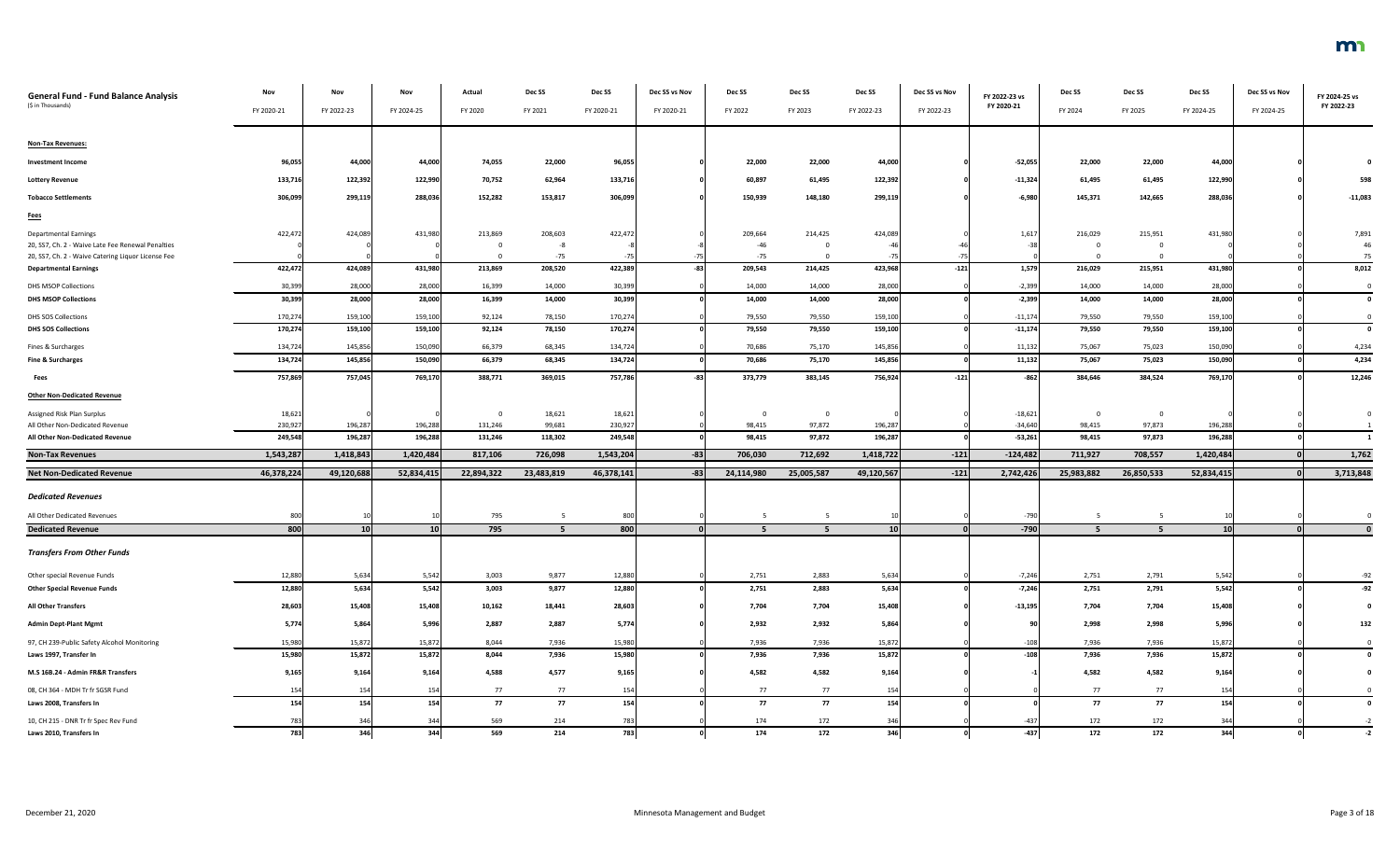| <b>General Fund - Fund Balance Analysis</b><br>(\$ in Thousands)  | Nov<br>FY 2020-21 | Nov<br>FY 2022-23 | Nov<br>FY 2024-25 | Actual<br>FY 2020 | Dec SS<br>FY 2021 | Dec SS<br>FY 2020-21 | Dec SS vs Nov<br>FY 2020-21 | Dec SS<br>FY 2022 | Dec SS<br>FY 2023 | Dec SS<br>FY 2022-23 | Dec SS vs Nov<br>FY 2022-23 | FY 2022-23 vs<br>FY 2020-21 | Dec SS<br>FY 2024 | Dec SS<br>FY 2025 | Dec SS<br>FY 2024-25 | Dec SS vs Nov<br>FY 2024-25 | FY 2024-25 vs<br>FY 2022-23 |
|-------------------------------------------------------------------|-------------------|-------------------|-------------------|-------------------|-------------------|----------------------|-----------------------------|-------------------|-------------------|----------------------|-----------------------------|-----------------------------|-------------------|-------------------|----------------------|-----------------------------|-----------------------------|
| M.S 16A. 724 - Tr fr HCAF Fund                                    | 244,000           |                   |                   | 122,000           | 122,000           | 244,000              |                             |                   | - 0               |                      |                             | $-244,000$                  | $\Omega$          |                   |                      |                             |                             |
| 19, SS1, Ch 6 - Extend Provider Tax - Tr fr HCAF                  |                   | 244,000           | 121,57            |                   |                   |                      |                             | 122,000           | 122,000           | 244,000              |                             | 244,000                     | 121,571           |                   | 121,571              |                             | $-122,429$                  |
| 20, SS5, Reduced Tr fr HCAF - EO Extension of MNCare Coverage Mod |                   |                   |                   |                   |                   |                      |                             |                   |                   |                      |                             |                             |                   |                   |                      |                             |                             |
| M.S 16A. 724 - Tr fr HCAF Fund                                    | 244,000           | 244,000           | 121,571           | 122,000           | 122,000           | 244,000              |                             | 122,000           | 122,000           | 244,000              |                             |                             | 121,571           | $\mathbf{0}$      | 121,571              |                             | $-122,429$                  |
| 15, CH 77 - Parking Internal Service Fund                         | 1,983             | 1,982             | 1,982             | 991               | 992               | 1,983                |                             | 991               | 991               | 1,982                |                             |                             | 991               | 991               | 1,982                |                             |                             |
| Laws 2015, Transfers In                                           | 1,983             | 1,982             | 1,982             | 991               | 992               | 1,983                |                             | 991               | 991               | 1,982                |                             |                             | 991               | 991               | 1,982                |                             |                             |
| 19, SS1, Ch 9 - Transfer from Premium Security Plan Account       | 142,000           |                   |                   |                   | 142,000           | 142,000              |                             |                   |                   |                      |                             | $-142,000$                  |                   |                   |                      |                             |                             |
| 19, Ch 60 - Tr from Opiate Epidemic Response Account              | 5,439             |                   |                   |                   | 5,439             | 5,439                |                             |                   |                   |                      |                             | $-5,439$                    |                   |                   |                      |                             |                             |
| 19, SS1, CH 9 - Transfer from Long Term Care Options Account      | 3,242             |                   |                   | 3,242             |                   | 3,242                |                             |                   |                   |                      |                             | $-3,242$                    |                   |                   |                      |                             |                             |
| 19, SS1, CH11 - PELSB Licensure Fees (SPRECREV)                   |                   |                   |                   | 80                |                   |                      |                             |                   |                   |                      |                             |                             |                   |                   |                      |                             |                             |
| Laws 2019, Transfer In                                            | 150,761           |                   |                   | 3,322             | 147,439           | 150,761              |                             |                   |                   |                      |                             | $-150,761$                  | $\mathbf 0$       |                   |                      |                             |                             |
| 20, SS5, CH 3 - Spec Rev Fund Premium Security Account (Tr In)    | 105,000           |                   |                   |                   | 105,000           | 105,000              |                             |                   |                   |                      |                             | $-105,000$                  |                   |                   |                      |                             |                             |
| 20, SS5, CH 3 - Refinance Health Response Fund to CRF, GF Cancl   | 10,000            |                   |                   |                   | 10,000            | 10,000               |                             |                   |                   |                      |                             | $-10,000$                   |                   |                   |                      |                             |                             |
| Laws 2020, Transfer In                                            | 115,000           |                   |                   |                   | 115,000           | 115,000              |                             |                   |                   |                      |                             | $-115,000$                  | - 0               |                   |                      |                             |                             |
| <b>Transfers From Other Funds</b>                                 | 585,083           | 298,424           | 176,033           | 155,643           | 429,440           | 585,083              |                             | 149,147           | 149,277           | 298,424              |                             | $-286,659$                  | 148,782           | 27,251            | 176,033              |                             | $-122,391$                  |
| <b>Prior Year Adjustment and Other Financial Transactions</b>     |                   |                   |                   |                   |                   |                      |                             |                   |                   |                      |                             |                             |                   |                   |                      |                             |                             |
| Cancel of Prior Year Encumbrances                                 | 121,872           | 70,000            | 70,000            | 86,872            | 35,000            | 121,872              |                             | 35,000            | 35,000            | 70,000               |                             | $-51,872$                   | 35,000            | 35,000            | 70,000               |                             |                             |
| <b>Cancel of Prior Year Encumbrances</b>                          | 121,872           | 70,000            | 70,000            | 86,872            | 35,000            | 121,872              |                             | 35,000            | 35,000            | 70,000               |                             | $-51,872$                   | 35,000            | 35,000            | 70,000               |                             |                             |
| <b>Prior Yr Revenue &amp; Transfers</b>                           | 21,385            |                   |                   | 21,385            |                   | 21,385               |                             |                   |                   |                      |                             | $-21,385$                   | - 0               |                   |                      |                             |                             |
| Loan Receipts                                                     | 1,037             | 2,418             | 2,418             | 1,037             |                   | 1,037                |                             | 1,209             | 1,209             | 2,418                |                             | 1,381                       | 1,209             | 1,209             | 2,418                |                             |                             |
| Loan Issuances                                                    | $-1,31.$          | $-2,690$          | $-2,690$          | $-1,311$          |                   | $-1,31$              |                             | $-1,345$          | $-1,345$          | $-2,690$             |                             | $-1,379$                    | $-1,345$          | $-1,345$          | $-2,690$             |                             |                             |
| 19, SS1, CH 6 - Senior Property Tax Deferral app due date chg     |                   |                   |                   |                   |                   |                      |                             |                   |                   |                      |                             |                             |                   |                   |                      |                             |                             |
| <b>Net Loan Activity</b>                                          | $-274$            | $-272$            | $-272$            | $-274$            |                   | $-274$               |                             | $-136$            | $-136$            | $-272$               |                             |                             | $-136$            | $-136$            | $-272$               |                             |                             |
| Cash Advance (to MSFA for MPLS NFL Stadium Obligation)            | $-8,261$          |                   |                   | $-8,261$          |                   | $-8,261$             |                             |                   | $\overline{0}$    |                      |                             | 8,261                       | $\overline{0}$    | $\mathbf 0$       |                      |                             |                             |
| Advance Reimbursement (from MPLS)                                 | 1,271             | 5,084             | 5,084             |                   | 1,271             | 1,271                |                             | 2,542             | 2,542             | 5,084                |                             | 3,813                       | 2,542             | 2,542             | 5,084                |                             |                             |
| Net Cash Advance & Reimbursement                                  | $-6,990$          | 5,084             | 5,084             | $-8,261$          | 1,271             | $-6,990$             |                             | 2,542             | 2,542             | 5,084                |                             | 12,074                      | 2,542             | 2,542             | 5,084                |                             |                             |
| Other                                                             |                   |                   |                   |                   |                   |                      |                             |                   | $\Omega$          |                      |                             |                             | $\mathbf 0$       | $\mathbf 0$       |                      |                             |                             |
| Other                                                             |                   |                   |                   |                   |                   |                      |                             |                   |                   |                      |                             |                             | $\mathbf 0$       | $\mathbf{0}$      |                      |                             |                             |
| <b>Prior Year Adjustments</b>                                     | 135,993           | 74,812            | 74,812            | 99,722            | 36,271            | 135,993              |                             | 37,406            | 37,406            | 74,812               |                             | $-61,181$                   | 37,406            | 37,406            | 74,812               |                             |                             |
| <b>New Legislation Revenues</b>                                   |                   |                   |                   |                   |                   |                      |                             |                   |                   |                      |                             |                             |                   |                   |                      |                             |                             |
| <b>Non-Tax Revenues</b>                                           |                   |                   |                   |                   |                   |                      |                             |                   |                   |                      |                             |                             |                   |                   |                      |                             |                             |
| 20, SS7, Ch. 2 - Waive Late Fee Renewal Penalties                 |                   |                   |                   |                   | -8                |                      |                             | $-46$             |                   |                      |                             |                             | $\mathbf 0$       | 0                 |                      |                             |                             |
| 20, SS7, Ch. 2 - Waive Catering Liquor License Fee                |                   |                   |                   |                   | $-75$             |                      |                             | $-75$             |                   | $-75$                |                             |                             |                   |                   |                      |                             | 75                          |
| Subtotal - Non-Tax Revenues                                       |                   |                   |                   |                   | $-83$             |                      |                             | $-121$            | $\Omega$          | $-121$               | $-121$                      |                             | $\mathbf 0$       | $\Omega$          |                      |                             | 121                         |
| <b>New Legislation Revenues</b>                                   |                   |                   |                   | n.                | $-83$             | -83                  | $-83$                       | $-121$            |                   | $-121$               | $-121$                      | $-38$                       |                   |                   |                      |                             | 121                         |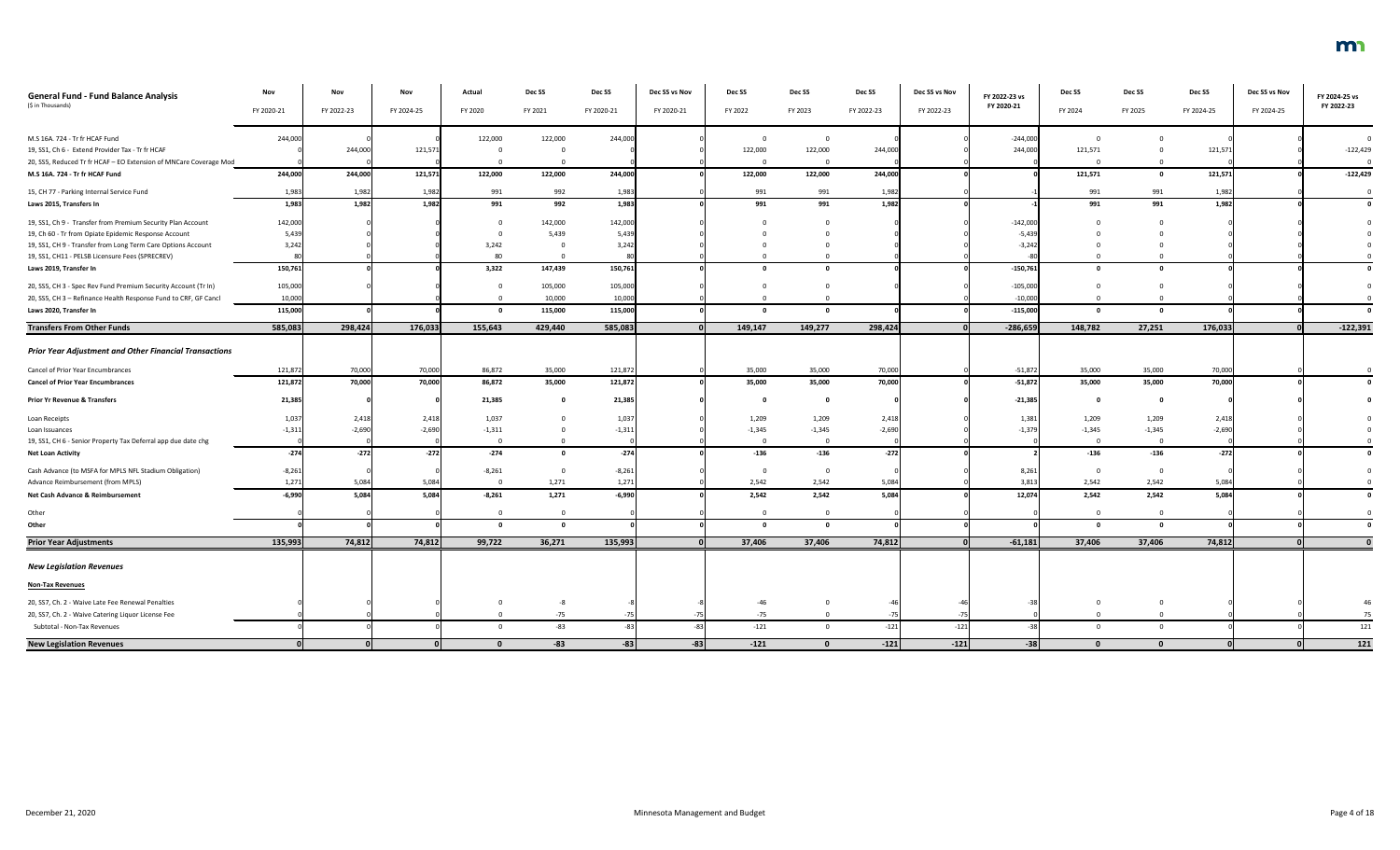| <b>General Fund - Fund Balance Analysis</b><br>(\$ in Thousands) | Nov<br>FY 2020-21 | Nov<br>FY 2022-23 | Nov<br>FY 2024-25 | Actual<br>FY 2020 | Dec SS<br>FY 2021 | Dec SS<br>FY 2020-21 | Dec SS vs Nov<br>FY 2020-21 | Dec SS<br>FY 2022 | Dec SS<br>FY 2023 | Dec <sub>SS</sub><br>FY 2022-23 | Dec SS vs Nov<br>FY 2022-23 | FY 2022-23 vs<br>FY 2020-21 | Dec SS<br>FY 2024 | Dec SS<br>FY 2025 | Dec SS<br>FY 2024-25 | Dec SS vs Nov<br>FY 2024-25 | FY 2024-25 vs<br>FY 2022-23 |
|------------------------------------------------------------------|-------------------|-------------------|-------------------|-------------------|-------------------|----------------------|-----------------------------|-------------------|-------------------|---------------------------------|-----------------------------|-----------------------------|-------------------|-------------------|----------------------|-----------------------------|-----------------------------|
|                                                                  |                   |                   |                   |                   |                   |                      |                             |                   |                   |                                 |                             |                             |                   |                   |                      |                             |                             |
| <b>E-12 Education</b>                                            |                   |                   |                   |                   |                   |                      |                             |                   |                   |                                 |                             |                             |                   |                   |                      |                             |                             |
| <b>General Education</b>                                         | 14,773,612        | 14,990,316        | 15,129,516        | 7,338,212         | 7,435,400         | 14,773,612           |                             | 7,459,562         | 7,533,154         | 14,992,716                      | 2,400                       | 219,104                     | 7,563,186         | 7,566,330         | 15,129,516           |                             | 136,800                     |
| <b>Enrollment Options Transportation</b>                         |                   |                   | 30                | 11                | 12                |                      |                             | 12                | 13                | 25                              |                             |                             | 14                | 16                |                      |                             |                             |
| Abatement Aid                                                    | 4,365             | 6,455             | 9,058             | 1,770             | 2,595             | 4,365                |                             | 2,897             | 3,558             | 6,455                           |                             | 2,090                       | 4,546             | 4,512             | 9,058                |                             | 2,603                       |
| <b>Consolidation Transition Aid</b>                              | 270               | 682               | 893               | - 0               | 270               | 270                  |                             | 309               | 373               | 682                             |                             | 41                          | 443               | 450               | 893                  |                             | 211                         |
| Nonpublic Pupil Aid                                              | 37,211            | 40,869            | 44,086            | 17,456            | 19,755            | 37,211               |                             | 20,243            | 20,626            | 40,869                          |                             | 3,658                       | 21,540            | 22,546            | 44,086               |                             | 3,217                       |
| Nonpublic Transportation                                         | 38,399            | 39,230            | 40,262            | 18,809            | 19,590            | 38,399               |                             | 19,620            | 19,610            | 39,230                          |                             | 831                         | 19,973            | 20,289            | 40,262               |                             | 1,032                       |
| Spec Prov for Select Districts                                   | 130               | 130               | 130               | 65                | 65                | 130                  |                             | 65                | 65                | 130                             |                             |                             | 65                | 65                | 130                  |                             |                             |
| Career and Technical Aid                                         | 7,148             | 4,650             | 3,277             | 3,857             | 3,291             | 7,148                |                             | 2,586             | 2,064             | 4,650                           |                             | $-2,498$                    | 1,735             | 1,542             | 3,277                |                             | $-1,373$                    |
| 19, SS1, CH 11 - Pregnant/Parenting Pupil Trans                  | 112               | 111               | 110               | $\overline{0}$    | 112               | 112                  |                             | 56                | 55                | 111                             |                             |                             | 55                | 55                | 110                  |                             | $-1$                        |
| <b>Other General Education Programs</b>                          | 87,658            | 92,152            | 97,846            | 41,968            | 45,690            | 87,658               |                             | 45,788            | 46,364            | 92,152                          |                             | 4,494                       | 48,371            | 49,475            | 97,846               |                             | 5,694                       |
| <b>General Education</b>                                         | 14,861,270        | 15,082,468        | 15,227,362        | 7,380,180         | 7,481,090         | 14,861,270           |                             | 7,505,350         | 7,579,518         | 15,084,868                      | 2,400                       | 223,598                     | 7,611,557         | 7,615,805         | 15,227,362           |                             | 142,494                     |
| Charter School Lease Aid                                         | 170,788           | 193,433           | 216,283           | 83,171            | 87,617            | 170,788              |                             | 93,732            | 99,701            | 193,433                         |                             | 22,645                      | 105,397           | 110,886           | 216,283              |                             | 22,850                      |
| <b>Recovery Programs</b>                                         | 1,500             | 1,500             | 1,500             | 712               | 788               | 1,500                |                             | 750               | 750               | 1,500                           |                             |                             | 750               | 750               | 1,500                |                             |                             |
| New Integration Program                                          | 155,551           | 163,604           | 169,923           | 76,848            | 78,703            | 155,551              |                             | 80,626            | 82,978            | 163,604                         |                             | 8,053                       | 84,325            | 85,598            | 169,923              |                             | 6,319                       |
| Interdistrict Desegregation Transportation                       | 29,193            | 26,950            | 31,620            | 14,231            | 14,962            | 29,193               |                             | 12,290            | 14,660            | 26,950                          |                             | $-2,243$                    | 15,414            | 16,206            | 31,620               |                             | 4,670                       |
| <b>Education Excellence - Choice Programs</b>                    | 357,032           | 385,487           | 419,326           | 174,962           | 182,070           | 357,032              |                             | 187,398           | 198,089           | 385,487                         |                             | 28,455                      | 205,886           | 213,440           | 419,326              |                             | 33,839                      |
| Indian Education Formula Aid                                     | 20,471            | 22,861            | 24,748            | 9,685             | 10,786            | 20,471               |                             | 11,191            | 11,670            | 22,861                          |                             | 2,390                       | 12,142            | 12,606            | 24,748               |                             | 1,887                       |
| <b>Indian Teacher Preparation Grants</b>                         | 920               | 920               | 920               | 460               | 460               | 920                  |                             | 460               | 460               | 920                             |                             |                             | 460               | 460               | 920                  |                             |                             |
| <b>Tribal Contract Schools</b>                                   | 5,669             | 6,160             | 7,038             | 2,766             | 2,903             | 5,669                |                             | 2,953             | 3,207             | 6,160                           |                             | 491                         | 3,405             | 3,633             | 7,038                |                             | 878                         |
| Early Childhood Programs at Tribal Schools                       |                   | 136               | 136               | 68                | 68                | 136                  |                             | 68                | 68                | 136                             |                             |                             | 68                | 68                | 136                  |                             |                             |
| <b>Education Excellence - Indian Programs</b>                    | 27,196            | 30,077            | 32,842            | 12,979            | 14,217            | 27,196               |                             | 14,672            | 15,405            | 30,077                          |                             | 2,881                       | 16,075            | 16,767            | 32,842               |                             | 2,765                       |
| <b>Statewide Testing</b>                                         | 21,604            | 21,784            | 21,784            | 10,712            | 10,892            | 21,604               |                             | 10,892            | 10,892            | 21,784                          |                             | 180                         | 10,892            | 10,892            | 21,784               |                             | $\Omega$                    |
| Alternative Compensation Roll Out                                | 177,930           | 177,107           | 176,905           | 89,125            | 88,805            | 177,930              |                             | 88,599            | 88,508            | 177,107                         |                             | $-823$                      | 88,463            | 88,442            | 176,905              |                             | $-202$                      |
| Principal Academy                                                |                   | 40                | 400               | 200               | 200               | 400                  |                             | 200               | 200               | 40C                             |                             |                             | 200               | 200               | 400                  |                             |                             |
| <b>ACT Reimbursements</b>                                        | 3,022             | 3,022             | 3,022             | 1,511             | 1,511             | 3,022                |                             | 1,511             | 1,511             | 3,022                           |                             |                             | 1,511             | 1,511             | 3,022                |                             |                             |
| <b>Singing Based Pilot</b>                                       | 230               |                   |                   | 230               | $\overline{0}$    | 230                  |                             |                   | $\Omega$          |                                 |                             | $-230$                      |                   |                   |                      |                             |                             |
| <b>Education Excellence - Innovation Accountability</b>          | 203,186           | 202,313           | 202,111           | 101,778           | 101,408           | 203,186              |                             | 101,202           | 101,111           | 202,313                         |                             | $-873$                      | 101,066           | 101,045           | 202,111              |                             | $-202$                      |
| Advanced Placement / Intl Baccalaureate                          | 9,000             | 9,000             | 9,000             | 4,498             | 4,502             | 9,000                |                             | 4,500             | 4,500             | 9,000                           |                             |                             | 4,500             | 4,500             | 9,000                |                             |                             |
| <b>Concurrent Enrollment</b>                                     | 8,000             | 8,000             | 8,000             | 4,000             | 4,000             | 8,000                |                             | 4,000             | 4,000             | 8,000                           |                             |                             | 4,000             | 4,000             | 8,000                |                             |                             |
| Literacy Incentive Aid                                           | 89,102            | 91,043            | 88,591            | 44,498            | 44,604            | 89,102               |                             | 45,075            | 45,968            | 91,043                          |                             | 1,941                       | 44,442            | 44,149            | 88,591               |                             | $-2,452$                    |
| Serve Minnesota                                                  | 1,800             | 1,800             | 1,800             | 900               | 900               | 1,800                |                             | 900               | 900               | 1,800                           |                             |                             | 900               | 900               | 1,800                |                             |                             |
| Early Childhood Literacy Programs                                | 15,900            | 15,900            | 15,900            | 7,950             | 7,950             | 15,900               |                             | 7,950             | 7,950             | 15,900                          |                             |                             | 7,950             | 7,950             | 15,900               |                             |                             |
| <b>Student Organizations</b>                                     | 1,536             | 1,536             | 1,536             | 768               | 768               | 1,536                |                             | 768               | 768               | 1,536                           |                             |                             | 768               | 768               | 1,536                |                             |                             |
| Minnesota Math Corps                                             | 1,000             | 1,000             | 1,000             | 500               | 500               | 1,000                |                             | 500               | 500               | 1,000                           |                             |                             | 500               | 500               | 1,000                |                             |                             |
| <b>Civics Education</b>                                          |                   |                   |                   | 75                | 75                | 150                  |                             |                   |                   |                                 |                             | $-15$                       |                   |                   |                      |                             |                             |
| Starbase MN<br>Museums and Educational Centers                   | 2,350<br>920      | 1,000<br>920      | 1,000<br>920      | 1,850             | 500<br>460        | 2,350                |                             | 500<br>460        | 500<br>460        | 1,000<br>920                    |                             | $-1,350$                    | 500               | 500<br>460        | 1,000<br>920         |                             |                             |
| Race 2 Reduce Water Conservation Grants                          |                   |                   |                   | 460<br>45         |                   |                      |                             |                   |                   |                                 |                             |                             |                   |                   |                      |                             |                             |
| NW Regional Partnership                                          | 1,000             |                   |                   | 1,000             |                   | 1,000                |                             |                   |                   |                                 |                             | $-1,000$                    |                   |                   |                      |                             |                             |
| Support Our Schools                                              | 6,42              |                   |                   | 6,402             | 19                | 6,421                |                             |                   |                   |                                 |                             | $-6,42$                     |                   |                   |                      |                             |                             |
| Statewide Concurrent Enrollment Teacher Training                 | 1,150             | 750               | 750               | 775               | 375               | 1,150                |                             | 375               | 375               | 750                             |                             | $-40$                       | 375               | 375               | 750                  |                             |                             |
| Grow Your Own                                                    | 2,910             | 3,000             | 3,000             | 1,455             | 1,455             | 2,910                |                             | 1,500             | 1,500             | 3,000                           |                             |                             | 1,500             | 1,500             | 3,000                |                             |                             |
| Certificate Incentive Program                                    |                   |                   |                   | 134               | 726               |                      |                             |                   |                   |                                 |                             |                             |                   |                   |                      |                             |                             |
| Ag Educators                                                     | 500               | 500               | 500               | 250               | 250               | 500                  |                             | 250               | 250               | 500                             |                             |                             | 250               | 250               | 500                  |                             |                             |
| AP/IB STEM Grants                                                |                   | 500               | 500               | $250\,$           | 250               | 500                  |                             | 250               | 250               | 500                             |                             |                             | 250               | 250               | 500                  |                             |                             |
| <b>Expanded Concurrent Enrollment Grants</b>                     |                   | 75                |                   | 343               | 369               |                      |                             | 375               | 375               | 75C                             |                             |                             | 375               | 375               | 750                  |                             |                             |
| Minnesota Center for the Book                                    | 250               |                   |                   | 125               | 125               | 250                  |                             |                   |                   |                                 |                             | $-250$                      |                   |                   |                      |                             |                             |
| Rural Career and Technical Education Consortium                  | 8,185             | 6,000             | 6,000             | 5,185             | 3,000             | 8,185                |                             | 3,000             | 3,000             | 6,000                           |                             | $-2,185$                    | 3,000             | 3,000             | 6,000                |                             |                             |
| 19, SS1, CH 11 - Suicide Prevention Training for Teachers        |                   |                   |                   | 190               | 75                | 265                  |                             |                   |                   |                                 |                             | $-26!$                      |                   |                   |                      |                             |                             |
| 19, SS1, CH 11 - Minnesota Council on Economic Education         | 235               |                   |                   | 117               | 118               | 235                  |                             |                   |                   |                                 |                             | $-23!$                      |                   |                   |                      |                             |                             |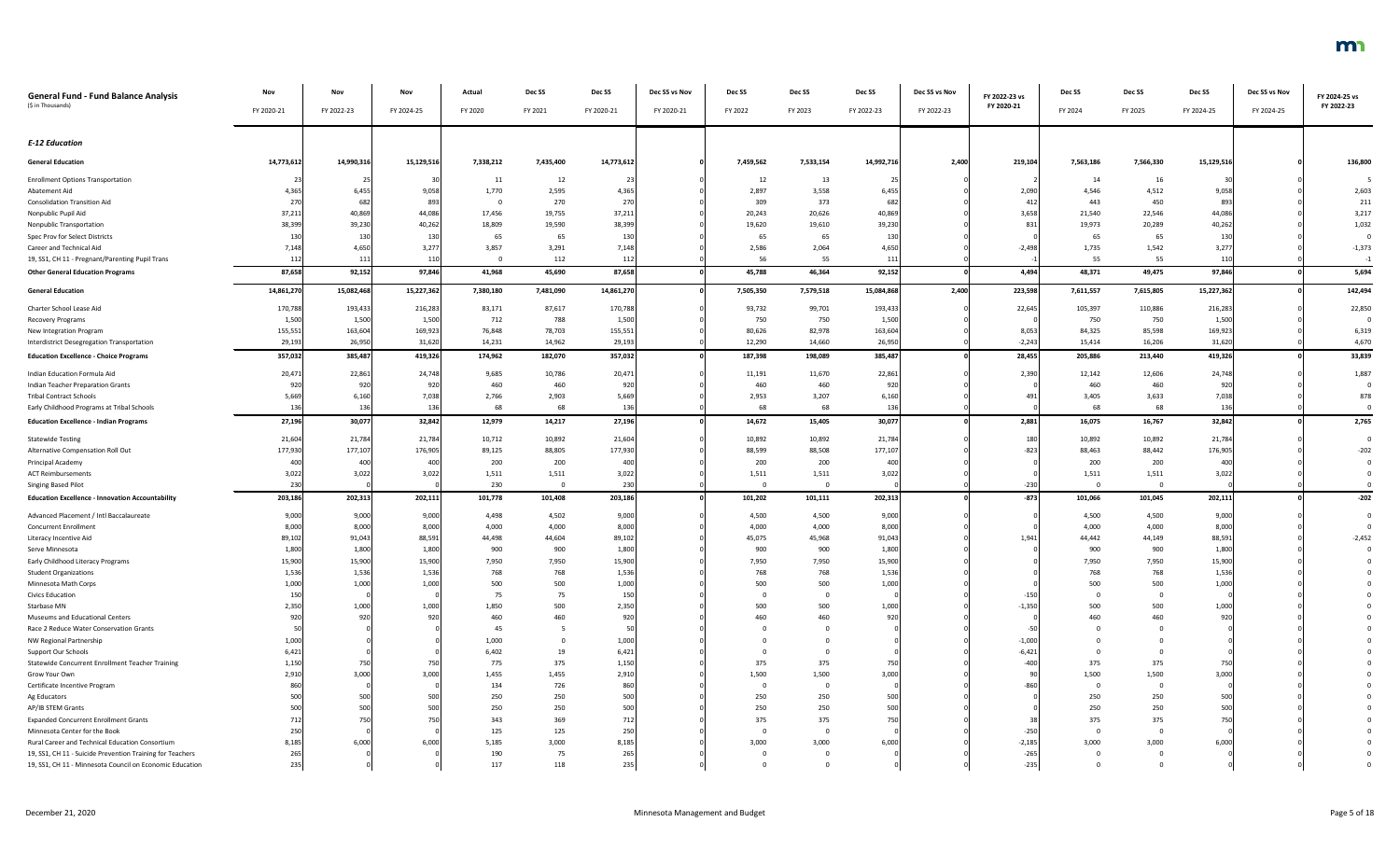| <b>General Fund - Fund Balance Analysis</b>                         | Nov        | Nov        | Nov        | Actual    | Dec SS    | Dec SS     | Dec SS vs Nov | Dec <sub>SS</sub> | Dec <sub>SS</sub> | Dec SS     | Dec SS vs Nov | FY 2022-23 vs | Dec SS    | Dec SS    | Dec SS     | Dec SS vs Nov | FY 2024-25 vs |
|---------------------------------------------------------------------|------------|------------|------------|-----------|-----------|------------|---------------|-------------------|-------------------|------------|---------------|---------------|-----------|-----------|------------|---------------|---------------|
| (\$ in Thousands)                                                   | FY 2020-21 | FY 2022-23 | FY 2024-25 | FY 2020   | FY 2021   | FY 2020-21 | FY 2020-21    | FY 2022           | FY 2023           | FY 2022-23 | FY 2022-23    | FY 2020-21    | FY 2024   | FY 2025   | FY 2024-25 | FY 2024-25    | FY 2022-23    |
| 19, SS1, CH 11 - P-TECH Schools                                     | 1,000      | 1,582      | 1,582      | 500       | 500       | 1,000      |               | 791               | 791               | 1,582      |               | 582           | 791       | 791       | 1,582      |               |               |
| 19, SS1, CH 11 - Online Access to Music Education Grants            | 200        |            |            | 100       | 100       |            |               |                   |                   |            |               | $-200$        |           |           |            |               |               |
| 19, SS1, CH 11 - MN Indep Life College/Community (Tr to OHE)        |            | 1,250      | 1,250      |           |           |            |               | 625               | 625               | 1,250      |               | 1,250         | 625       | 625       | 1,250      |               |               |
| 19, SS1, CH 11 - Construction & Skilled Trades Counseling & Rpt     |            |            |            |           |           |            |               |                   | $\Omega$          |            |               |               |           | $\Omega$  |            |               |               |
| <b>Education Excellence - Special Student &amp; Teacher Program</b> | 153,996    | 144,531    | 142,079    | 82,370    | 71,626    | 153,996    |               | 71,819            | 72,712            | 144,531    |               | $-9,465$      | 71,186    | 70,893    | 142,079    |               | $-2,452$      |
| <b>Education Excellence</b>                                         | 741,410    | 762,408    | 796,358    | 372,089   | 369,321   | 741,410    |               | 375,091           | 387,317           | 762,408    |               | 20,998        | 394,213   | 402,145   | 796,358    |               | 33,950        |
| <b>Regular Special Education</b>                                    | 3,336,968  | 3,818,905  | 4,352,418  | 1,596,279 | 1,740,689 | 3,336,968  |               | 1,845,521         | 1,973,384         | 3,818,905  |               | 481,937       | 2,108,226 | 2,244,192 | 4,352,418  |               | 533,513       |
| Children with Disabilities Aid                                      | 3,133      | 3,828      | 4,670      | 1,489     | 1,644     | 3,133      |               | 1,818             | 2,010             | 3,828      |               |               | 2,220     | 2,450     | 4,670      |               | 842           |
| <b>Travel for Home Based Services</b>                               |            | 1,001      | 1,095      | 445       | 467       |            |               | 489               | 512               | 1,001      |               |               | 536       | 559       | 1,095      |               |               |
| Court Placed Special Education Revenue                              |            |            |            |           | 23        |            |               | 24                | 25                |            |               |               | 26        | 27        |            |               |               |
| Out-of-State Tuition for Special Education Students                 | 500        | 500        | 500        | 250       | 250       | 500        |               | 250               | 250               | 500        |               |               | 250       | 250       | 500        |               |               |
| <b>Special Education</b>                                            | 3,341,536  | 3,824,283  | 4,358,736  | 1,598,463 | 1,743,073 | 3,341,536  |               | 1,848,102         | 1,976,181         | 3,824,283  |               | 482,747       | 2,111,258 | 2,247,478 | 4,358,736  |               | 534,453       |
| Debt Service Equalization                                           | 46,072     | 43,941     | 41,553     | 20,684    | 25,388    | 46,072     |               | 23,940            | 20,001            | 43,94      |               | $-2,131$      | 20,880    | 20,673    | 41,553     |               | $-2,388$      |
| <b>Telecommunications Access</b>                                    | 7,500      | 7,500      | 7,500      | 3,750     | 3,750     | 7,500      |               | 3,750             | 3,750             | 7,500      |               |               | 3,750     | 3,750     | 7,500      |               |               |
| Long-Term Maintenance Equalization Aid                              | 210,747    | 218,182    | 223,018    | 103,331   | 107,416   | 210,747    |               | 108,577           | 109,605           | 218,18     |               | 7,435         | 110,614   | 112,404   | 223,018    |               | 4.836         |
| Maximum Effort Early Repayment Incentive Aid                        | 4,700      |            |            | 2,350     | 2,350     | 4,700      |               |                   |                   |            |               | $-4.700$      |           |           |            |               |               |
| Maximum Effort Loan Aid                                             | 6,555      | 3,306      |            | 3,290     | 3,265     | 6,555      |               | 3,306             |                   | 3,306      |               | $-3,249$      |           |           |            |               | $-3,306$      |
| 19, SS1, CH 11 - Safe Schools Supplemental Aid                      | 30,000     |            |            | 30,000    |           | 30,000     |               |                   |                   |            |               | $-30,000$     |           |           |            |               |               |
| <b>Facilities &amp; Technology</b>                                  | 305,574    | 272,929    | 272,071    | 163,405   | 142,169   | 305,574    |               | 139,573           | 133,356           | 272,929    |               | $-32,645$     | 135,244   | 136,827   | 272,071    |               | $-858$        |
| School Lunch                                                        | 15,951     | 32,058     | 32,703     | 11,155    | 4,796     | 15,951     |               | 15,949            | 16,109            | 32,058     |               | 16,107        | 16,270    | 16,433    | 32,703     |               | 645           |
| School Breakfast                                                    | 11,327     | 22,064     | 22,605     | 8,051     | 3,276     | 11,327     |               | 10,958            | 11,106            | 22,064     |               | 10,737        | 11,222    | 11,383    | 22,605     |               |               |
| Summer School Service Repl Aid                                      | 8,968      | 300        | 300        | 8,818     | 150       | 8,968      |               | 150               | 150               | 300        |               | $-8,668$      | 150       | 150       | 300        |               |               |
| Kindergarten Milk                                                   | 553        | 1,318      | 1,318      | 457       | 96        | 55         |               | 659               | 659               | 1,318      |               | 765           | 659       | 659       | 1,318      |               |               |
| <b>Nutrition Programs</b>                                           | 36,799     | 55,740     | 56,926     | 28,481    | 8,318     | 36,799     |               | 27,716            | 28,024            | 55,740     |               | 18,941        | 28,301    | 28,625    | 56,926     |               | 1,186         |
| <b>Basic Support</b>                                                | 27,140     | 27,140     | 27,140     | 13,570    | 13,570    | 27,140     |               | 13,570            | 13,570            | 27,140     |               |               | 13,570    | 13,570    | 27,140     |               |               |
| Multicounty, Multitype Library Systems                              | 2,600      | 2,600      | 2,600      | 1,300     | 1,300     | 2,600      |               | 1,300             | 1,300             | 2,600      |               |               | 1,300     | 1,300     | 2,600      |               |               |
| <b>Electronic Library for Minnesota</b>                             | 1,800      | 1,800      | 1,800      | 900       | 900       | 1,800      |               | 900               | 900               | 1,800      |               |               | 900       | 900       | 1,800      |               |               |
| Regional Library Telecommunications Aid                             | 4,600      | 4,600      | 4,600      | 2,300     | 2,300     | 4,600      |               | 2,300             | 2,300             | 4,600      |               |               | 2,300     | 2,300     | 4,600      |               |               |
| <b>Library Programs</b>                                             | 36,140     | 36,140     | 36,140     | 18,070    | 18,070    | 36,140     |               | 18,070            | 18,070            | 36,140     |               |               | 18,070    | 18,070    | 36,140     |               |               |
| Early Childhood Family Education Aid                                | 65,336     | 67,824     | 68,956     | 32,147    | 33,189    | 65,336     |               | 33,769            | 34,055            | 67,824     |               | 2,488         | 34,574    | 34,382    | 68,956     |               | 1,132         |
| <b>School Readiness</b>                                             | 67,366     | 67,366     | 67,366     | 33,683    | 33,683    | 67,366     |               | 33,683            | 33,683            | 67,36      |               |               | 33,683    | 33,683    | 67,366     |               |               |
| Health & Developmental Screening Aid                                | 7,219      | 7,144      | 7,027      | 3,611     | 3,608     | 7,219      |               | 3,582             | 3,562             | 7,144      |               |               | 3,527     | 3,500     | 7,027      |               | $-117$        |
| <b>Educate Parents Partnership</b>                                  |            |            |            | 48        | 50        |            |               | -49               | 49                | 98         |               |               | -49       | 49        |            |               |               |
| Kindergarten Entrance Assessment                                    | 562        | 562        | 562        | 276       | 286       |            |               | 281               | 281               | 562        |               |               | 281       | 281       | 562        |               |               |
| <b>Head Start Program</b>                                           | 50,200     | 50,200     | 50,200     | 25,100    | 25,100    | 50,200     |               | 25,100            | 25,100            | 50,200     |               |               | 25,100    | 25,100    | 50,200     |               |               |
| 19, SS1, CH 11 - Early Childhood Scholarships (TR OUT)              | 145,918    | 141,418    | 141,418    | 75,209    | 70,709    | 145,918    |               | 70,709            | 70,709            | 141,41     |               | $-4,500$      | 70,709    | 70,709    | 141,418    |               |               |
| Parent Child Home Grant                                             | 1,800      | 1,800      | 1,800      | 900       | 900       | 1,800      |               | 900               | 900               | 1,800      |               |               | 900       | 900       | 1,800      |               |               |
| <b>Education Partnerships Coalition</b>                             | 7,700      | 6,160      | 6,160      | 3,850     | 3,850     | 7,700      |               | 3,080             | 3,080             | 6,160      |               | $-1,540$      | 3,080     | 3,080     | 6,160      |               |               |
| Statewide Early Childhood Rating System                             |            | 3,500      | 3,500      |           |           |            |               | 1,750             | 1,750             | 3,500      |               | 3,500         | 1,750     | 1,750     | 3,500      |               |               |
| Home Visiting Aid                                                   | 1,002      | 907        | 823        | 521       | 481       | 1,002      |               | 465               | 442               | 907        |               |               | 421       | 402       | 823        |               |               |
| 19, SS1, CH 11 - College Savings Account Pilot Program              | 500        |            |            | 250       | 250       | 50         |               |                   |                   |            |               | $-500$        |           |           |            |               |               |
| 19, SS1, CH 11 - Reach Out and Read Minnesota                       | 150        |            |            | 75        | 75        |            |               |                   |                   |            |               | $-150$        |           |           |            |               |               |
| <b>Early Childhood &amp; Family Support</b>                         | 347,851    | 346,979    | 347,910    | 175,670   | 172,181   | 347,851    |               | 173,368           | 173,611           | 346,979    |               | $-872$        | 174,074   | 173,836   | 347,910    |               | 931           |
| <b>Community Education</b>                                          | 563        | 344        | 254        | 327       | 236       | 56         |               | 188               | 156               | 344        |               | $-219$        | 133       | 121       | 254        |               |               |
| Adults With Disabilities Program Aid                                | 1,420      | 1,420      | 1,420      | 710       | 710       | 1,420      |               | 710               | 710               | 1,420      |               |               | 710       | 710       | 1,420      |               |               |
| <b>Hearing Impaired Adults</b>                                      |            | 140        |            | 70        | 70        |            |               | 70                | 70                | 140        |               |               | 70        | 70        | 140        |               |               |
| School Age Care Revenue                                             |            |            |            |           |           |            |               |                   |                   |            |               |               |           |           |            |               |               |
| <b>Community Ed &amp; Prevention</b>                                | 2,125      | 1,906      | 1,816      | 1,108     | 1,017     | 2,125      |               | 969               | 937               | 1,906      |               | $-219$        | 914       | 902       | 1,816      |               | $-90$         |

### m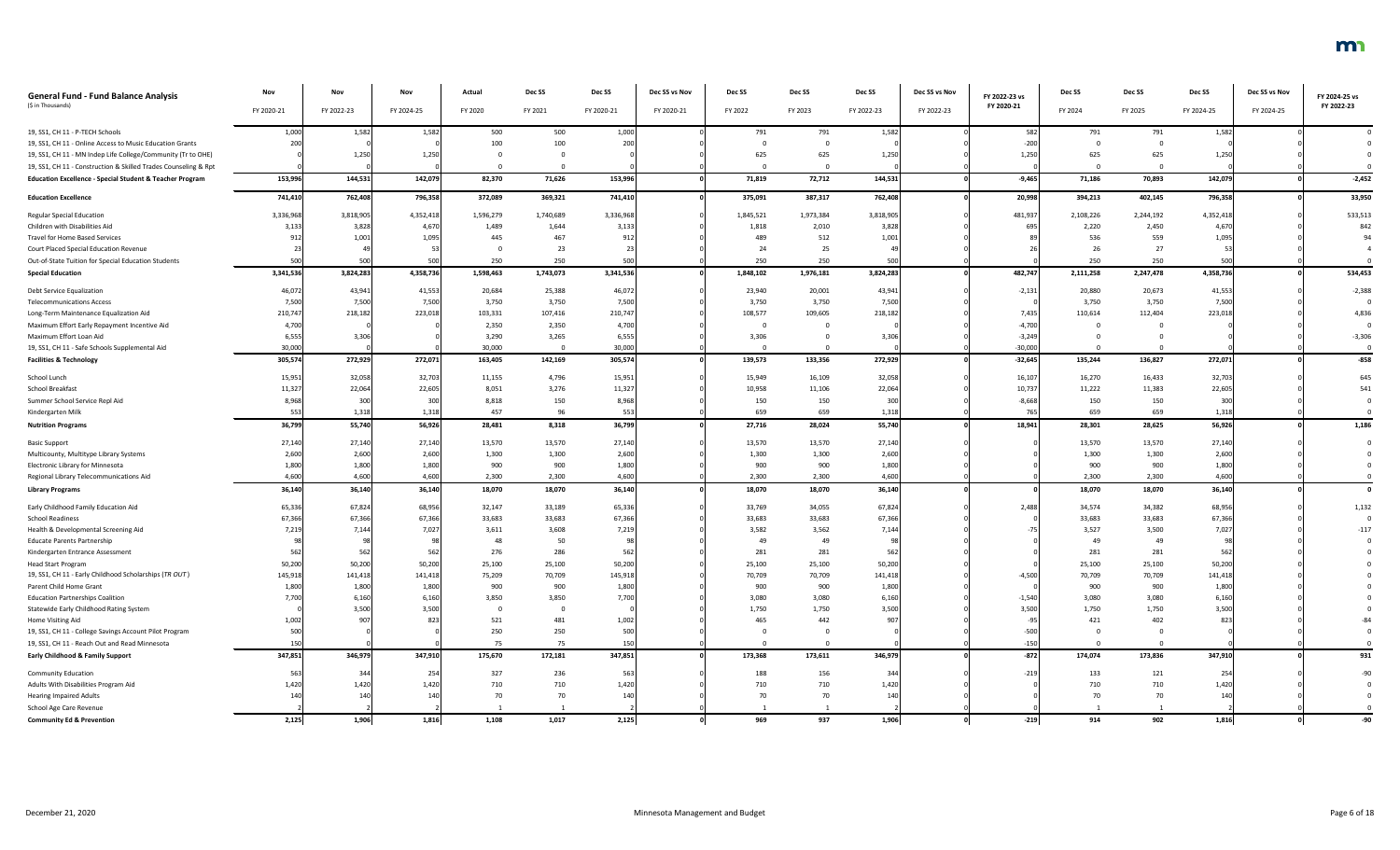| <b>General Fund - Fund Balance Analysis</b>               | Nov        | Nov        | Nov        | Actual    | Dec <sub>SS</sub> | Dec SS          | Dec SS vs Nov | Dec SS     | Dec SS     | Dec SS     | Dec SS vs Nov | FY 2022-23 vs        | Dec SS     | Dec SS             | Dec SS     | Dec SS vs Nov | FY 2024-25 vs |
|-----------------------------------------------------------|------------|------------|------------|-----------|-------------------|-----------------|---------------|------------|------------|------------|---------------|----------------------|------------|--------------------|------------|---------------|---------------|
| (\$ in Thousands)                                         | FY 2020-21 | FY 2022-23 | FY 2024-25 | FY 2020   | FY 2021           | FY 2020-21      | FY 2020-21    | FY 2022    | FY 2023    | FY 2022-23 | FY 2022-23    | FY 2020-21           | FY 2024    | FY 2025            | FY 2024-25 | FY 2024-25    | FY 2022-23    |
| <b>Adult Basic Education Aid</b>                          | 101,663    | 107,959    | 114,510    | 50,050    | 51,613            | 101,663         |               | 53,191     | 54,768     | 107,959    |               | 6,296                | 56,409     | 58,101             | 114,510    |               | 6,551         |
| <b>GED Tests</b>                                          | 490        | 250        | 250        | 245       | 245               |                 |               | 125        | 125        | 250        |               | $-240$               | 125        | 125                | 250        |               |               |
| Self-Sufficiency & Lifelong Learning                      | 102,153    | 108,209    | 114,760    | 50,295    | 51,858            | 102,153         |               | 53,316     | 54,893     | 108,209    |               | 6,056                | 56,534     | 58,226             | 114,760    |               | 6,551         |
| <b>Subtotal E-12 Education Aids</b>                       | 19,774,858 | 20,491,062 | 21,212,079 | 9,787,761 | 9,987,097         | 19,774,858      |               | 10,141,555 | 10,351,907 | 20,493,462 | 2,400         | 718,604              | 10,530,165 | 10,681,914         | 21,212,079 |               | 718,617       |
| Education, Dept of                                        | 53,573     | 49,202     | 49,258     | 23,750    | 29,823            | 53,573          |               | 24,591     | 24,611     | 49,202     |               | $-4,371$             | 24,629     | 24,629             | 49,258     |               | 56            |
| FY19 Available/Balance Forward - Education Department     |            |            |            |           |                   |                 |               |            |            |            |               |                      |            |                    |            |               |               |
| FY21 Administrative Holdback - Education                  | 1,252      | 49,202     | 49,258     |           | 1,252<br>31,075   | 1,252<br>54,825 |               |            |            | 49,202     |               | $-1,252$<br>$-5,623$ | 24,629     | $\Omega$<br>24,629 | 49,258     |               | 56            |
| <b>Education, Dept of</b>                                 | 54,825     |            |            | 23,750    |                   |                 |               | 24,591     | 24,611     |            |               |                      |            |                    |            |               |               |
| Prof Educator Licensing Std Bd.                           | 9,111      | 8,930      | 8,922      | 4,345     | 4,766             | 9,111           |               | 4,469      | 4,461      | 8,930      |               | $-181$               | 4,461      | 4,461              | 8,922      |               |               |
| Prof Educator Licensing Std Bd.                           | 9,111      | 8,930      | 8,922      | 4,345     | 4,766             | 9,111           |               | 4,469      | 4,461      | 8,930      |               | $-181$               | 4,461      | 4,461              | 8,922      |               |               |
| Minn State Academies                                      | 27,533     | 27,595     | 27,614     | 13,194    | 14,339            | 27,533          |               | 13,794     | 13,801     | 27,595     |               |                      | 13,807     | 13,807             | 27,614     |               | 19            |
| <b>Minn State Academies</b>                               | 27,533     | 27,595     | 27,614     | 13,194    | 14,339            | 27,533          |               | 13,794     | 13,801     | 27,595     |               |                      | 13,807     | 13,807             | 27,614     |               | 19            |
| Perpich Center for Arts Education                         | 14,575     | 14,582     | 14,598     | 6,689     | 7,886             | 14,575          |               | 7,288      | 7,294      | 14,582     |               |                      | 7,299      | 7,299              | 14,598     |               | 16            |
| <b>Perpich Center for Arts Education</b>                  | 14,575     | 14,582     | 14,598     | 6,689     | 7,886             | 14,575          |               | 7,288      | 7,294      | 14,582     |               |                      | 7,299      | 7,299              | 14,598     |               | 16            |
| <b>E-12 Education</b>                                     | 19,880,902 | 20,591,371 | 21,312,471 | 9,835,739 | 10,045,163        | 19,880,902      |               | 10,191,697 | 10,402,074 | 20,593,771 | 2,400         | 712,869              | 10,580,361 | 10,732,110         | 21,312,471 |               | 718,700       |
| <b>Higher Education</b>                                   |            |            |            |           |                   |                 |               |            |            |            |               |                      |            |                    |            |               |               |
| Office of Higher Education                                | 538,67     | 535,546    | 535,546    | 263,681   | 274,996           | 538,677         |               | 267,773    | 267,773    | 535,546    |               | $-3,131$             | 267,773    | 267,773            | 535,546    |               |               |
| FY19 Available/Balance Forward - Higher Education         |            |            |            |           |                   |                 |               |            |            |            |               |                      |            | - 0                |            |               |               |
| FY21 Administrative Holdback - Office of Higher Education |            |            |            |           | 340               |                 |               |            | $\Omega$   |            |               | $-340$               |            | $\Omega$           |            |               |               |
| <b>Office of Higher Education</b>                         | 539,017    | 535,546    | 535,546    | 263,681   | 275,336           | 539,017         |               | 267,773    | 267,773    | 535,546    |               | $-3,471$             | 267,773    | 267,773            | 535,546    |               |               |
| University of Minnesota                                   | 1,341,072  | 1,342,81   | 1,342,512  | 669,666   | 671,406           | 1,341,072       |               | 671,406    | 671,406    | 1,342,812  |               | 1,740                | 671,256    | 671,256            | 1,342,512  |               | $-300$        |
| <b>University of Minnesota</b>                            | 1,341,072  | 1,342,812  | 1,342,512  | 669,666   | 671,406           | 1,341,072       |               | 671,406    | 671,406    | 1,342,812  |               | 1,740                | 671,256    | 671,256            | 1,342,512  |               | $-300$        |
| Minnesota State (TR OUT)                                  | 1,524,338  | 1,525,068  | 1,525,068  | 758,679   | 765,659           | 1,524,338       |               | 762,534    | 762,534    | 1,525,068  |               | 730                  | 762,534    | 762,534            | 1,525,068  |               |               |
| <b>Minnesota State</b>                                    | 1,524,338  | 1,525,068  | 1,525,068  | 758,679   | 765,659           | 1,524,338       |               | 762,534    | 762,534    | 1,525,068  |               | 730                  | 762,534    | 762,534            | 1,525,068  |               |               |
| Mayo Medical School                                       | 1,330      | 1,330      | 1,330      | 665       | 665               | 1,330           |               | 665        | 665        | 1,330      |               |                      | 665        | 665                | 1,330      |               |               |
| Mayo Family & Residency                                   | 1,372      | 1,37       | 1,372      | 686       | 686               | 1,372           |               | 686        | 686        | 1,372      |               |                      | 686        | 686                | 1,372      |               |               |
| <b>Mayo Foundation</b>                                    | 2,702      | 2,702      | 2,702      | 1,351     | 1,351             | 2,702           |               | 1,351      | 1,351      | 2,702      |               |                      | 1,351      | 1,351              | 2,702      |               |               |
| <b>Higher Education</b>                                   | 3,407,129  | 3,406,128  | 3,405,828  | 1,693,377 | 1,713,752         | 3,407,129       |               | 1,703,064  | 1,703,064  | 3,406,128  | - Ol          | $-1,001$             | 1,702,914  | 1,702,914          | 3,405,828  |               | $-300$        |
| <b>Property Tax Aids &amp; Credits</b>                    |            |            |            |           |                   |                 |               |            |            |            |               |                      |            |                    |            |               |               |
| Homestead Credit Refund                                   | 1,115,967  | 1,238,200  | 1,315,800  | 531,467   | 584,500           | 1,115,967       |               | 612,600    | 625,600    | 1,238,200  |               | 122,233              | 647,600    | 668,200            | 1,315,800  |               | 77,600        |
| Renters Property Tax Refund                               | 457,188    | 488,700    | 499,400    | 229,888   | 227,300           | 457,188         |               | 243,100    | 245,600    | 488,700    |               | 31,512               | 247,700    | 251,700            | 499,400    |               | 10,700        |
| Special Property Tax Refund                               | 21,795     | 6,800      | 10,000     | 10,722    | 11,073            | 21,795          |               | 1,800      | 5,000      | 6,800      |               | $-14,995$            | 5,000      | 5,000              | 10,000     |               | 3,200         |
| Sustainable Forest Incentive Payments                     | 24,236     | 26,280     | 28,440     | 11,876    | 12,360            | 24,236          |               | 12,880     | 13,400     | 26,280     |               | 2,044                | 13,940     | 14,500             | 28,440     |               | 2,160         |
| <b>Property Tax Refunds</b>                               | 1,619,186  | 1,759,980  | 1,853,640  | 783,953   | 835,233           | 1,619,186       |               | 870,380    | 889,600    | 1,759,980  |               | 140,794              | 914,240    | 939,400            | 1,853,640  |               | 93,660        |
| <b>Political Contribution Refunds (Open)</b>              | 6,207      | 6,500      | 6,500      | 2,707     | 3,500             | 6,207           |               | 3,000      | 3,500      | 6,500      |               | 293                  | 3,000      | 3,500              | 6,500      |               |               |
| Tax Refund Interest (Open)                                | 44,638     | 26,900     | 26,100     | 25,738    | 18,900            | 44,638          |               | 14,000     | 12,900     | 26,900     |               | $-17,738$            | 13,000     | 13,100             | 26,100     |               |               |
| Local Government Aid (City Aid)                           | 1,018,490  | 1,128,796  | 1,128,79   | 457,137   | 561,353           | 1,018,490       |               | 564,398    | 564,398    | 1,128,796  |               | 110,306              | 564,398    | 564,398            | 1,128,796  |               |               |
| County Program Aid                                        | 494,174    | 527,983    | 527,908    | 233,958   | 260,216           | 494,174         |               | 263,971    | 264,012    | 527,983    |               | 33,809               | 263,954    | 263,954            | 527,908    |               |               |
| MMB Public Defender Aid (TR OUT)                          |            | 1,00       | 1,000      |           |                   |                 |               | 500        | 500        | 1,000      |               | 1,000                | 500        | 500                | 1,000      |               |               |
| MMB Local Impact Notes (TR OUT)                           |            | 414        | 414        |           |                   |                 |               | 207        | 207        | 414        |               |                      | 207        | 207                | 414        |               |               |
| MDE Local Impact Notes (TR OUT)                           |            |            |            |           |                   |                 |               |            |            |            |               |                      |            |                    |            |               |               |
| <b>County Program Aid</b>                                 | 494,174    | 529,411    | 529,336    | 233,958   | 260,216           | 494,174         |               | 264,685    | 264,726    | 529,41     |               | 35,237               | 264,668    | 264,668            | 529,336    |               | $-75$         |
| <b>Township Aid</b>                                       | 19,997     | 20,000     | 20,000     | 9,997     | 10,000            | 19,997          |               | 10,000     | 10,000     | 20,000     |               |                      | 10,000     | 10,000             | 20,000     |               |               |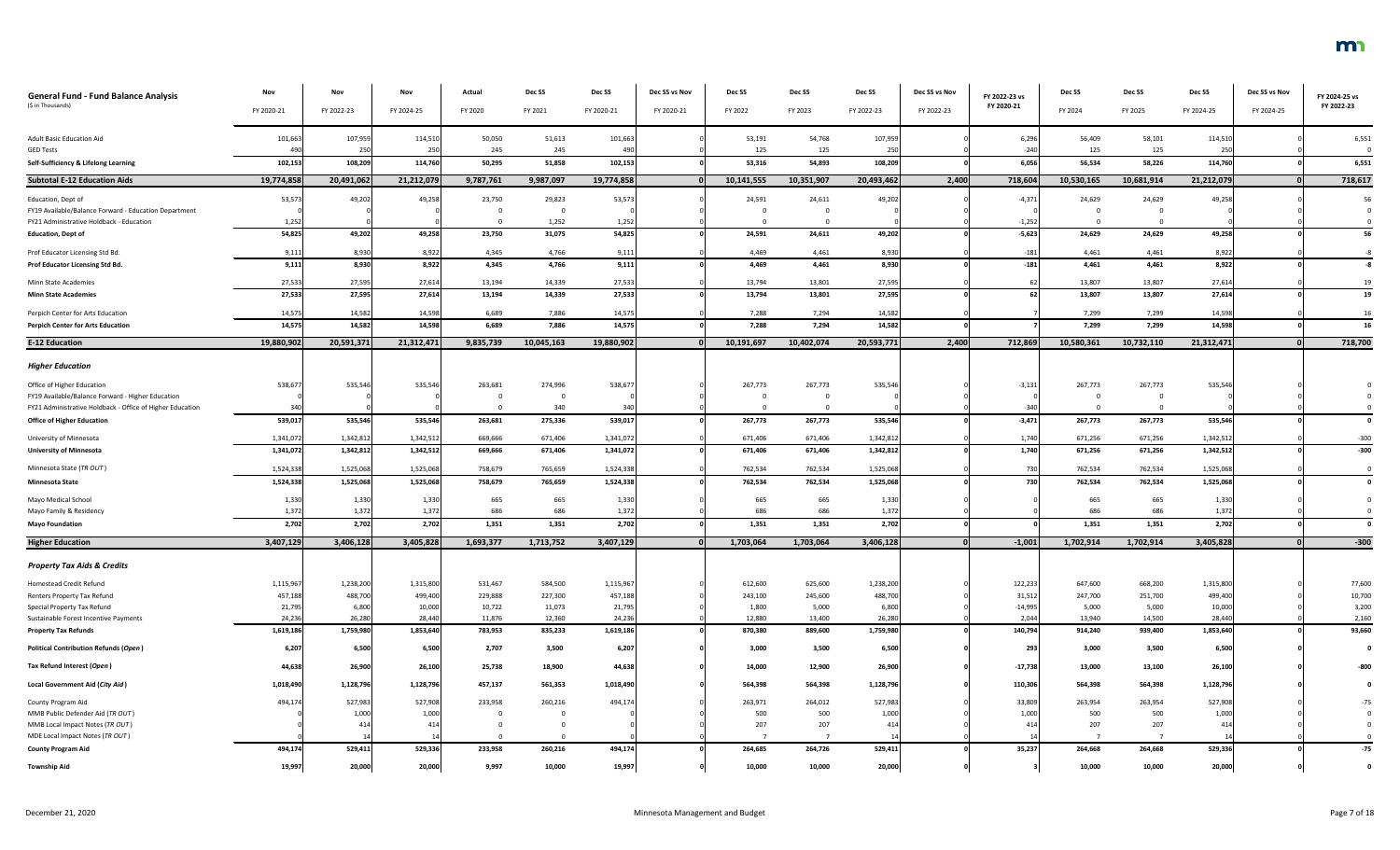| <b>General Fund - Fund Balance Analysis</b>                    | Nov          | Nov        | Nov        | Actual     | Dec SS  | Dec SS       | Dec SS vs Nov | Dec SS  | Dec SS         | Dec SS     | Dec SS vs Nov | FY 2022-23 vs    | Dec SS         | Dec SS       | Dec SS     | Dec SS vs Nov | FY 2024-25 vs |
|----------------------------------------------------------------|--------------|------------|------------|------------|---------|--------------|---------------|---------|----------------|------------|---------------|------------------|----------------|--------------|------------|---------------|---------------|
| (\$ in Thousands)                                              | FY 2020-21   | FY 2022-23 | FY 2024-25 | FY 2020    | FY 2021 | FY 2020-21   | FY 2020-21    | FY 2022 | FY 2023        | FY 2022-23 | FY 2022-23    | FY 2020-21       | FY 2024        | FY 2025      | FY 2024-25 | FY 2024-25    | FY 2022-23    |
| Payment in Lieu of Taxes - PILT (Open)                         | 72,030       | 72,855     | 78,815     | 35,940     | 36,090  | 72,030       |               | 36,315  | 36,540         | 72,855     |               | 825              | 39,295         | 39,520       | 78,815     |               | 5,960         |
| <b>Aquatic Invasive Species Prevention Aid</b>                 | 20,000       | 20,000     | 20,000     | 10,000     | 10,000  | 20,000       |               | 10,000  | 10,000         | 20,000     |               |                  | 10,000         | 10,000       | 20,000     |               |               |
| Riparian Protection Aid to BWSR (TR OUT)                       | 1,490        | 1,490      | 1,490      | 745        | 745     | 1,490        |               | 745     | 745            | 1,490      |               |                  | 745            | 745          | 1,490      |               |               |
| Riparian Protection Aid Local Distribution                     | 14,510       | 14,510     | 14,510     | 7,255      | 7,255   | 14,510       |               | 7,255   | 7,255          | 14,510     |               |                  | 7,255          | 7,255        | 14,510     |               |               |
| <b>Riparian Protection Aid</b>                                 | 16,000       | 16,000     | 16,000     | 8,000      | 8,000   | 16,000       |               | 8,000   | 8,000          | 16,000     |               |                  | 8,000          | 8,000        | 16,000     |               | $\mathbf 0$   |
| Indian Family Out-Of-Home Placement Aid                        | 10,000       | 9,337      | 10,000     | 5,000      | 5,000   | 10,000       |               | 4,337   | 5,000          | 9,337      |               | $-663$           | 5,000          | 5,000        | 10,000     |               | 663           |
| <b>Casino Aid to Counties</b>                                  | 3,228        | 3,228      | 3,228      | 1,614      | 1,614   | 3,228        |               | 1,614   | 1,614          | 3,228      |               |                  | 1,614          | 1,614        | 3,228      |               |               |
| State Taconite Aid to IRRR (TR OUT)                            | 7,489        | 6,877      | 7,803      | 3,721      | 3,768   | 7,489        |               | 3,469   | 3,408          | 6,877      |               | $-612$           | 3,710          | 4,093        | 7,803      |               | 926           |
| State Taconite Aid Local Distribution                          | 8,564        | 8,061      | 8,130      | 4,298      | 4,266   | 8,564        |               | 4,077   | 3,984          | 8,061      |               | $-503$           | 4,028          | 4,102        | 8,130      |               | 69            |
| <b>State Taconite Aid</b>                                      | 16,053       | 14,938     | 15,933     | 8,019      | 8,034   | 16,053       |               | 7,546   | 7,392          | 14,938     |               | $-1,115$         | 7,738          | 8,195        | 15,933     |               | 995           |
| <b>Production Property Transition Aid</b>                      |              |            |            | 56         | 24      |              |               |         | - 0            |            |               |                  | $\Omega$       | - 0          |            |               |               |
| <b>Utility Valuation Transition Aid</b>                        |              |            | 23         |            |         |              |               |         |                | 20         |               |                  | 11             | 12           | 23         |               |               |
| Aid To School Districts                                        | 16,045       | 16,172     | 16,172     | 7,971      | 8,074   | 16,045       |               | 8,086   | 8,086          | 16,172     |               | 127              | 8,086          | 8,086        | 16,172     |               |               |
| Cities, Towns, Counties                                        | 20,319       | 20,428     | 20,428     | 10,105     | 10,214  | 20,319       |               | 10,214  | 10,214         | 20,428     |               | 109              | 10,214         | 10,214       | 20,428     |               |               |
| <b>Disparity Reduction Aid</b>                                 | 36,364       | 36,600     | 36,600     | 18,076     | 18,288  | 36,364       |               | 18,300  | 18,300         | 36,600     |               | 236              | 18,300         | 18,300       | 36,600     |               | $\mathbf{0}$  |
| Aid To School Districts                                        | 5,452        | 6,462      | 7,019      | 2,534      | 2,918   | 5,452        |               | 3,144   | 3,318          | 6,462      |               | 1,010            | 3,455          | 3,564        | 7,019      |               | 557           |
| Cities, Towns, Counties                                        | 20,427       | 23,121     | 24,987     | 9,959      | 10,468  | 20,427       |               | 11,286  | 11,835         | 23,12      |               | 2,694            | 12,312         | 12,675       | 24,987     |               | 1,866         |
| <b>Border City Disparity Reduction Credit</b>                  | 25,879       | 29,583     | 32,006     | 12,493     | 13,386  | 25,879       |               | 14,430  | 15,153         | 29,583     |               | 3,704            | 15,767         | 16,239       | 32,006     |               | 2,423         |
| Aid To School Districts                                        | 17,072       | 16,223     | 16,192     | 8,635      | 8,437   | 17,072       |               | 8,127   | 8,096          | 16,223     |               | $-849$           | 8,096          | 8,096        | 16,192     |               | $-31$         |
| Cities, Towns, Counties                                        | 57,369       | 54,786     | 54,786     | 28,912     | 28,457  | 57,369       |               | 27,393  | 27,393         | 54,786     |               | $-2,583$         | 27,393         | 27,393       | 54,786     |               |               |
| <b>Agricultural Homestead Market Value Credit</b>              | 74,441       | 71,009     | 70,978     | 37,547     | 36,894  | 74,441       |               | 35,520  | 35,489         | 71,009     |               | $-3,432$         | 35,489         | 35,489       | 70,978     |               | $-31$         |
| <b>School Building Bond Agricultural Credit</b>                | 92,994       | 131,793    | 170,509    | 37,852     | 55,142  | 92,994       |               | 62,141  | 69,652         | 131,793    |               | 38,799           | 83,353         | 87,156       | 170,509    |               | 38,716        |
| Aid To School Districts                                        |              |            |            |            |         |              |               |         | $\overline{0}$ |            |               |                  | $\overline{0}$ | $\Omega$     |            |               |               |
| Cities, Towns, Counties                                        | 366          | 298        | 298        | 85<br>202  | 164     |              |               | 149     | 149            | 298        |               |                  | 149            | 149          | 298        |               |               |
| <b>Agriculture Preservation Credit</b>                         | 451          | 298        | 298        | 287        | 164     | 451          |               | 149     | 149            | 298        |               | $-153$           | 149            | 149          | 298        |               | $\mathbf{0}$  |
| <b>Supplemental Taconite Homestead Credit</b>                  | 10,788       | 10,950     | 11,170     | 5,394      | 5,394   | 10,788       |               | 5,448   | 5,502          | 10,950     |               | 162              | 5,557          | 5,613        | 11,170     |               | 220           |
|                                                                |              |            |            |            |         |              |               |         |                |            |               |                  |                |              |            |               |               |
| Aid To School Districts                                        | 771          |            |            | 38         | 733     | 771          |               | 81      |                |            |               | $-690$           | $\Omega$       |              |            |               | $-81$         |
| Cities, Towns, Counties<br><b>Prior Year Credit Adjustment</b> | 233<br>1,004 | 81         |            | 148<br>186 | 85      | 233<br>1,004 |               | 81      | $\mathbf{0}$   | 81         |               | $-233$<br>$-923$ | $\mathbf{0}$   | $\mathbf{0}$ |            |               | $-81$         |
|                                                                |              |            |            |            | 818     |              |               |         |                |            |               |                  |                |              |            |               |               |
| <b>Police State Aid</b>                                        | 165,423      | 180,170    | 196,750    | 81,241     | 84,182  | 165,423      |               | 88,100  | 92,070         | 180,170    |               | 14,747           | 96,210         | 100,540      | 196,750    |               | 16,580        |
| <b>Fire State Aid</b>                                          | 62,938       | 67,940     | 71,960     | 30,445     | 32,493  | 62,938       |               | 33,480  | 34,460         | 67,940     |               | 5,002            | 35,460         | 36,500       | 71,960     |               | 4,020         |
| Fire Insurance Surcharge Aid                                   | 7,905        | 8,640      | 9,160      | 3,775      | 4,130   | 7,905        |               | 4,260   | 4,380          | 8,640      |               | 735              | 4,510          | 4,650        | 9,160      |               | 520           |
| <b>Police-Fire Retirement Supp Aid</b>                         | 30,995       | 31,000     | 31,000     | 15,495     | 15,500  | 30,995       |               | 15,500  | 15,500         | 31,000     |               |                  | 15,500         | 15,500       | 31,000     |               |               |
| <b>Police/Fire Amortization Aid</b>                            | 5,458        | 5,458      | 5,458      | 2,729      | 2,729   | 5,458        |               | 2,729   | 2,729          | 5,458      |               |                  | 2,729          | 2,729        | 5,458      |               |               |
| <b>Redirected Amortization Aid to SPTRFA/TRA</b>               | 4,188        | 4,188      | 4,188      | 2,094      | 2,094   | 4,188        |               | 2,094   | 2,094          | 4,188      |               |                  | 2,094          | 2,094        | 4,188      |               |               |
| <b>Firefighter Supplemental Benefits Reimbursement</b>         | 1,212        | 1,224      | 1,224      | 606        | 606     | 1,212        |               | 612     | 612            | 1,224      |               |                  | 612            | 612          | 1,224      |               |               |
| <b>PERA Pension Aid</b>                                        | 13,900       |            |            | 13,900     |         | 13,900       |               |         |                |            |               | $-13,900$        | $\mathbf{0}$   |              |            |               |               |
| Aid to School Districts                                        |              | 611        |            | 28         |         |              |               | 525     | 86             | 611        |               | 579              | 31             | 31           |            |               | $-549$        |
| Aid to Cities, Towns, Counties                                 |              | 1,842      | 184        | 72         |         |              |               | 1,750   | 92             | 1,842      |               | 1,768            | 92             | 92           | 184        |               | $-1,658$      |
| <b>Disaster Credit</b>                                         | 106          | 2,453      | 246        | 100        |         | 106          |               | 2,275   | 178            | 2,453      |               | 2,347            | 123            | 123          | 246        |               | $-2,207$      |

### m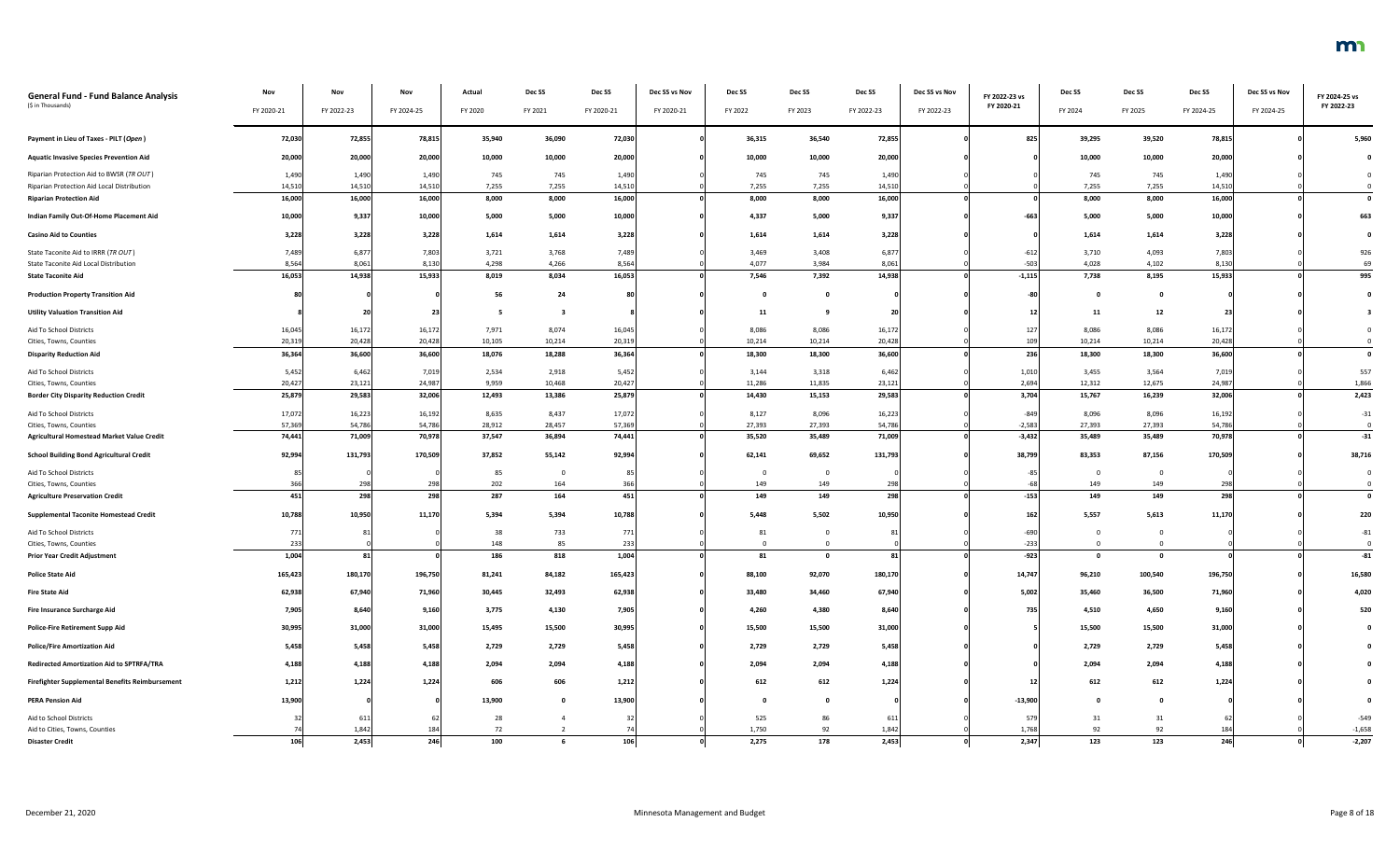| <b>General Fund - Fund Balance Analysis</b>                            | Nov                   | Nov                  | Nov                | Actual            | Dec <sub>SS</sub> | Dec SS             | Dec SS vs Nov | Dec SS             | Dec SS               | Dec SS               | Dec SS vs Nov | FY 2022-23 vs       | Dec SS             | Dec SS             | Dec SS                | Dec SS vs Nov | FY 2024-25 vs       |
|------------------------------------------------------------------------|-----------------------|----------------------|--------------------|-------------------|-------------------|--------------------|---------------|--------------------|----------------------|----------------------|---------------|---------------------|--------------------|--------------------|-----------------------|---------------|---------------------|
| (\$ in Thousands)                                                      | FY 2020-21            | FY 2022-23           | FY 2024-25         | FY 2020           | FY 2021           | FY 2020-21         | FY 2020-21    | FY 2022            | FY 2023              | FY 2022-23           | FY 2022-23    | FY 2020-21          | FY 2024            | FY 2025            | FY 2024-25            | FY 2024-25    | FY 2022-23          |
|                                                                        |                       |                      |                    |                   |                   |                    |               |                    |                      |                      |               |                     |                    |                    |                       |               |                     |
| Aid to School Districts                                                | 525                   | 106                  |                    |                   | 525               |                    |               |                    | 25                   | 106                  |               | $-419$              | 25                 | 25                 |                       |               |                     |
| Aid to Cities, Towns, Counties                                         | 1,749                 | 14                   |                    |                   | 1,749             | 1,749              |               | 74                 | 74                   | 148                  |               | $-1,601$            | 74                 | 74                 |                       |               |                     |
| <b>Local Option Disaster Abatement Reimbursement</b>                   | 2,274                 | 254                  | 198                | $\Omega$          | 2,274             | 2,274              |               | 155                | 99                   | 254                  |               | $-2,020$            | 99                 | 99                 | 198                   |               | $-56$               |
|                                                                        |                       |                      |                    |                   |                   |                    |               |                    |                      |                      |               |                     |                    |                    |                       |               |                     |
| Aid to School District                                                 | 280                   | 280                  | 280                | 140               | 140               | 280                |               | 140                | 140                  | 280                  |               |                     | 140                | 140                | 280                   |               |                     |
| Aid to City and County<br><b>Mahnomen Property Tax Reimbursement</b>   | 2,120                 | 2,120<br>2,400       | 2,120              | 1,060             | 1,060             | 2,120              |               | 1,060              | 1,060                | 2,120                |               |                     | 1,060              | 1,060              | 2,120<br>2,400        |               |                     |
|                                                                        | 2,400                 |                      | 2,400              | 1,200             | 1,200             | 2,400              |               | 1,200              | 1,200                | 2,400                |               |                     | 1,200              | 1,200              |                       |               |                     |
| <b>Border City Reimbursement</b>                                       |                       |                      |                    | 65                | 32                |                    |               | -42                | 42                   |                      |               |                     | 42                 | 42                 |                       |               |                     |
| <b>Taconite Aid Reimbursement</b>                                      | 1,122                 | 1,122                | 1,122              | 561               | 561               | 1,122              |               | 561                | 561                  | 1,122                |               |                     | 561                | 561                | 1,122                 |               |                     |
| <b>Performance Measurement Reimbursement</b>                           | 924                   | 925                  | 935                | 466               | 458               | 924                |               | 461                | 464                  | 925                  |               |                     | 466                | 469                | 935                   |               |                     |
| <b>Minneapolis Debt Service Aid</b>                                    | 7,730                 |                      |                    | 4,120             | 3,610             | 7,730              |               |                    |                      |                      |               | $-7,730$            |                    |                    |                       |               |                     |
| <b>Wadena County Aid</b>                                               | 1,200                 |                      |                    | 600               | 600               | 1,200              |               |                    |                      |                      |               | $-1,200$            |                    |                    |                       |               |                     |
| 19, SS1, CH 6 - Grants to various local governments                    | 4,447                 |                      |                    | 4,447             |                   | 4,447              |               |                    |                      |                      |               | $-4,44$             |                    |                    |                       |               |                     |
| 19, SS1, CH 6 - Grant to City of Virginia                              |                       | 5,400                |                    |                   |                   |                    |               | 5,400              |                      | 5,400                |               | 5,400               |                    |                    |                       |               | $-5,400$            |
| 20, CH 71 - Tribal Nations Grants                                      | 11,000                |                      |                    | 11,000            |                   | 11,000             |               |                    |                      |                      |               | $-11,000$           |                    |                    |                       |               |                     |
| 20, SS7, Ch. 2 - Small Business Assistance to Restaurants, Bars, and ( |                       |                      |                    |                   | 87,750            | 87,750             | 87,750        |                    |                      |                      |               | $-87,750$           |                    |                    |                       |               |                     |
| <b>Property Tax Aids &amp; Credits</b>                                 | 3,905,331             | 4,199,537            | 4,354,657          | 1,866,803         | 2,126,278         | 3,993,081          | 87,750        | 2,087,224          | 2,112,313            | 4,199,537            |               | 206,456             | 2,159,185          | 2,195,472          | 4,354,657             |               | 155,120             |
|                                                                        |                       |                      |                    |                   |                   |                    |               |                    |                      |                      |               |                     |                    |                    |                       |               |                     |
| <b>Health &amp; Human Services</b>                                     |                       |                      |                    |                   |                   |                    |               |                    |                      |                      |               |                     |                    |                    |                       |               |                     |
| <b>Central Office Operations</b>                                       |                       |                      |                    |                   |                   |                    |               |                    |                      |                      |               |                     |                    |                    |                       |               |                     |
| Finance & Management                                                   | 342,587               | 306,570              | 308,606            | 167,960           | 174,202           | 342,162            | $-425$        | 151,842            | 153,878              | 305,720              | $-850$        | $-36,442$           | 153,878            | 153,878            | 307,756               | $-850$        | 2,036               |
| Children & Families                                                    | 29,958                | 30,605               | 30,858             | 14,494            | 15,464            | 29,958             |               | 15,176             | 15,429               | 30,605               |               | 647                 | 15,429             | 15,429             | 30,858                |               | 253                 |
| <b>Health Care Management</b>                                          | 42,283                | 41,480               | 41,480             | 21,483            | 20,800            | 42,283             |               | 20,740             | 20,740               | 41,48                |               | $-803$              | 20,740             | 20,740             | 41,480                |               |                     |
| <b>Continuing Care Management</b>                                      | 33,616                | 34,522               | 34,522             | 14,045            | 19,571            | 33,616             |               | 17,261             | 17,261               | 34,522               |               | 906                 | 17,261             | 17,261             | 34,522                |               |                     |
| <b>Community Support</b>                                               | 64,772                | 64,410               | 64,410             | 32,438            | 32,334            | 64,772             |               | 32,205             | 32,205               | 64,41                |               | $-362$              | 32,205             | 32,205             | 64,410                |               |                     |
| Comp. Gambling Chem & Mental Hlth (Standing)                           | 330                   | 118                  | 118                | 53                | 277               | 330                |               | 59                 | 59                   | 11                   |               | $-212$              | 59                 | 59                 | 118                   |               |                     |
| Administration, Law Changes (ICWA)                                     | 390                   | 78                   | 780                |                   | 390               | 390                |               | 390                | 390                  | 780                  |               | 390                 | 390                | 390                | 780                   |               |                     |
| <b>Subtotal Central Office Operations</b>                              | 513,93                | 478,485              | 480,774            | 250,473           | 263,038           | 513,511            | $-425$        | 237,673            | 239,962              | 477,635              | $-850$        | $-35,876$           | 239,962            | 239,962            | 479,924               | $-850$        | 2,289               |
| <b>Forecasted Programs</b>                                             |                       |                      |                    |                   |                   |                    |               |                    |                      |                      |               |                     |                    |                    |                       |               |                     |
| MN Family Inv Plan/Div Work Prog Grants (MFIP/DWP)                     | 219,860               | 177,848              | 172,506            | 91,486            | 128,374           | 219,860            |               | 89,597             | 88,251               | 177,848              |               | $-42,012$           | 86,734             | 85,772             | 172,506               |               | $-5,342$            |
| MFIP Child Care Asst Grants                                            | 147,529               | 214,208              | 295,097            | 73,445            | 74,084            | 147,529            |               | 103,589            | 110,619              | 214,20               |               | 66,679              | 146,996            | 148,101            | 295,097               |               | 80,889              |
| General Assistance (GA)                                                | 104,065               | 105,686              | 104,691            | 49,778            | 54,287            | 104,065            |               | 52,867             | 52,819               | 105,68               |               | 1,621               | 52,476             | 52,215             | 104,691               |               | $-995$              |
| Minnesota Supplemental Aid (MSA)                                       | 94,972                | 104,097              | 108,354            | 43,503            | 51,469            | 94,972             |               | 51,582             | 52,515               | 104,097              |               | 9,125               | 53,431             | 54,923             | 108,354               |               | 4,257               |
| <b>Housing Support</b>                                                 | 363,844               | 372,147              | 401,143            | 181,977           | 181,867           | 363,844            |               | 182,536            | 189,611              | 372,14               |               | 8,303               | 196,552            | 204,591            | 401,143               |               | 28,996              |
| <b>Medical Assistance</b>                                              | 9,766,892             | 12,803,436           | 14,130,024         | 4,964,636         | 4,802,256         | 9,766,892          |               | 6,335,016          | 6,468,420            | 12,803,436           |               | 3,036,544           | 6,889,047          | 7,240,977          | 14,130,024            |               | 1,326,588           |
| Alternative Care Program                                               | 61,266                | 90,660               | 90,354             | 15,611            | 45,655            | 61,266             |               | 45,483             | 45,177               | 90,660               |               | 29,394              | 45,177             | 45,177             | 90,354                |               | $-306$              |
| CCDTF Entitlements (TR OUT)<br>Northstar Care for Children             | 185,414               | 230,265              | 247,452<br>263,474 | 107,943<br>91,064 | 77,471<br>95,829  | 185,414<br>186,893 |               | 106,797<br>113,029 | 123,468              | 230,26               |               | 44,851              | 123,259<br>128,146 | 124,193<br>135,328 | 247,452               |               | 17,187              |
| <b>Subtotal Forecasted Programs</b>                                    | 186,893<br>11,130,735 | 234,225<br>14,332,57 | 15,813,095         | 5,619,443         | 5,511,292         | 11,130,735         |               | 7,080,496          | 121,196<br>7,252,076 | 234,22<br>14,332,572 |               | 47,332<br>3,201,837 | 7,721,818          | 8,091,277          | 263,474<br>15,813,095 |               | 29,249<br>1,480,523 |
|                                                                        |                       |                      |                    |                   |                   |                    |               |                    |                      |                      |               |                     |                    |                    |                       |               |                     |
| <b>Grant Programs</b>                                                  |                       |                      |                    |                   |                   |                    |               |                    |                      |                      |               |                     |                    |                    |                       |               |                     |
| <b>Support Services Grants</b>                                         | 17,408                | 17,430               | 17,430             | 8,693             | 8,715             | 17,408             |               | 8,715              | 8,715                | 17,430               |               |                     | 8,715              | 8,715              | 17,430                |               |                     |
| Basic Sliding Fee Child Care Asst Grants                               | 98,271                | 107,232              | 107,232            | 44,655            | 53,616            | 98,271             |               | 53,616             | 53,616               | 107,232              |               | 8,961               | 53,616             | 53,616             | 107,232               |               |                     |
| Child Care Development                                                 | 35,879                | 3,474                | 3,474              | 32,917            | 2,962             | 35,879             |               | 1,737              | 1,737                | 3,474                |               | $-32,405$           | 1,737              | 1,737              | 3,474                 |               |                     |
| <b>Child Support Enforcement</b>                                       | 100                   | 100                  | 100                | 50                | 50                | 100                |               | 50                 | 50                   | 100                  |               |                     | 50                 | 50                 | 100                   |               |                     |
| <b>Children's Services Grants</b>                                      | 93,744                | 102,681              | 102,396            | 43,937            | 50,307            | 94,244             | 500           | 51,983             | 51,698               | 103,68               | 1,000         | 9,437               | 51,698             | 51,698             | 103,396               | 1,000         | $-285$              |
| Children & Community Svcs                                              | 118,902               | 121,107              | 121,712            | 59,201            | 59,701            | 118,902            |               | 60,251             | 60,856               | 121,107              |               | 2,205               | 60,856             | 60,856             | 121,712               |               | 605                 |
| Children & Econ Support Grants                                         | 84,033                | 45,630               | 45,630             | 58,721            | 25,237            | 83,958             |               | 22,740             | 22,740               | 45,48                | $-150$        | $-38,478$           | 22,740             | 22,740             | 45,480                |               |                     |
| Other Health Care Grants                                               | 7,823                 | 7,422                | 7,422              | 3,482             | 4,341             | 7,823              |               | 3,711              | 3,711                | 7,422                |               | $-40$               | 3,711              | 3,711              | 7,422                 |               |                     |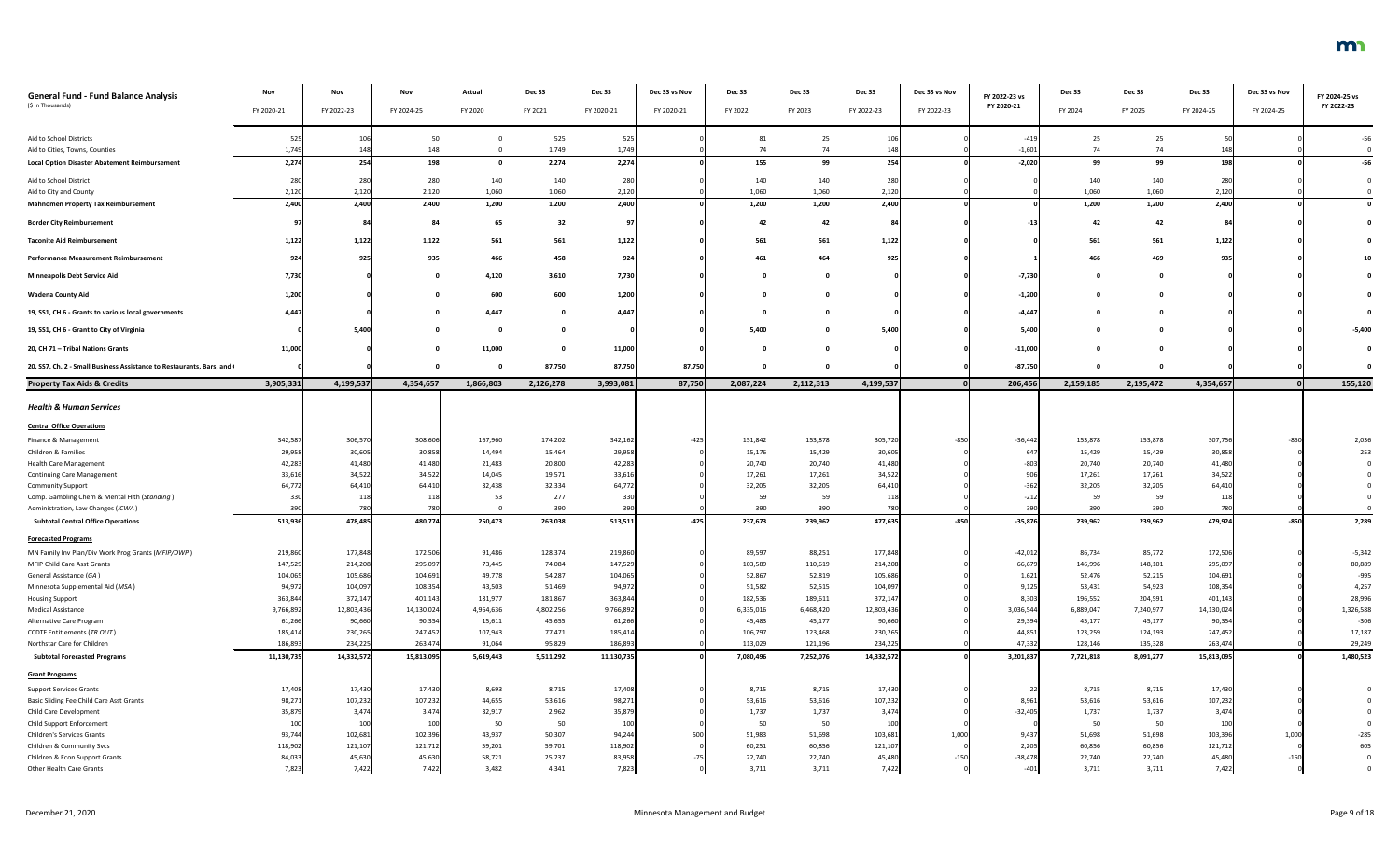| <b>General Fund - Fund Balance Analysis</b>                     | Nov        | Nov        | Nov        | Actual    | Dec <sub>SS</sub> | Dec <sub>SS</sub> | Dec SS vs Nov | Dec SS    | Dec SS                  | Dec <sub>SS</sub> | Dec SS vs Nov | FY 2022-23 vs | Dec SS    | Dec <sub>SS</sub> | Dec SS     | Dec SS vs Nov | FY 2024-25 vs |
|-----------------------------------------------------------------|------------|------------|------------|-----------|-------------------|-------------------|---------------|-----------|-------------------------|-------------------|---------------|---------------|-----------|-------------------|------------|---------------|---------------|
| (\$ in Thousands)                                               | FY 2020-21 | FY 2022-23 | FY 2024-25 | FY 2020   | FY 2021           | FY 2020-21        | FY 2020-21    | FY 2022   | FY 2023                 | FY 2022-23        | FY 2022-23    | FY 2020-21    | FY 2024   | FY 2025           | FY 2024-25 | FY 2024-25    | FY 2022-23    |
|                                                                 |            |            |            |           |                   |                   |               |           |                         |                   |               |               |           |                   |            |               |               |
| Other LTC Grants                                                | 3,818      | 3,850      | 3,850      | 1,893     | 1,925             | 3,818             |               | 1,925     | 1,925                   | 3,850             |               |               | 1,925     | 1,925             | 3,850      |               |               |
| Aging & Adult Services Grants                                   | 64,374     | 64,990     | 64,990     | 31,879    | 32,495            | 64,374            |               | 32,495    | 32,495                  | 64,990            |               | 61            | 32,495    | 32,495            | 64,990     |               |               |
| Deaf & Hard of Hearing Grants                                   | 5,670      | 5,772      | 5,772      | 2,784     | 2,886             | 5,670             |               | 2,886     | 2,886                   | 5,772             |               | 102           | 2,886     | 2,886             | 5,772      |               |               |
| <b>Disabilities Grants</b>                                      | 116,010    | 44,724     | 44,336     | 54,150    | 61,860            | 116,010           |               | 22,556    | 22,168                  | 44,724            |               | $-71,286$     | 22,168    | 22,168            | 44,336     |               | -388          |
| <b>Housing Support Grants</b>                                   | 19,628     | 20,728     | 20,728     | 9,264     | 10,364            | 19,628            |               | 10,364    | 10,364                  | 20,728            |               | 1,100         | 10,364    | 10,364            | 20,728     |               |               |
| <b>Adult Mental Health Grants</b>                               | 161,535    | 166,647    | 166,648    | 81,658    | 79,877            | 161,535           |               | 83,323    | 83,324                  | 166,647           |               | 5,112         | 83,324    | 83,324            | 166,648    |               |               |
| Children's Mental Health Grants                                 | 44,329     | 51,452     | 51,452     | 22,593    | 21,736            | 44,329            |               | 25,726    | 25,726                  | 51,452            |               | 7,123         | 25,726    | 25,726            | 51,452     |               |               |
| <b>CCDTF Non-Entitlements</b>                                   | 5,692      | 5,272      | 5,272      | 3,056     | 2,636             | 5,692             |               | 2,636     | 2,636                   | 5,272             |               | $-420$        | 2,636     | 2,636             | 5,272      |               |               |
| <b>Compulsive Gambling Grants (Standing)</b>                    | 3,031      | 2,542      | 2,947      | 539       | 2,492             | 3,031             |               | 1,221     | 1,321                   | 2,542             |               | $-489$        | 1,423     | 1,524             | 2,947      |               | 405           |
| <b>Subtotal Grant Programs</b>                                  | 880,247    | 771,053    | 771,391    | 459,472   | 421,200           | 880,672           | 425           | 385,935   | 385,968                 | 771,903           | 850           | $-108,769$    | 386,070   | 386,171           | 772,241    | 850           | 338           |
| <b>State Operated Services</b>                                  |            |            |            |           |                   |                   |               |           |                         |                   |               |               |           |                   |            |               |               |
| MH & Substance Abuse Treatment                                  | 259,534    | 258,394    | 258,394    | 128,646   | 130,888           | 259,534           |               | 129,197   | 129,197                 | 258,394           |               | $-1,140$      | 129,197   | 129,197           | 258,394    |               |               |
| <b>Community Based Services</b>                                 | 33,807     | 34,352     | 34,352     | 22,358    | 11,449            | 33,807            |               | 17,176    | 17,176                  | 34,352            |               | 545           | 17,176    | 17,176            | 34,352     |               |               |
| <b>Forensic Services</b>                                        | 225,222    | 231,288    | 231,288    | 107,414   | 117,808           | 225,222           |               | 115,644   | 115,644                 | 231,288           |               | 6,066         | 115,644   | 115,644           | 231,288    |               |               |
| Sex Offender Program                                            | 186,997    | 192,570    | 192,570    | 88,600    | 98,397            | 186,997           |               | 96,285    | 96,285                  | 192,570           |               | 5,573         | 96,285    | 96,285            | 192,570    |               |               |
| <b>DCT Operations</b>                                           | 97,676     | 99,674     | 99,674     | 35,976    | 61,700            | 97,676            |               | 49,837    | 49,837                  | 99,674            |               | 1,998         | 49,837    | 49,837            | 99,674     |               |               |
| <b>Subtotal State Operated Services</b>                         | 803,236    | 816,278    | 816,278    | 382,994   | 420,242           | 803,236           |               | 408,139   | 408,139                 | 816,278           |               | 13,042        | 408,139   | 408,139           | 816,278    |               |               |
| Subtotal Human Services, Dept of                                | 13,328,154 | 16,398,388 | 17,881,538 | 6,712,382 | 6,615,772         | 13,328,154        |               | 8,112,243 | 8,286,145               | 16,398,388        |               | 3,070,234     | 8,755,989 | 9,125,549         | 17,881,538 |               | 1,483,150     |
| <b>DHS - Federal Reimbursement</b>                              | $-71,837$  | $-72,218$  | $-72,218$  | $-35,699$ | $-36,138$         | $-71,837$         |               | $-36,109$ | $-36,109$               | $-72,218$         |               | $-381$        | $-36,109$ | $-36,109$         | $-72,218$  |               |               |
| 19 SS1, CH 9 - Blue Ribbon Commission                           |            | $-100,000$ |            |           |                   |                   |               | $-50,000$ | $-50,000$               | $-100,000$        |               | $-100,000$    |           |                   |            |               | 100,000       |
| <b>Human Services, Dept of</b>                                  | 13,256,317 | 16,226,170 | 17,809,320 | 6,676,683 | 6,579,634         | 13,256,317        |               | 8,026,134 | 8,200,036               | 16,226,170        |               | 2,969,853     | 8,719,880 | 9,089,440         | 17,809,320 |               | 1,583,150     |
| Health Improvement                                              | 191,435    | 192,784    | 190,754    | 90,674    | 100,761           | 191,435           |               | 96,407    | 96,377                  | 192,784           |               | 1,349         | 95,377    | 95,377            | 190,75     |               | $-2,030$      |
| 19, CH 63 - Opiate Epidemic Response                            |            |            |            |           |                   |                   |               | - 0       | $\overline{\mathbf{0}}$ |                   |               |               |           |                   |            |               |               |
| <b>Health Protection</b>                                        | 55,730     | 48,993     | 48,562     | 22,609    | 33,121            | 55,730            |               | 24,712    | 24,281                  | 48,993            |               | $-6,737$      | 24,281    | 24,281            | 48,562     |               | $-431$        |
| 19, Ch 60 - Vulnerable Adult Protection                         |            |            |            |           |                   |                   |               |           |                         |                   |               |               |           |                   |            |               |               |
| <b>Health Operations</b>                                        | 23,222     | 23,104     | 23,104     | 9,490     | 13,732            | 23,222            |               | 11,552    | 11,552                  | 23,104            |               | $-118$        | 11,552    | 11,552            | 23,104     |               |               |
| FY19 Available/Balance Forward - Health Department              |            |            |            |           |                   |                   |               | $\Omega$  | $\mathbf 0$             |                   |               |               |           |                   |            |               |               |
| <b>Health, Department of</b>                                    | 270,387    | 264,881    | 262,420    | 122,773   | 147,614           | 270,387           |               | 132,671   | 132,210                 | 264,881           |               | $-5,506$      | 131,210   | 131,210           | 262,420    |               | $-2,461$      |
| 20, CH 66 - Public Health Response Contingency Account (TR OUT) | 20,889     |            |            | 20,889    |                   | 20,889            |               |           | $\mathbf 0$             |                   |               | $-20,889$     |           |                   |            |               |               |
| 20, CH 70 - Public Health Response Contingency Account (TR OUT) | 50,000     |            |            | 50,000    |                   | 50,000            |               |           | $\mathbf 0$             |                   |               | $-50,000$     |           |                   |            |               |               |
| 20, CH 70 - Health Care Response Fund (TR OUT)                  | 150,000    |            |            | 150,000   |                   | 150,000           |               |           | $\mathbf 0$             |                   |               | $-150,000$    |           |                   |            |               |               |
| <b>Emergency Medical Services Board</b>                         | 7,658      | 7,552      | 7,552      | 3,012     | 4,646             | 7,658             |               | 3,776     | 3,776                   | 7,552             |               | $-106$        | 3,776     | 3,776             | 7,552      |               |               |
| <b>Emergency Medical Services Board</b>                         | 7,658      | 7,552      | 7,552      | 3,012     | 4,646             | 7,658             |               | 3,776     | 3,776                   | 7,552             |               | $-106$        | 3,776     | 3,776             | 7,552      |               |               |
|                                                                 |            |            |            |           |                   |                   |               |           |                         |                   |               |               |           |                   |            |               |               |
| Council on Disability                                           | 2,020      | 2,012      | 2,012      | 910       | 1,110             | 2,020             |               | 1,006     | 1,006                   | 2,012             |               |               | 1,006     | 1,006             | 2,012      |               |               |
| <b>Council on Disability</b>                                    | 2,020      | 2,012      | 2,012      | 910       | 1,110             | 2,020             |               | 1,006     | 1,006                   | 2,012             |               |               | 1,006     | 1,006             | 2,012      |               |               |
| MH/DD Ombudsman                                                 | 4,869      | 4,676      | 4,676      | 2,292     | 2,577             | 4,869             |               | 2,338     | 2,338                   | 4,676             |               | $-193$        | 2,338     | 2,338             | 4,676      |               |               |
| <b>UMN Drug Trial Monitoring</b>                                |            | 200        | 200        | 100       | 100               | 200               |               | 100       | 100                     | 200               |               |               | 100       | 100               | 20         |               |               |
| FY19 Available/Balance Forward - MH/DD Ombudsman                |            |            |            |           |                   |                   |               | $\Omega$  | $\overline{0}$          |                   |               |               |           |                   |            |               |               |
| MH/DD Ombudsman                                                 | 5,069      | 4,876      | 4,876      | 2,392     | 2,677             | 5,069             |               | 2,438     | 2,438                   | 4,876             |               | $-193$        | 2,438     | 2,438             | 4,876      |               |               |
| <b>Ombudsperson for Families</b>                                | 1,437      | 1,446      | 1,446      | 621       | 816               | 1,437             |               | 723       | 723                     | 1,446             |               |               | 723       | 723               | 1,446      |               |               |
| <b>Ombudsperson for Families</b>                                | 1,437      | 1,446      | 1,446      | 621       | 816               | 1,437             |               | 723       | 723                     | 1,446             |               |               | 723       | 723               | 1,446      |               |               |
| Board of Pharmacy - 19, SS1, Ch 63 - Opiate Epidemic Response   | 370        |            |            | 87        | 283               | 370               |               |           | $\mathbf{0}$            |                   |               | -370          |           |                   |            |               |               |
| 19, SS1, CH 9 - MNsure                                          | 8,000      |            |            | 8,000     |                   | 8,000             |               | 0         | $\mathbf{0}$            |                   |               | $-8,000$      |           |                   |            |               |               |
| <b>Health &amp; Human Services</b>                              | 13,772,147 | 16,506,937 | 18,087,626 | 7,035,367 | 6,736,780         | 13,772,147        |               | 8,166,748 | 8,340,189               | 16,506,937        |               | 2,734,790     | 8,859,033 | 9,228,593         | 18,087,626 |               | 1,580,689     |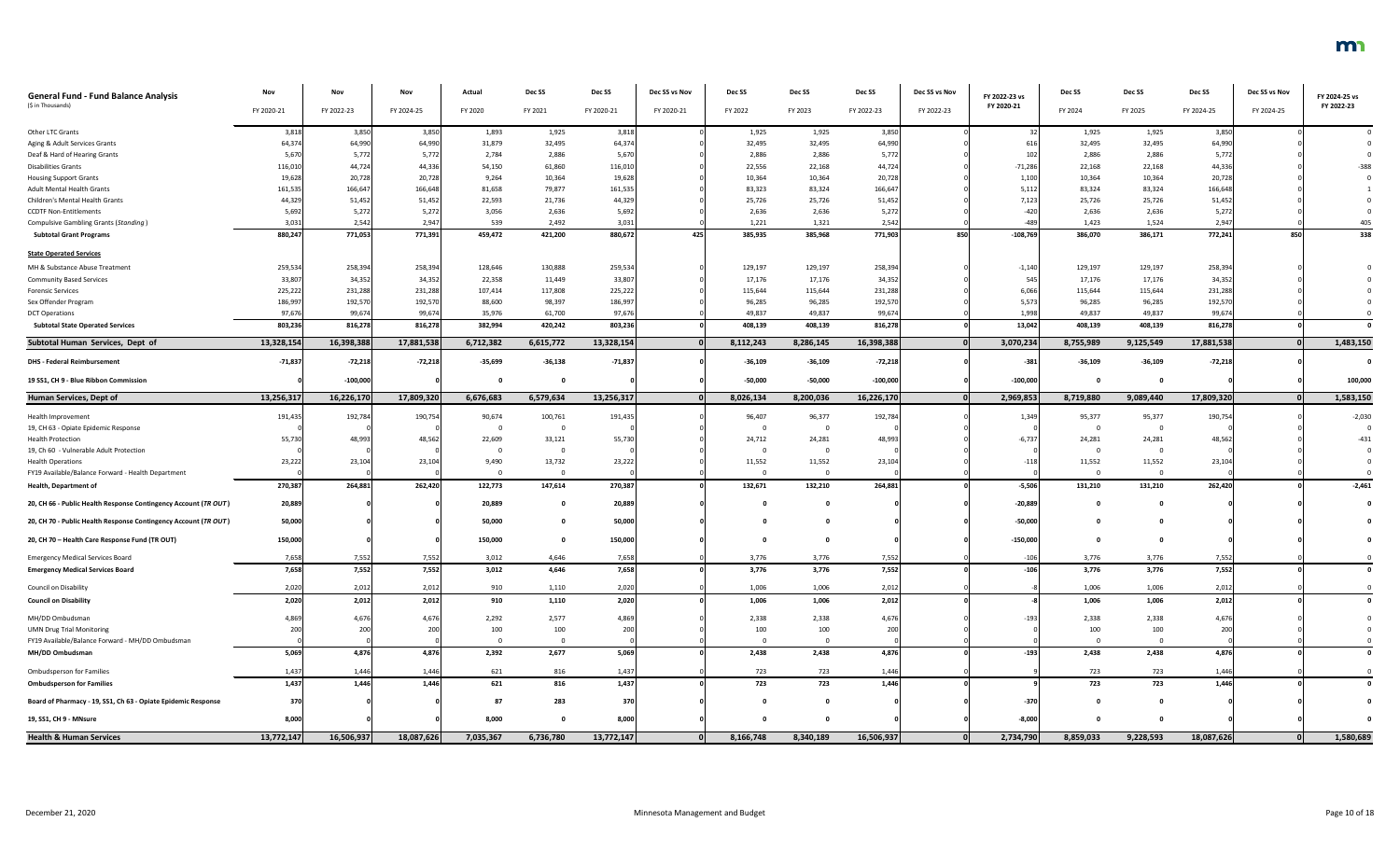| <b>General Fund - Fund Balance Analysis</b>                                 | Nov        | Nov        | Nov        | Actual  | Dec SS    | Dec SS     | Dec SS vs Nov | Dec <sub>SS</sub> | Dec <sub>SS</sub> | Dec SS          | Dec SS vs Nov | FY 2022-23 vs   | Dec SS  | Dec SS  | Dec SS     | Dec SS vs Nov | FY 2024-25 vs |
|-----------------------------------------------------------------------------|------------|------------|------------|---------|-----------|------------|---------------|-------------------|-------------------|-----------------|---------------|-----------------|---------|---------|------------|---------------|---------------|
| (\$ in Thousands)                                                           | FY 2020-21 | FY 2022-23 | FY 2024-25 | FY 2020 | FY 2021   | FY 2020-21 | FY 2020-21    | FY 2022           | FY 2023           | FY 2022-23      | FY 2022-23    | FY 2020-21      | FY 2024 | FY 2025 | FY 2024-25 | FY 2024-25    | FY 2022-23    |
|                                                                             |            |            |            |         |           |            |               |                   |                   |                 |               |                 |         |         |            |               |               |
| <b>Public Safety &amp; Judiciary</b>                                        |            |            |            |         |           |            |               |                   |                   |                 |               |                 |         |         |            |               |               |
| <b>Supreme Court Operations</b>                                             | 84,422     | 83,564     | 83,564     | 39,350  | 45,072    | 84,422     |               | 41,782            | 41,782            | 83,564          |               | $-858$          | 41,782  | 41,782  | 83,564     |               |               |
| Civil Legal Svcs                                                            | 29,440     | 29,440     | 29,440     | 14,720  | 14,720    | 29,440     |               | 14,720            | 14,720            | 29,440          |               |                 | 14,720  | 14,720  | 29,440     |               |               |
| <b>Supreme Court</b>                                                        | 113,862    | 113,004    | 113,004    | 54,070  | 59,792    | 113,862    |               | 56,502            | 56,502            | 113,004         |               | $-858$          | 56,502  | 56,502  | 113,004    |               |               |
| Court of Appeals                                                            | 25,994     | 26,326     | 26,326     | 12,617  | 13,377    | 25,994     |               | 13,163            | 13,163            | 26,326          |               | 332             | 13,163  | 13,163  | 26,326     |               |               |
| <b>Court of Appeals</b>                                                     | 25,994     | 26,326     | 26,326     | 12,617  | 13,377    | 25,994     |               | 13,163            | 13,163            | 26,326          |               | 332             | 13,163  | 13,163  | 26,326     |               |               |
| <b>District Courts</b>                                                      | 626,205    | 634,404    | 634,404    | 294,249 | 331,956   | 626,205    |               | 317,202           | 317,202           | 634,404         |               | 8,199           | 317,202 | 317,202 | 634,404    |               |               |
| <b>District Courts</b>                                                      | 626,205    | 634,404    | 634,404    | 294,249 | 331,956   | 626,205    |               | 317,202           | 317,202           | 634,404         |               | 8,199           | 317,202 | 317,202 | 634,404    |               |               |
|                                                                             |            |            |            |         |           |            |               |                   |                   |                 |               |                 |         |         |            |               |               |
| State Guardian Ad Litem Board                                               | 43,385     | 44,000     | 44,000     | 18,570  | 24,815    | 43,385     |               | 22,000            | 22,000            | 44,000          |               | 615             | 22,000  | 22,000  | 44,000     |               |               |
| <b>State Guardian Ad Litem Board</b>                                        | 43,385     | 44,000     | 44,000     | 18,570  | 24,815    | 43,385     |               | 22,000            | 22,000            | 44,000          |               | 615             | 22,000  | 22,000  | 44,000     |               |               |
| <b>Tax Court</b>                                                            | 3,615      | 3,616      | 3,616      | 1,325   | 2,290     | 3,615      |               | 1,808             | 1,808             | 3,616           |               |                 | 1,808   | 1,808   | 3,616      |               |               |
| <b>Tax Court</b>                                                            | 3,615      | 3,616      | 3,616      | 1,325   | 2,290     | 3,615      |               | 1,808             | 1,808             | 3,616           |               |                 | 1,808   | 1,808   | 3,616      |               |               |
| <b>Uniform Laws Commission</b>                                              | 196        | 196        | 196        | 98      | 98        | 196        |               | 98                | 98                | 196             |               |                 | 98      | 98      | 196        |               |               |
| <b>Uniform Laws Commission</b>                                              |            | 196        | 196        | 98      | 98        | 196        |               | 98                | 98                | 196             |               |                 | 98      | 98      | 196        |               |               |
| Judicial Standards, Bd of                                                   | 1,267      | 1,018      | 1,018      | 409     | 858       | 1,267      |               | 509               | 509               | 1,018           |               | $-249$          | 509     | 509     | 1,018      |               |               |
| FY19 Available/Balance Forward - Judicial Std Board                         |            |            |            |         |           |            |               |                   | $\Omega$          |                 |               |                 |         |         |            |               |               |
| Judicial Standards, Bd of                                                   | 1,267      | 1,018      | 1,018      | 409     | 858       | 1,267      |               | 509               | 509               | 1,018           |               | $-249$          | 509     | 509     | 1,018      |               |               |
| Board of Public Defense                                                     | 197,552    | 202,356    | 202,356    | 93,152  | 104,400   | 197,552    |               | 101,178           | 101,178           | 202,356         |               | 4,804           | 101,178 | 101,178 | 202,356    |               |               |
| <b>Board of Public Defense</b>                                              | 197,552    | 202,356    | 202,356    | 93,152  | 104,400   | 197,552    |               | 101,178           | 101,178           | 202,356         |               | 4,804           | 101,178 | 101,178 | 202,356    |               |               |
|                                                                             |            |            |            |         |           |            |               |                   |                   |                 |               |                 |         |         |            |               |               |
| Private Detective Board                                                     | 554        | 554        | 554        | 241     | 313       | 554        |               | 277               | 277               | 554             |               |                 | 277     | 277     | 554        |               |               |
| <b>Private Detective Board</b>                                              | 554        | 554        | 554        | 241     | 313       | 554        |               | 277               | 277               | 554             |               |                 | 277     | 277     | 554        |               |               |
| Peace Officer Standards and Training, Board                                 | 20,693     | 8,692      | 8,692      | 10,084  | 10,609    | 20,693     |               | 4,346             | 4,346             | 8,692           |               | $-12,001$       | 4,346   | 4,346   | 8,692      |               |               |
| 20, SS2, CH 2 - Police Reform                                               | 3,764      | 13,570     | 13,570     |         | 3,764     | 3,764      |               | 6,785             | 6,785             | 13,570          |               | 9,806           | 6,785   | 6,785   | 13,570     |               |               |
| Peace Officer Standards and Training, Board                                 | 24,457     | 22,262     | 22,262     | 10,084  | 14,373    | 24,457     |               | 11,131            | 11,131            | 22,262          |               | $-2,195$        | 11,131  | 11,131  | 22,262     |               |               |
| <b>Correctional Institutions</b>                                            | 915,369    | 931,321    | 931,322    | 435,100 | 480,269   | 915,369    |               | 465,660           | 465,661           | 931,32          |               | 15,952          | 465,661 | 465,661 | 931,322    |               |               |
| <b>Community Services</b>                                                   | 267,484    | 267,812    | 267,812    | 131,419 | 136,065   | 267,484    |               | 133,906           | 133,906           | 267,812         |               | 328             | 133,906 | 133,906 | 267,812    |               |               |
| <b>Operations Support</b>                                                   | 58,438     | 58,126     | 58,126     | 28,990  | 29,448    | 58,438     |               | 29,063            | 29,063            | 58,126          |               | $-312$          | 29,063  | 29,063  | 58,126     |               |               |
| Corrections, Dept of                                                        | 1,241,291  | 1,257,259  | 1,257,260  | 595,509 | 645,782   | 1,241,291  |               | 628,629           | 628,630           | 1,257,259       |               | 15,968          | 628,630 | 628,630 | 1,257,260  |               |               |
| Sentencing Guidelines Comm                                                  | 1,366      | 1,374      | 1,374      | 673     | 693       | 1,366      |               | 687               | 687               | 1,374           |               |                 | 687     | 687     | 1,374      |               |               |
| <b>Sentencing Guidelines Comm</b>                                           | 1,366      | 1,374      | 1,374      | 673     | 693       | 1,366      |               | 687               | 687               | 1,374           |               |                 | 687     | 687     | 1,374      |               |               |
| Homeland Security & Emergency Mgmt                                          | 7,032      | 5,190      | 5,190      | 3,093   | 3,939     | 7,032      |               | 2,595             | 2,595             | 5,190           |               | $-1,842$        | 2,595   | 2,595   | 5,190      |               |               |
| <b>Criminal Apprehension</b>                                                | 123,643    | 125,728    | 125,728    | 55,648  | 67,995    | 123,643    |               | 62,864            | 62,864            | 125,728         |               | 2,085           | 62,864  | 62,864  | 125,728    |               |               |
| Gambling & Alcohol Enforcement                                              | 3,856      | 4,012      | 4,012      | 1,781   | 2,075     | 3,856      |               | 2,006             | 2,006             | 4,01            |               | 156             | 2,006   | 2,006   | 4,012      |               |               |
| Office of Justice Programs                                                  | 79,824     | 79,458     | 79,458     | 39,758  | 40,066    | 79,824     |               | 39,729            | 39,729            | 79,458          |               | $-366$          | 39,729  | 39,729  | 79,458     |               |               |
| <b>State Fire Marshal</b><br>19, SS1, CH 6 - Melrose Fire Remediation Grant |            | 100        |            | 31      | 69<br>644 | 10         |               | -50               | 50                | 10 <sup>c</sup> |               |                 | 50      | 50      |            |               |               |
| 19, CH 63 - Opiate Epidemic Response                                        | 671        |            |            | 650     | 21        | 67         |               |                   |                   |                 |               | $-67$           |         |         |            |               |               |
| 20, SS5, CH 3 - BCA - Sexual Assault Examination Kits                       | 3,096      | 4,134      | 4,134      |         | 3,096     | 3,096      |               | 2,067             | 2,067             | 4,134           |               | 1,03            | 2,067   | 2,067   | 4,134      |               |               |
| 20, SS5, CH 3 - BCA - Crime Laboratory                                      | 1,386      | 1,688      | 1.688      |         | 1,386     | 1,386      |               | 844               | 844               | 1,688           |               | 30 <sup>°</sup> | 844     | 844     | 1.688      |               |               |
| 20, SS5, CH 3 - Public Safety - Civil Unrest Deployment                     | 893        |            |            |         | 893       |            |               |                   |                   |                 |               | $-89.$          |         |         |            |               |               |
| FY21 Administrative Holdback - Public Safety                                |            |            |            |         | 345       |            |               |                   |                   |                 |               | $-34$           |         |         |            |               |               |
| 20, SS7, Ch. 2 - Waived 2 AM Fee GF Reimbursement, TR-OUT                   |            |            |            |         | 284       |            | 284           | 284               |                   | 284             | 284           |                 |         |         |            |               | $-284$        |
| Public Safety, Dept of                                                      | 221,490    | 220,310    | 220,310    | 100,961 | 120,813   | 221,774    | 284           | 110,439           | 110,155           | 220,594         | 284           | $-1,180$        | 110,155 | 110,155 | 220,310    |               | $-284$        |
| Human Rights, Dept of                                                       | 10,042     | 10,262     | 10,262     | 4,526   | 5,516     | 10,042     |               | 5,131             | 5,131             | 10,262          |               | 220             | 5,131   | 5,131   | 10,262     |               |               |
| Human Rights, Dept of                                                       | 10,042     | 10,262     | 10,262     | 4,526   | 5,516     | 10,042     |               | 5,131             | 5,131             | 10,262          |               | 220             | 5,131   | 5,131   | 10,262     |               |               |
| <b>Transfer to Disaster Contingency Account</b>                             | 50,000     |            |            | 50,000  |           | 50,000     |               |                   |                   |                 |               | $-50,000$       |         |         |            |               |               |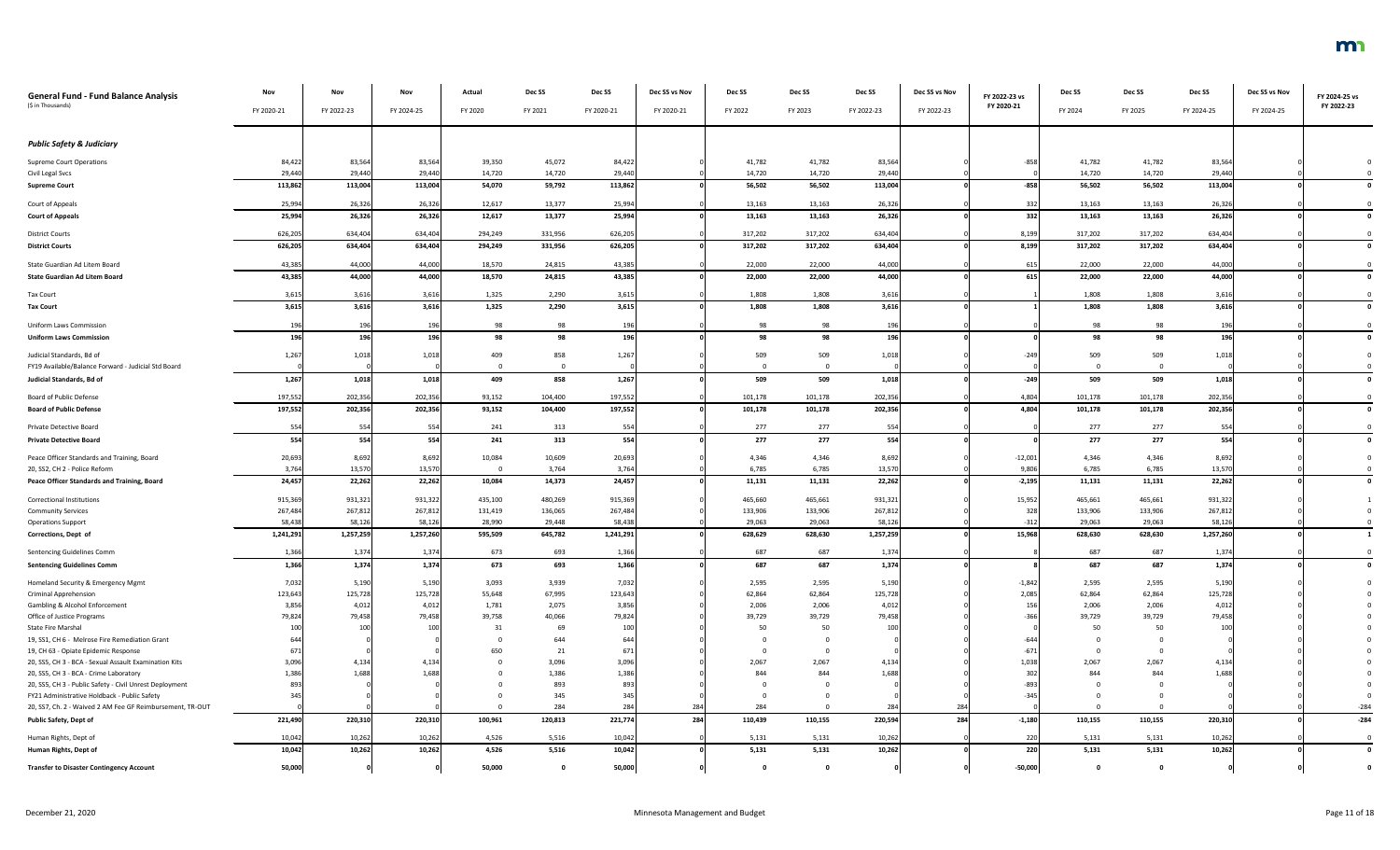| <b>General Fund - Fund Balance Analysis</b><br>(\$ in Thousands)        | Nov<br>FY 2020-21 | Nov<br>FY 2022-23 | Nov<br>FY 2024-25 | Actual<br>FY 2020 | Dec SS<br>FY 2021 | Dec SS<br>FY 2020-21 | Dec SS vs Nov<br>FY 2020-21 | Dec SS<br>FY 2022 | Dec SS<br>FY 2023 | Dec <sub>SS</sub><br>FY 2022-23 | Dec SS vs Nov<br>FY 2022-23 | FY 2022-23 vs<br>FY 2020-21 | Dec SS<br>FY 2024 | Dec SS<br>FY 2025 | Dec SS<br>FY 2024-25 | Dec SS vs Nov<br>FY 2024-25 | FY 2024-25 vs<br>FY 2022-23 |
|-------------------------------------------------------------------------|-------------------|-------------------|-------------------|-------------------|-------------------|----------------------|-----------------------------|-------------------|-------------------|---------------------------------|-----------------------------|-----------------------------|-------------------|-------------------|----------------------|-----------------------------|-----------------------------|
|                                                                         |                   |                   |                   |                   |                   |                      |                             |                   |                   |                                 |                             |                             |                   |                   |                      |                             |                             |
| Transfer out to Community Justice Acct.                                 | 922               | 922               | 922               | 461               | 461               | 922                  |                             | 461               | 461               | 922                             |                             |                             | 461               | 461               | 922                  |                             |                             |
| <b>Public Safety &amp; Judiciary</b>                                    | 2,562,198         | 2,537,863         | 2,537,864         | 1,236,945         | 1,325,537         | 2,562,482            | 284                         | 1,269,215         | 1,268,932         | 2,538,147                       | 284                         | $-24,335$                   | 1,268,932         | 1,268,932         | 2,537,864            |                             | $-283$                      |
| <b>Transportation</b>                                                   |                   |                   |                   |                   |                   |                      |                             |                   |                   |                                 |                             |                             |                   |                   |                      |                             |                             |
| Multimodal Systems                                                      | 40,353            | 38,636            | 38,636            | 19,864            | 20,489            | 40,353               |                             | 19,318            | 19,318            | 38,636                          |                             | $-1,71$                     | 19,318            | 19,318            | 38,636               |                             |                             |
| <b>State Roads</b>                                                      | 1,068             |                   |                   | 71                | 997               | 1,068                |                             |                   |                   |                                 |                             | $-1,062$                    |                   |                   |                      |                             |                             |
| <b>Agency Management</b>                                                |                   |                   |                   | 279               | 185               |                      |                             |                   |                   |                                 |                             | $-35$                       |                   |                   |                      |                             |                             |
| FY19 Available/Balance Forward - Transportation                         |                   |                   |                   |                   |                   |                      |                             |                   |                   |                                 |                             |                             |                   |                   |                      |                             |                             |
| FY21 Administrative Holdback - Transportation                           |                   |                   |                   | $\Omega$          | 271               | 271                  |                             |                   |                   |                                 |                             | $-271$                      |                   |                   |                      |                             |                             |
| <b>Transportation, Dept of</b>                                          | 42,156            | 38,750            | 38,750            | 20,214            | 21,942            | 42,156               |                             | 19,375            | 19,375            | 38,750                          |                             | $-3,406$                    | 19,375            | 19,375            | 38,750               |                             |                             |
| <b>Transit System Operations</b>                                        | 65,508            | 65,308            | 65,308            | 32,854            | 32,654            | 65,508               |                             | 32,654            | 32,654            | 65,308                          |                             | $-200$                      | 32,654            | 32,654            | 65,308               |                             |                             |
| <b>Metro Mobility</b>                                                   | 150,502           | 112,392           | 111,952           | 80,336            | 70,166            | 150,502              |                             | 56,416            | 55,976            | 112,392                         |                             | $-38,110$                   | 55,976            | 55,976            | 111,952              |                             |                             |
| 20, SS7, Ch. 2 - Wastewate Rate Stabilization                           |                   |                   |                   | - 0               | 142               | 142                  | 14 <sub>i</sub>             |                   | $\mathbf 0$       |                                 |                             | $-142$                      |                   | $\Omega$          |                      |                             |                             |
| <b>Metropolitan Council</b>                                             | 216,010           | 177,700           | 177,260           | 113,190           | 102,962           | 216,152              | 142                         | 89,070            | 88,630            | 177,700                         |                             | $-38,452$                   | 88,630            | 88,630            | 177,260              |                             | -440                        |
| Admin & Related Services                                                | 11,663            | 11,032            | 11,032            | 5,211             | 6,452             | 11,663               |                             | 5,516             | 5,516             | 11,032                          |                             | $-631$                      | 5,516             | 5,516             | 11,032               |                             |                             |
| <b>State Patrol</b>                                                     | 18,444            | 18,574            | 18,574            | 9,147             | 9,297             | 18,444               |                             | 9,287             | 9,287             | 18,574                          |                             |                             | 9,287             | 9,287             | 18,574               |                             |                             |
| MnCRASH System Maintenance (Traffic Safety)                             | 940               | 940               |                   | 248               | 692               |                      |                             | 470               | 470               | 94 <sub>0</sub>                 |                             |                             | 470               | 470               | 940                  |                             |                             |
| 19, SS1, CH 3 - Driver and Vehicle Services                             | 55,778            |                   |                   | 26,810            | 28,968            | 55,778               |                             |                   |                   |                                 |                             | $-55,77$                    |                   |                   |                      |                             |                             |
| 19, SS1, CH 3 - Emergency Contacts on DLs - Update BCA Software         |                   |                   |                   |                   |                   |                      |                             |                   |                   |                                 |                             |                             |                   |                   |                      |                             |                             |
| FY19 Available/Balance Forward - Public Saftey                          |                   |                   |                   |                   |                   |                      |                             |                   |                   |                                 |                             |                             |                   |                   |                      |                             |                             |
| 20, SS5, CH 3 - Public Safety - Civil Unrest Deployment                 | 2,688             |                   |                   |                   | 2,688             | 2,688                |                             |                   |                   |                                 |                             | $-2,688$                    |                   |                   |                      |                             |                             |
| 20, SS5, CH 3 - State Patrol Operating Adjustment - Capitol Security    | 1,278             | 2,556             | 2,556             |                   | 1,278             | 1,278                |                             | 1,278             | 1,278             | 2,556                           |                             | 1,27                        | 1,278             | 1,278             | 2,556                |                             |                             |
| 20, SS5, CH 3 - State Patrol Trooper Salary Increase - Capitol Security | 193               |                   |                   |                   | 193               |                      |                             |                   |                   |                                 |                             | $-193$                      |                   |                   |                      |                             |                             |
| FY21 Administrative Holdback - PS Transp                                | 220               |                   |                   |                   | 220               | 22C                  |                             |                   |                   |                                 |                             | $-220$                      |                   |                   |                      |                             |                             |
| <b>Public Safety, Dept of</b>                                           | 91,204            | 33,102            | 33,102            | 41,416            | 49,788            | 91,204               |                             | 16,551            | 16,551            | 33,102                          |                             | $-58,102$                   | 16,551            | 16,551            | 33,102               |                             |                             |
| <b>Transportation</b>                                                   | 349,370           | 249,552           | 249,112           | 174,820           | 174,692           | 349,512              | 142                         | 124,996           | 124,556           | 249,552                         | $\Omega$                    | $-99,960$                   | 124,556           | 124,556           | 249,112              |                             | $-440$                      |
|                                                                         |                   |                   |                   |                   |                   |                      |                             |                   |                   |                                 |                             |                             |                   |                   |                      |                             |                             |
| Environment                                                             |                   |                   |                   |                   |                   |                      |                             |                   |                   |                                 |                             |                             |                   |                   |                      |                             |                             |
| <b>Environmental Analysis and Outcomes Division</b>                     | 410               | 408               | 408               | 197               | 213               |                      |                             | 204               | 204               | 408                             |                             |                             | 204               | 204               | 408                  |                             |                             |
| <b>Municipal Division</b>                                               | 328               | 328               | 328               | 147               | 181               | 328                  |                             | 164               | 164               | 328                             |                             |                             | 164               | 164               | 328                  |                             |                             |
| <b>Operations Division</b>                                              | 4,980             | 4,980             | 4,980             | 2,490             | 2,490             | 4,980                |                             | 2,490             | 2,490             | 4,980                           |                             |                             | 2,490             | 2,490             | 4,980                |                             |                             |
| <b>Remediation Division</b>                                             | 21(               |                   |                   | 216               | - 0               | 216                  |                             |                   | 0                 |                                 |                             | $-21$                       |                   |                   |                      |                             |                             |
| Resource Management and Assistance Division                             | 2,025             | 600               | 600               | 700               | 1,325             | 2,025                |                             | 300               | 300               | 600                             |                             | $-1,42$                     | 300               | 300               | 600                  |                             |                             |
| Watershed Division                                                      | 3,918             | 3,918             | 3,918             | 1,959             | 1,959             | 3,918                |                             | 1,959             | 1,959             | 3,918                           |                             |                             | 1,959             | 1,959             | 3,918                |                             |                             |
| <b>Environmental Quality Board</b>                                      | 2,221             | 2,162             | 2,162             | 1,020             | 1,201             | 2,221                |                             | 1,081             | 1,081             | 2,162                           |                             |                             | 1,081             | 1,081             | 2,162                |                             |                             |
| FY19 Available/Balance Forward - Pollution Control                      |                   |                   |                   | $\overline{0}$    | 0                 |                      |                             |                   | 0                 |                                 |                             |                             |                   |                   |                      |                             |                             |
| <b>Pollution Control Agency</b>                                         | 14,098            | 12,396            | 12,396            | 6,729             | 7,369             | 14,098               |                             | 6,198             | 6,198             | 12,396                          |                             | $-1,702$                    | 6,198             | 6,198             | 12,396               |                             |                             |
| Land and Mineral Resources Management                                   | 3,659             | 3,692             | 3,692             | 1,522             | 2,137             | 3,659                |                             | 1,846             | 1,846             | 3,692                           |                             |                             | 1,846             | 1,846             | 3,692                |                             |                             |
| Ecological & Water Resources                                            | 37,301            | 37,094            | 37,094            | 17,610            | 19,691            | 37,301               |                             | 18,547            | 18,547            | 37,094                          |                             | $-207$                      | 18,547            | 18,547            | 37,094               |                             |                             |
| <b>Forest Management</b>                                                | 68,245            | 66,074            | 66,074            | 31,786            | 36,459            | 68,245               |                             | 33,037            | 33,037            | 66,07                           |                             | $-2,17$                     | 33,037            | 33,037            | 66,074               |                             |                             |
| Parks & Trails Mgmt                                                     | 53,583            | 54,460            | 54,460            | 24,353            | 29,230            | 53,583               |                             | 27,230            | 27,230            | 54,460                          |                             | 87                          | 27,230            | 27,230            | 54,460               |                             |                             |
| Fish and Wildlife Management                                            | 2,045             | 550               | 550               | 1,774             | 271               | 2,045                |                             | 275               | 275               | 550                             |                             | $-1,49$                     | 275               | 275               | 550                  |                             |                             |
| <b>Enforcement Natural Res Laws-Rules</b>                               | 14,589            | 14,723            | 14,724            | 6,995             | 7,594             | 14,589               |                             | 7,361             | 7,362             | 14,723                          |                             | 134                         | 7,362             | 7,362             | 14,724               |                             |                             |
| <b>Operations Support</b>                                               | 2,494             |                   |                   | 1,619             | 875               | 2,494                |                             |                   | 0                 |                                 |                             | $-2,494$                    |                   |                   |                      |                             |                             |
| Office of School Trust Lands                                            |                   | 374               | 374               | 170               | 204               | 374                  |                             | 187               | 187               | 374                             |                             |                             | 187               | 187               | 374                  |                             |                             |
| DNR Firefighting (OPEN)                                                 | 35,725            | 35,800            | 35,800            | 17,825            | 17,900            | 35,725               |                             | 17,900            | 17,900            | 35,800                          |                             |                             | 17,900            | 17,900            | 35,800               |                             |                             |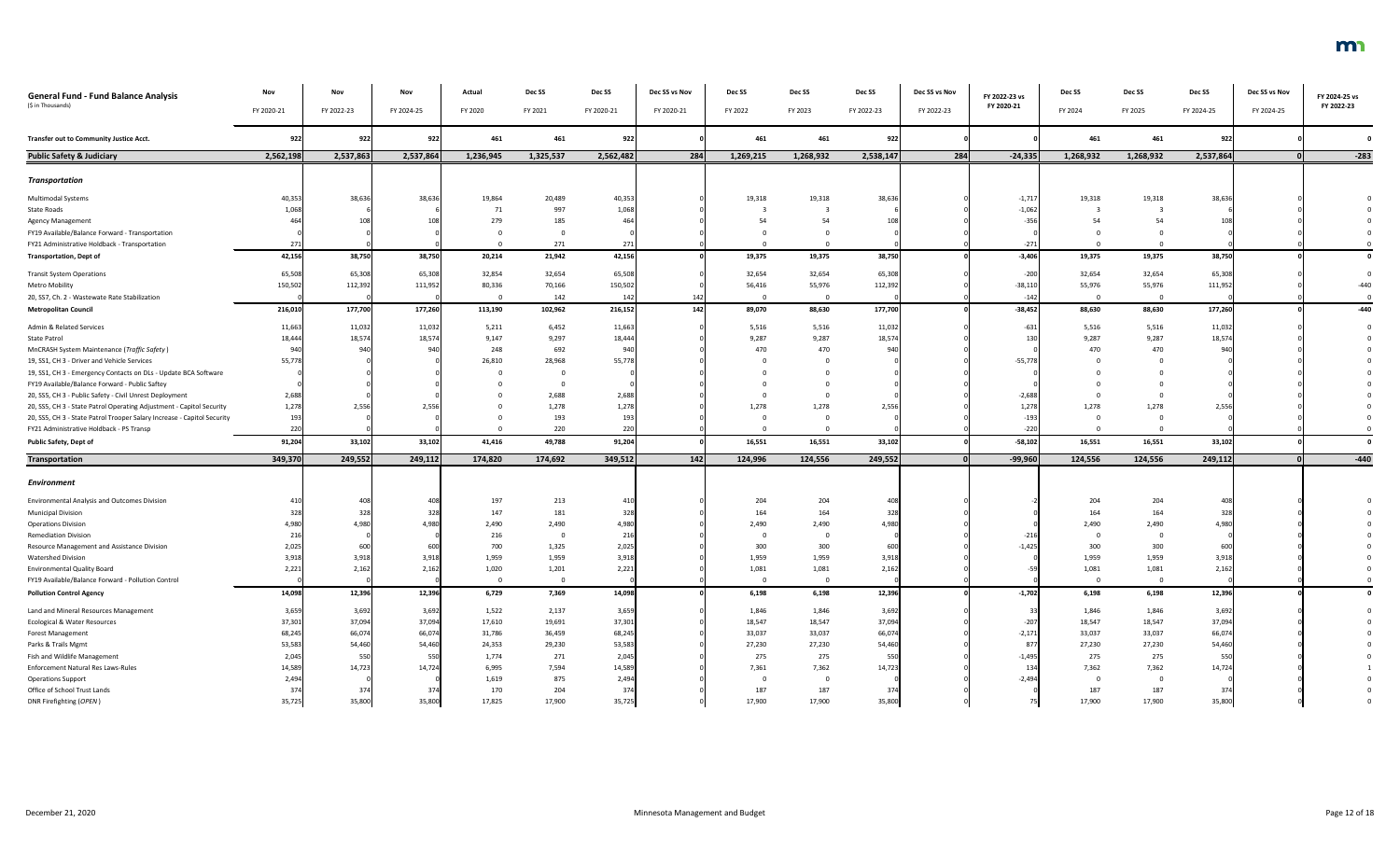| <b>General Fund - Fund Balance Analysis</b><br>(\$ in Thousands) | Nov        | Nov        | Nov<br>FY 2024-25 | Actual  | Dec <sub>SS</sub> | Dec SS     | Dec SS vs Nov<br>FY 2020-21 | Dec SS   | Dec SS                  | Dec SS     | Dec SS vs Nov<br>FY 2022-23 | FY 2022-23 vs<br>FY 2020-21 | Dec SS  | Dec SS  | Dec SS     | Dec SS vs Nov<br>FY 2024-25 | FY 2024-25 vs<br>FY 2022-23 |
|------------------------------------------------------------------|------------|------------|-------------------|---------|-------------------|------------|-----------------------------|----------|-------------------------|------------|-----------------------------|-----------------------------|---------|---------|------------|-----------------------------|-----------------------------|
|                                                                  | FY 2020-21 | FY 2022-23 |                   | FY 2020 | FY 2021           | FY 2020-21 |                             | FY 2022  | FY 2023                 | FY 2022-23 |                             |                             | FY 2024 | FY 2025 | FY 2024-25 |                             |                             |
| 1854 Treaty (OPEN)                                               | 13,147     | 12,652     | 12,070            | 6,355   | 6,792             | 13,147     |                             | 6,399    | 6,253                   | 12,652     |                             | -495                        | 6,097   | 5,973   | 12,070     |                             | $-582$                      |
| Leech Lake White Earth (OPEN)                                    | 6,396      | 5,974      | 5,712             | 3,296   | 3,100             | 6,396      |                             | 3,026    | 2,948                   | 5,974      |                             | -422                        | 2,886   | 2,826   | 5,712      |                             | $-262$                      |
| Con Con Areas (OPEN)                                             |            |            |                   |         | 31                |            |                             | 31       | 31                      |            |                             |                             |         |         |            |                             |                             |
| State Forest Cost Certification (OPEN)                           |            |            |                   |         |                   |            |                             |          |                         |            |                             |                             |         |         |            |                             |                             |
| FY19 Available/Balance Forward - Natural Resources               |            |            |                   |         |                   |            |                             |          |                         |            |                             |                             |         |         |            |                             |                             |
| 20, SS5, CH 3 - Civil Unrest Deployment                          | 2,112      |            |                   |         | 2,112             | 2,112      |                             |          |                         |            |                             | $-2,11$                     |         |         |            |                             |                             |
| FY21 Administrative Holdback - Natural Resources                 | 2,008      |            |                   |         | 2,008             | 2,008      |                             |          |                         |            |                             | $-2,008$                    |         |         |            |                             |                             |
| <b>Natural Resources, Dept of</b>                                | 241,719    | 231,465    | 230,622           | 113,310 | 128,409           | 241,719    |                             | 115,844  | 115,621                 | 231,465    |                             | $-10,254$                   | 115,403 | 115,219 | 230,622    |                             | $-843$                      |
| Transfer to Mining and Env Regulatory Account (OPEN)             | 1,822      | 1,904      | 1,902             | 873     | 949               | 1,822      |                             | 953      | 951                     | 1,904      |                             |                             | 951     | 951     | 1,902      |                             |                             |
| Board of Water & Soil Resources                                  | 30,259     | 29,744     | 29,744            | 21,096  | 9,163             | 30,259     |                             | 14,872   | 14,872                  | 29,744     |                             | $-515$                      | 14,872  | 14,872  | 29,744     |                             |                             |
| FY19 Available/Balance Forward - Bd of Water & Soil Resources    |            |            |                   |         |                   |            |                             |          | $\Omega$                |            |                             |                             |         |         |            |                             |                             |
| <b>Board of Water &amp; Soil Resources</b>                       | 30,259     | 29,744     | 29,744            | 21,096  | 9,163             | 30,259     |                             | 14,872   | 14,872                  | 29,744     |                             | $-515$                      | 14,872  | 14,872  | 29,744     |                             |                             |
| <b>MN Conservation Corps</b>                                     | 910        | 910        | 910               | 455     | 455               | 910        |                             | 455      | 455                     | 910        |                             |                             | 455     | 455     | 910        |                             |                             |
| Metropolitan Council Parks                                       | 5,080      | 5,080      | 5,080             | 2,540   | 2,540             | 5,080      |                             | 2,540    | 2,540                   | 5,080      |                             |                             | 2,540   | 2,540   | 5,080      |                             |                             |
| <b>Metropolitan Council Parks</b>                                | 5,080      | 5,080      | 5,080             | 2,540   | 2,540             | 5,080      |                             | 2,540    | 2,540                   | 5,080      |                             |                             | 2,540   | 2,540   | 5,080      |                             |                             |
| Zoological Board                                                 | 19,474     | 19,618     | 19,618            | 9,665   | 9,809             | 19,474     |                             | 9,809    | 9,809                   | 19,618     |                             |                             | 9,809   | 9,809   | 19,618     |                             |                             |
| <b>Zoological Board</b>                                          | 19,474     | 19,618     | 19,618            | 9,665   | 9,809             | 19,474     |                             | 9,809    | 9,809                   | 19,618     |                             | 144                         | 9,809   | 9,809   | 19,618     |                             |                             |
| <b>Science Museum of Minnesota</b>                               | 2,158      | 2,158      | 2,158             | 1,079   | 1,079             | 2,158      |                             | 1,079    | 1,079                   | 2,158      |                             |                             | 1,079   | 1,079   | 2,158      |                             |                             |
| Explore Minnesota Tourism                                        | 29,074     | 28,388     | 28,688            | 10,675  | 18,399            | 29,074     |                             | 14,144   | 14,244                  | 28,388     |                             | $-686$                      | 14,344  | 14,344  | 28,688     |                             | 300                         |
| FY19 Available/Balance Forward - Explore Minnesota Tourism       |            |            |                   |         |                   |            |                             | $\Omega$ | $\overline{0}$          |            |                             |                             |         |         |            |                             |                             |
| <b>Explore Minnesota Tourism</b>                                 | 29,074     | 28,388     | 28,688            | 10,675  | 18,399            | 29,074     |                             | 14,144   | 14,244                  | 28,388     |                             | -686                        | 14,344  | 14,344  | 28,688     |                             | 300                         |
| <b>Environment</b>                                               | 344,594    | 331,663    | 331,118           | 166,422 | 178,172           | 344,594    |                             | 165,894  | 165,769                 | 331,663    | $\Omega$                    | $-12,931$                   | 165,651 | 165,467 | 331,118    |                             | $-545$                      |
|                                                                  |            |            |                   |         |                   |            |                             |          |                         |            |                             |                             |         |         |            |                             |                             |
| <b>Agriculture</b>                                               |            |            |                   |         |                   |            |                             |          |                         |            |                             |                             |         |         |            |                             |                             |
| <b>Protection Service</b>                                        | 35,881     | 36,250     | 36,250            | 17,653  | 18,228            | 35,881     |                             | 18,125   | 18,125                  | 36,250     |                             | 369                         | 18,125  | 18,125  | 36,250     |                             |                             |
| Promotion & Marketing                                            | 7,857      | 7,892      | 7,892             | 3,617   | 4,240             | 7,857      |                             | 3,946    | 3,946                   | 7,892      |                             |                             | 3,946   | 3,946   | 7,892      |                             |                             |
| Value-Added Products                                             | 50,093     | 47,986     | 47,986            | 25,996  | 24,097            | 50,093     |                             | 23,993   | 23,993                  | 47,986     |                             | $-2,107$                    | 23,993  | 23,993  | 47,986     |                             |                             |
| Admin & Financial Assistance                                     | 16,711     | 15,578     | 15,578            | 8,981   | 7,730             | 16,711     |                             | 7,789    | 7,789                   | 15,578     |                             | $-1,133$                    | 7,789   | 7,789   | 15,578     |                             |                             |
| 19, SS1, CH 10 - Healthy Eating Grant                            |            |            |                   |         |                   |            |                             |          | $\Omega$                |            |                             |                             |         |         |            |                             |                             |
| 20, CH 73 - COVID-19 Response (Second Harvest Heartland Grants)  |            |            |                   |         |                   |            |                             |          |                         |            |                             |                             |         |         |            |                             |                             |
| FY21 Administrative Holdback - Agriculture                       | 1,330      |            |                   |         | 1,330             | 1,330      |                             |          |                         |            |                             | $-1,330$                    |         |         |            |                             |                             |
| Agriculture, Dept of                                             | 111,872    | 107,706    | 107,706           | 56,247  | 55,625            | 111,872    |                             | 53,853   | 53,853                  | 107,706    |                             | $-4,166$                    | 53,853  | 53,853  | 107,706    |                             |                             |
| Agricultural Utilization Research Institute                      | 7,786      | 7,786      | 7,786             | 3,893   | 3,893             | 7,786      |                             | 3,893    | 3,893                   | 7,786      |                             |                             | 3,893   | 3,893   | 7,786      |                             |                             |
| <b>Agricultural Utilization Research Institute</b>               | 7,786      | 7,786      | 7,786             | 3,893   | 3,893             | 7,786      |                             | 3,893    | 3,893                   | 7,786      |                             |                             | 3,893   | 3,893   | 7,786      |                             |                             |
| <b>Board of Animal Health</b>                                    | 11,185     | 11,354     | 11,354            | 5,421   | 5,764             | 11,185     |                             | 5,677    | 5,677                   | 11,354     |                             |                             | 5,677   | 5,677   | 11,354     |                             |                             |
| 19, SS1, CH 4 - CWD Monitoring                                   | 320        | 40         | 400               | 120     | 200               | 320        |                             | 200      | 200                     | 400        |                             |                             | 200     | 200     | 40         |                             |                             |
| FY19 Available/Balance Forward - Board of Animal Health          |            |            |                   |         |                   |            |                             |          | $\overline{\mathbf{0}}$ |            |                             |                             |         |         |            |                             |                             |
| <b>Board of Animal Health</b>                                    | 11,505     | 11,754     | 11,754            | 5,541   | 5,964             | 11,505     |                             | 5,877    | 5,877                   | 11,754     |                             | 249                         | 5,877   | 5,877   | 11,754     |                             |                             |
| Housing Finance Agency (TR OUT)                                  | 120,596    | 115,596    | 115,596           | 64,048  | 56,548            | 120,596    |                             | 57,798   | 57,798                  | 115,596    |                             | $-5,000$                    | 57,798  | 57,798  | 115,596    |                             |                             |
| <b>Housing Finance Agency</b>                                    | 120,596    | 115,596    | 115,596           | 64,048  | 56,548            | 120,596    |                             | 57,798   | 57,798                  | 115,596    |                             | $-5,000$                    | 57,798  | 57,798  | 115,596    |                             |                             |
| <b>Agriculture &amp; Housing</b>                                 | 251,759    | 242,842    | 242,842           | 129,729 | 122,030           | 251,759    |                             | 121,421  | 121,421                 | 242,842    |                             | $-8,917$                    | 121,421 | 121,421 | 242,842    |                             |                             |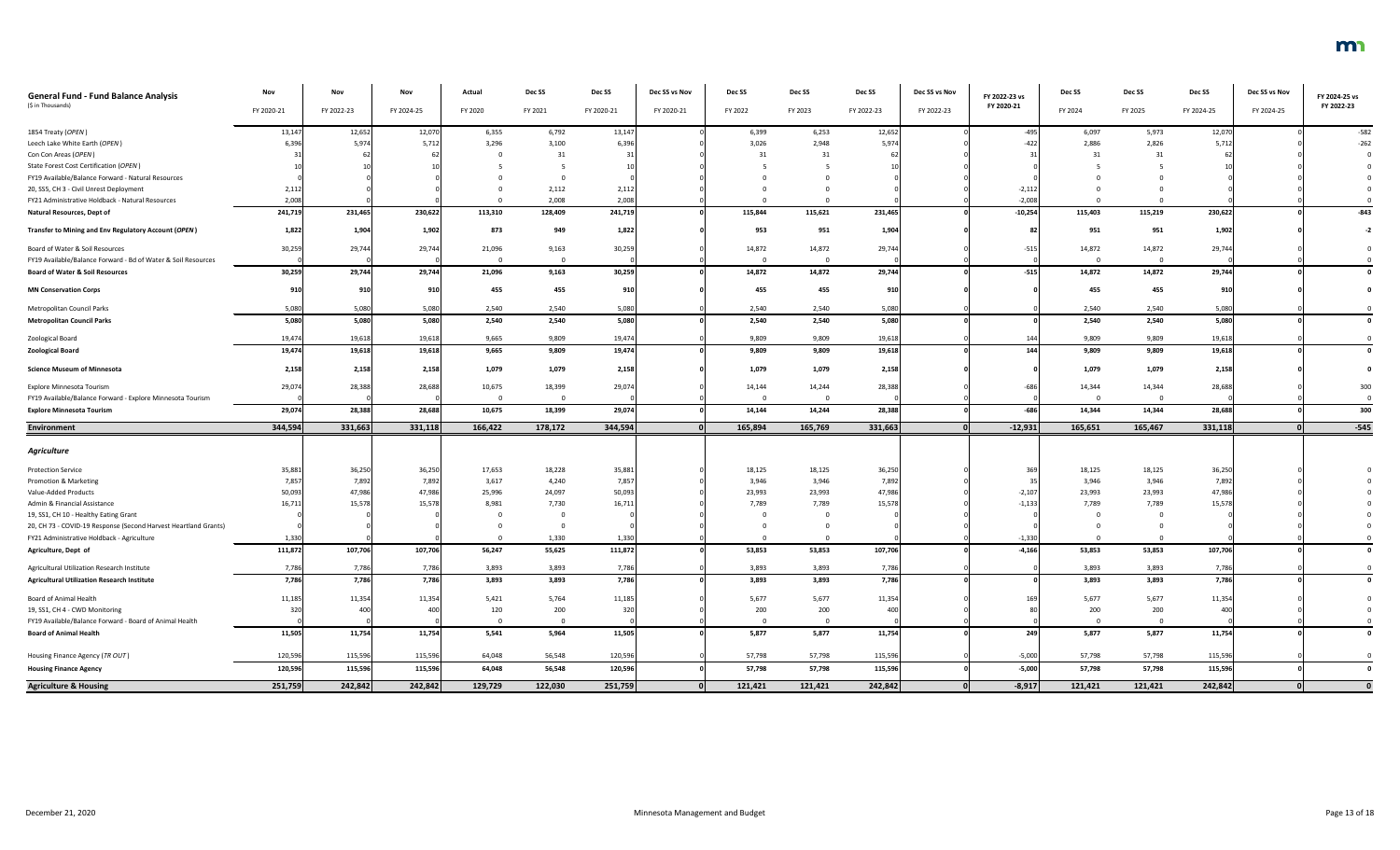| FY 2020-21<br>FY 2022-23<br>FY 2020-21<br>FY 2022-23<br>FY 2024-25<br>FY 2020<br>FY 2021<br>FY 2020-21<br>FY 2020-21<br>FY 2023<br>FY 2022-23<br>FY 2022-23<br>FY 2024<br>FY 2025<br>FY 2024-25<br>FY 2024-25<br>FY 2022<br><b>Jobs, Economic Development &amp; Commerce</b><br>400<br>400<br>400<br>400<br>400<br>400<br>800<br>800<br>800<br>800<br>800<br>800<br>17,620<br>16,580<br>16,479<br>17,620<br>16,580<br>16,479<br>6,232<br>10,247<br>9,122<br>8,498<br>8,290<br>8,290<br>$-1,040$<br><b>Administrative Services</b><br>1,141<br>12,114<br>11,72<br>12,114<br>5,586<br>11,727<br>6,057<br>6,057<br>12,114<br>387<br>6,057<br>6,057<br>12,114<br>Enforcement<br>6,141<br>2,094<br>2,094<br>1,047<br>1,047<br>2,094<br>2,094<br>Telecommunications<br>896<br>1,111<br>2,007<br>1,047<br>2,007<br>1,047<br>8,760<br>8,760<br>8,746<br>4,380<br>8,760<br>4,228<br>4,380<br>8,760<br>4,380<br>8,74<br>4,518<br>4,380<br><b>Energy Resources</b><br>10,192<br>10,162<br>10,356<br>5,081<br>10,192<br>10,162<br>10,35<br>4,933<br>5,423<br>5,111<br>$-16$<br>5,081<br>5,081<br>Insurance<br>425<br>425<br>850<br>19, CH 39 - Lic Reg Pharm Benefit Managers<br>850<br>850<br>358<br>403<br>761<br>425<br>425<br>850<br>25<br>54<br>19 SS1, CH 9 - Pediatric Autoimmune Coverage Admin<br>27<br>27<br>100<br>19 SS1, CH 9 - Pediatric Autoimmune Coverage Pymts (OPEN)<br>$-10$<br>100<br>FY21 Administrative Holdback - Commerce<br>1,220<br>1,220<br>$-1,220$<br>1,22<br>$\Omega$<br>52,275<br>52,275<br>52,484<br>52,484<br>51,414<br>23,048<br>26,569<br>25,915<br>209<br>25,707<br>25,707<br>Commerce, Department of<br>29,227<br>51,414<br>15,586<br>15,586<br>7,363<br>8,223<br>7,793<br>7,793<br>7,793<br>15,58<br>15,586<br>15,586<br>7,793<br>15,586<br>15,58<br>15,586<br>15,586<br>7,363<br>15,586<br>7,793<br>7,793<br>15,586<br>7,793<br>15,586<br>8,223<br>7,793<br>72,286<br>72,286<br>48,270<br>46,682<br>94,952<br>36,143<br>36,143<br>72,286<br>$-22,666$<br>36,143<br>36,143<br>72,286<br>94,85<br>13,592<br>6,796<br>13,592<br>6,796<br>13,592<br>5,529<br>5,532<br>11,061<br>6,796<br>2,531<br>6,796<br>13,592<br>11,061<br>8,342<br>8,342<br>6,014<br>8,342<br>1,580<br>4,434<br>4,171<br>8,342<br>2,328<br>4,171<br>4,171<br>4,171<br>6,01<br>4,584<br>4,584<br>2,103<br>4,562<br>2,292<br>2,292<br>4,584<br>2,292<br>2,292<br>4,584<br>4,56<br>2,459<br>57,722<br>57,722<br>60,207<br>28,861<br>57,722<br>60,20<br>28,973<br>31,234<br>28,861<br>57,722<br>28,861<br>28,861<br>$-2,48!$<br>12,850<br>12,850<br>13,102<br>12,850<br>12,850<br>13,102<br>6,551<br>6,551<br>6,425<br>6,425<br>$-252$<br>6,425<br>6,425<br>350<br>40,600<br>350<br>700<br>$-39,900$<br>350<br>40,600<br>700<br>20,144<br>20,456<br>350<br>700<br>10,000<br>$-10,000$<br>10,000<br>10,000<br>- 0<br>1,022<br>1,022<br>1,022<br>$-1,02$<br>- 0<br>13,900<br>13,900<br>13,900<br>$-13,900$<br>$\Omega$<br>170,076<br>170,076<br>255,420<br>14,000<br>85,038<br>170,076<br>$-85,344$<br>241,420<br>123,150<br>85,038<br>85,038<br>85,038<br>170,076<br>132,270<br>58,954<br>73,955<br>25,803<br>33,151<br>58,954<br>73,955<br>15,001<br>34,470<br>13,493<br>20,977<br>34,470<br>24,484<br>37,500<br>36,455<br>25,000<br>25,000<br>25,000<br>$-25,000$<br>0<br>2,581<br>4,244<br>3,344<br>8,034<br>6,688<br>5,453<br>8,034<br>4,244<br>8,488<br>3,344<br>$-1,800$<br>8,488<br>454<br>6,688<br>203<br>203<br>$-203$<br>$\overline{0}$<br>4,244<br>8,488<br>6,688<br>5,656<br>8,237<br>8,488<br>8,237<br>2,581<br>4,244<br>251<br>3,344<br>3,344<br>6,688<br>$-1,800$<br>2,243<br>1,768<br>2,616<br>2,243<br>2,243<br>4,486<br>4,384<br>102<br>2,243<br>4,486<br>4,384<br>4,486<br>4,486<br>120<br>120<br>47<br>47<br>47<br>102<br>102<br>$-10$<br>$\Omega$<br>4,580<br>4,580<br>4,606<br>2,290<br>4,580<br>4,606<br>1,768<br>2,838<br>2,290<br>2,290<br>4,580<br>2,290<br>$-26$<br>1,010<br>526<br>503<br>505<br>505<br>1,008<br>570<br>1,008<br>505<br>1,010<br>1,096<br>1,096<br>4,040<br>4,382<br>2,012<br>2,020<br>4,032<br>2,020<br>4,040<br>4,38<br>4,032<br>2,278<br>2,104<br>2,020<br>5,040<br>5,050<br>2,525<br>5,040<br>2,848<br>5,478<br>2,515<br>2,525<br>2,525<br>5,050<br>5,478<br>2,630<br>$-438$<br>4,906<br>4,906<br>4,906<br>$-4,906$<br>- 0<br>315,208<br>39,000<br>$-90,770$<br>366,978<br>327,349<br>174,251<br>231,727<br>405,978<br>154,252<br>160,956<br>315,208<br>164,197<br>163,152<br>327,349 | <b>General Fund - Fund Balance Analysis</b>                      | Nov | Nov | Nov | Actual | Dec SS | Dec SS | Dec SS vs Nov | Dec SS | Dec SS | Dec SS | Dec SS vs Nov | FY 2022-23 vs | Dec <sub>SS</sub> | Dec SS | Dec SS | Dec SS vs Nov | FY 2024-25 vs |
|-------------------------------------------------------------------------------------------------------------------------------------------------------------------------------------------------------------------------------------------------------------------------------------------------------------------------------------------------------------------------------------------------------------------------------------------------------------------------------------------------------------------------------------------------------------------------------------------------------------------------------------------------------------------------------------------------------------------------------------------------------------------------------------------------------------------------------------------------------------------------------------------------------------------------------------------------------------------------------------------------------------------------------------------------------------------------------------------------------------------------------------------------------------------------------------------------------------------------------------------------------------------------------------------------------------------------------------------------------------------------------------------------------------------------------------------------------------------------------------------------------------------------------------------------------------------------------------------------------------------------------------------------------------------------------------------------------------------------------------------------------------------------------------------------------------------------------------------------------------------------------------------------------------------------------------------------------------------------------------------------------------------------------------------------------------------------------------------------------------------------------------------------------------------------------------------------------------------------------------------------------------------------------------------------------------------------------------------------------------------------------------------------------------------------------------------------------------------------------------------------------------------------------------------------------------------------------------------------------------------------------------------------------------------------------------------------------------------------------------------------------------------------------------------------------------------------------------------------------------------------------------------------------------------------------------------------------------------------------------------------------------------------------------------------------------------------------------------------------------------------------------------------------------------------------------------------------------------------------------------------------------------------------------------------------------------------------------------------------------------------------------------------------------------------------------------------------------------------------------------------------------------------------------------------------------------------------------------------------------------------------------------------------------------------------------------------------------------------------------------------------------------------------------------------------------------------------------------------------------------------------------------------------------------------------------------------------------------------------------------------------------------------------------------------------------------------------------------------------------------------------------------------------------------------------------------------------------------------------------------------------------------------------------------------------------------------------------------------------------------------------------------------------------------------------|------------------------------------------------------------------|-----|-----|-----|--------|--------|--------|---------------|--------|--------|--------|---------------|---------------|-------------------|--------|--------|---------------|---------------|
| $-1,070$<br>10<br>12,141                                                                                                                                                                                                                                                                                                                                                                                                                                                                                                                                                                                                                                                                                                                                                                                                                                                                                                                                                                                                                                                                                                                                                                                                                                                                                                                                                                                                                                                                                                                                                                                                                                                                                                                                                                                                                                                                                                                                                                                                                                                                                                                                                                                                                                                                                                                                                                                                                                                                                                                                                                                                                                                                                                                                                                                                                                                                                                                                                                                                                                                                                                                                                                                                                                                                                                                                                                                                                                                                                                                                                                                                                                                                                                                                                                                                                                                                                                                                                                                                                                                                                                                                                                                                                                                                                                                                                                                                      | (\$ in Thousands)                                                |     |     |     |        |        |        |               |        |        |        |               |               |                   |        |        |               |               |
|                                                                                                                                                                                                                                                                                                                                                                                                                                                                                                                                                                                                                                                                                                                                                                                                                                                                                                                                                                                                                                                                                                                                                                                                                                                                                                                                                                                                                                                                                                                                                                                                                                                                                                                                                                                                                                                                                                                                                                                                                                                                                                                                                                                                                                                                                                                                                                                                                                                                                                                                                                                                                                                                                                                                                                                                                                                                                                                                                                                                                                                                                                                                                                                                                                                                                                                                                                                                                                                                                                                                                                                                                                                                                                                                                                                                                                                                                                                                                                                                                                                                                                                                                                                                                                                                                                                                                                                                                               |                                                                  |     |     |     |        |        |        |               |        |        |        |               |               |                   |        |        |               |               |
|                                                                                                                                                                                                                                                                                                                                                                                                                                                                                                                                                                                                                                                                                                                                                                                                                                                                                                                                                                                                                                                                                                                                                                                                                                                                                                                                                                                                                                                                                                                                                                                                                                                                                                                                                                                                                                                                                                                                                                                                                                                                                                                                                                                                                                                                                                                                                                                                                                                                                                                                                                                                                                                                                                                                                                                                                                                                                                                                                                                                                                                                                                                                                                                                                                                                                                                                                                                                                                                                                                                                                                                                                                                                                                                                                                                                                                                                                                                                                                                                                                                                                                                                                                                                                                                                                                                                                                                                                               |                                                                  |     |     |     |        |        |        |               |        |        |        |               |               |                   |        |        |               |               |
|                                                                                                                                                                                                                                                                                                                                                                                                                                                                                                                                                                                                                                                                                                                                                                                                                                                                                                                                                                                                                                                                                                                                                                                                                                                                                                                                                                                                                                                                                                                                                                                                                                                                                                                                                                                                                                                                                                                                                                                                                                                                                                                                                                                                                                                                                                                                                                                                                                                                                                                                                                                                                                                                                                                                                                                                                                                                                                                                                                                                                                                                                                                                                                                                                                                                                                                                                                                                                                                                                                                                                                                                                                                                                                                                                                                                                                                                                                                                                                                                                                                                                                                                                                                                                                                                                                                                                                                                                               | <b>Financial Institutions</b>                                    |     |     |     |        |        |        |               |        |        |        |               |               |                   |        |        |               |               |
|                                                                                                                                                                                                                                                                                                                                                                                                                                                                                                                                                                                                                                                                                                                                                                                                                                                                                                                                                                                                                                                                                                                                                                                                                                                                                                                                                                                                                                                                                                                                                                                                                                                                                                                                                                                                                                                                                                                                                                                                                                                                                                                                                                                                                                                                                                                                                                                                                                                                                                                                                                                                                                                                                                                                                                                                                                                                                                                                                                                                                                                                                                                                                                                                                                                                                                                                                                                                                                                                                                                                                                                                                                                                                                                                                                                                                                                                                                                                                                                                                                                                                                                                                                                                                                                                                                                                                                                                                               |                                                                  |     |     |     |        |        |        |               |        |        |        |               |               |                   |        |        |               |               |
|                                                                                                                                                                                                                                                                                                                                                                                                                                                                                                                                                                                                                                                                                                                                                                                                                                                                                                                                                                                                                                                                                                                                                                                                                                                                                                                                                                                                                                                                                                                                                                                                                                                                                                                                                                                                                                                                                                                                                                                                                                                                                                                                                                                                                                                                                                                                                                                                                                                                                                                                                                                                                                                                                                                                                                                                                                                                                                                                                                                                                                                                                                                                                                                                                                                                                                                                                                                                                                                                                                                                                                                                                                                                                                                                                                                                                                                                                                                                                                                                                                                                                                                                                                                                                                                                                                                                                                                                                               |                                                                  |     |     |     |        |        |        |               |        |        |        |               |               |                   |        |        |               |               |
|                                                                                                                                                                                                                                                                                                                                                                                                                                                                                                                                                                                                                                                                                                                                                                                                                                                                                                                                                                                                                                                                                                                                                                                                                                                                                                                                                                                                                                                                                                                                                                                                                                                                                                                                                                                                                                                                                                                                                                                                                                                                                                                                                                                                                                                                                                                                                                                                                                                                                                                                                                                                                                                                                                                                                                                                                                                                                                                                                                                                                                                                                                                                                                                                                                                                                                                                                                                                                                                                                                                                                                                                                                                                                                                                                                                                                                                                                                                                                                                                                                                                                                                                                                                                                                                                                                                                                                                                                               |                                                                  |     |     |     |        |        |        |               |        |        |        |               |               |                   |        |        |               |               |
|                                                                                                                                                                                                                                                                                                                                                                                                                                                                                                                                                                                                                                                                                                                                                                                                                                                                                                                                                                                                                                                                                                                                                                                                                                                                                                                                                                                                                                                                                                                                                                                                                                                                                                                                                                                                                                                                                                                                                                                                                                                                                                                                                                                                                                                                                                                                                                                                                                                                                                                                                                                                                                                                                                                                                                                                                                                                                                                                                                                                                                                                                                                                                                                                                                                                                                                                                                                                                                                                                                                                                                                                                                                                                                                                                                                                                                                                                                                                                                                                                                                                                                                                                                                                                                                                                                                                                                                                                               |                                                                  |     |     |     |        |        |        |               |        |        |        |               |               |                   |        |        |               |               |
|                                                                                                                                                                                                                                                                                                                                                                                                                                                                                                                                                                                                                                                                                                                                                                                                                                                                                                                                                                                                                                                                                                                                                                                                                                                                                                                                                                                                                                                                                                                                                                                                                                                                                                                                                                                                                                                                                                                                                                                                                                                                                                                                                                                                                                                                                                                                                                                                                                                                                                                                                                                                                                                                                                                                                                                                                                                                                                                                                                                                                                                                                                                                                                                                                                                                                                                                                                                                                                                                                                                                                                                                                                                                                                                                                                                                                                                                                                                                                                                                                                                                                                                                                                                                                                                                                                                                                                                                                               |                                                                  |     |     |     |        |        |        |               |        |        |        |               |               |                   |        |        |               |               |
|                                                                                                                                                                                                                                                                                                                                                                                                                                                                                                                                                                                                                                                                                                                                                                                                                                                                                                                                                                                                                                                                                                                                                                                                                                                                                                                                                                                                                                                                                                                                                                                                                                                                                                                                                                                                                                                                                                                                                                                                                                                                                                                                                                                                                                                                                                                                                                                                                                                                                                                                                                                                                                                                                                                                                                                                                                                                                                                                                                                                                                                                                                                                                                                                                                                                                                                                                                                                                                                                                                                                                                                                                                                                                                                                                                                                                                                                                                                                                                                                                                                                                                                                                                                                                                                                                                                                                                                                                               |                                                                  |     |     |     |        |        |        |               |        |        |        |               |               |                   |        |        |               |               |
|                                                                                                                                                                                                                                                                                                                                                                                                                                                                                                                                                                                                                                                                                                                                                                                                                                                                                                                                                                                                                                                                                                                                                                                                                                                                                                                                                                                                                                                                                                                                                                                                                                                                                                                                                                                                                                                                                                                                                                                                                                                                                                                                                                                                                                                                                                                                                                                                                                                                                                                                                                                                                                                                                                                                                                                                                                                                                                                                                                                                                                                                                                                                                                                                                                                                                                                                                                                                                                                                                                                                                                                                                                                                                                                                                                                                                                                                                                                                                                                                                                                                                                                                                                                                                                                                                                                                                                                                                               |                                                                  |     |     |     |        |        |        |               |        |        |        |               |               |                   |        |        |               |               |
|                                                                                                                                                                                                                                                                                                                                                                                                                                                                                                                                                                                                                                                                                                                                                                                                                                                                                                                                                                                                                                                                                                                                                                                                                                                                                                                                                                                                                                                                                                                                                                                                                                                                                                                                                                                                                                                                                                                                                                                                                                                                                                                                                                                                                                                                                                                                                                                                                                                                                                                                                                                                                                                                                                                                                                                                                                                                                                                                                                                                                                                                                                                                                                                                                                                                                                                                                                                                                                                                                                                                                                                                                                                                                                                                                                                                                                                                                                                                                                                                                                                                                                                                                                                                                                                                                                                                                                                                                               |                                                                  |     |     |     |        |        |        |               |        |        |        |               |               |                   |        |        |               |               |
|                                                                                                                                                                                                                                                                                                                                                                                                                                                                                                                                                                                                                                                                                                                                                                                                                                                                                                                                                                                                                                                                                                                                                                                                                                                                                                                                                                                                                                                                                                                                                                                                                                                                                                                                                                                                                                                                                                                                                                                                                                                                                                                                                                                                                                                                                                                                                                                                                                                                                                                                                                                                                                                                                                                                                                                                                                                                                                                                                                                                                                                                                                                                                                                                                                                                                                                                                                                                                                                                                                                                                                                                                                                                                                                                                                                                                                                                                                                                                                                                                                                                                                                                                                                                                                                                                                                                                                                                                               |                                                                  |     |     |     |        |        |        |               |        |        |        |               |               |                   |        |        |               |               |
|                                                                                                                                                                                                                                                                                                                                                                                                                                                                                                                                                                                                                                                                                                                                                                                                                                                                                                                                                                                                                                                                                                                                                                                                                                                                                                                                                                                                                                                                                                                                                                                                                                                                                                                                                                                                                                                                                                                                                                                                                                                                                                                                                                                                                                                                                                                                                                                                                                                                                                                                                                                                                                                                                                                                                                                                                                                                                                                                                                                                                                                                                                                                                                                                                                                                                                                                                                                                                                                                                                                                                                                                                                                                                                                                                                                                                                                                                                                                                                                                                                                                                                                                                                                                                                                                                                                                                                                                                               |                                                                  |     |     |     |        |        |        |               |        |        |        |               |               |                   |        |        |               |               |
|                                                                                                                                                                                                                                                                                                                                                                                                                                                                                                                                                                                                                                                                                                                                                                                                                                                                                                                                                                                                                                                                                                                                                                                                                                                                                                                                                                                                                                                                                                                                                                                                                                                                                                                                                                                                                                                                                                                                                                                                                                                                                                                                                                                                                                                                                                                                                                                                                                                                                                                                                                                                                                                                                                                                                                                                                                                                                                                                                                                                                                                                                                                                                                                                                                                                                                                                                                                                                                                                                                                                                                                                                                                                                                                                                                                                                                                                                                                                                                                                                                                                                                                                                                                                                                                                                                                                                                                                                               | <b>Public Utilities Commission</b>                               |     |     |     |        |        |        |               |        |        |        |               |               |                   |        |        |               |               |
|                                                                                                                                                                                                                                                                                                                                                                                                                                                                                                                                                                                                                                                                                                                                                                                                                                                                                                                                                                                                                                                                                                                                                                                                                                                                                                                                                                                                                                                                                                                                                                                                                                                                                                                                                                                                                                                                                                                                                                                                                                                                                                                                                                                                                                                                                                                                                                                                                                                                                                                                                                                                                                                                                                                                                                                                                                                                                                                                                                                                                                                                                                                                                                                                                                                                                                                                                                                                                                                                                                                                                                                                                                                                                                                                                                                                                                                                                                                                                                                                                                                                                                                                                                                                                                                                                                                                                                                                                               | <b>Public Utilities Commission</b>                               |     |     |     |        |        |        |               |        |        |        |               |               |                   |        |        |               |               |
|                                                                                                                                                                                                                                                                                                                                                                                                                                                                                                                                                                                                                                                                                                                                                                                                                                                                                                                                                                                                                                                                                                                                                                                                                                                                                                                                                                                                                                                                                                                                                                                                                                                                                                                                                                                                                                                                                                                                                                                                                                                                                                                                                                                                                                                                                                                                                                                                                                                                                                                                                                                                                                                                                                                                                                                                                                                                                                                                                                                                                                                                                                                                                                                                                                                                                                                                                                                                                                                                                                                                                                                                                                                                                                                                                                                                                                                                                                                                                                                                                                                                                                                                                                                                                                                                                                                                                                                                                               | <b>Business &amp; Community Development</b>                      |     |     |     |        |        |        |               |        |        |        |               |               |                   |        |        |               |               |
|                                                                                                                                                                                                                                                                                                                                                                                                                                                                                                                                                                                                                                                                                                                                                                                                                                                                                                                                                                                                                                                                                                                                                                                                                                                                                                                                                                                                                                                                                                                                                                                                                                                                                                                                                                                                                                                                                                                                                                                                                                                                                                                                                                                                                                                                                                                                                                                                                                                                                                                                                                                                                                                                                                                                                                                                                                                                                                                                                                                                                                                                                                                                                                                                                                                                                                                                                                                                                                                                                                                                                                                                                                                                                                                                                                                                                                                                                                                                                                                                                                                                                                                                                                                                                                                                                                                                                                                                                               | <b>Employment and Training Programs</b>                          |     |     |     |        |        |        |               |        |        |        |               |               |                   |        |        |               |               |
|                                                                                                                                                                                                                                                                                                                                                                                                                                                                                                                                                                                                                                                                                                                                                                                                                                                                                                                                                                                                                                                                                                                                                                                                                                                                                                                                                                                                                                                                                                                                                                                                                                                                                                                                                                                                                                                                                                                                                                                                                                                                                                                                                                                                                                                                                                                                                                                                                                                                                                                                                                                                                                                                                                                                                                                                                                                                                                                                                                                                                                                                                                                                                                                                                                                                                                                                                                                                                                                                                                                                                                                                                                                                                                                                                                                                                                                                                                                                                                                                                                                                                                                                                                                                                                                                                                                                                                                                                               | <b>General Support Services</b>                                  |     |     |     |        |        |        |               |        |        |        |               |               |                   |        |        |               |               |
|                                                                                                                                                                                                                                                                                                                                                                                                                                                                                                                                                                                                                                                                                                                                                                                                                                                                                                                                                                                                                                                                                                                                                                                                                                                                                                                                                                                                                                                                                                                                                                                                                                                                                                                                                                                                                                                                                                                                                                                                                                                                                                                                                                                                                                                                                                                                                                                                                                                                                                                                                                                                                                                                                                                                                                                                                                                                                                                                                                                                                                                                                                                                                                                                                                                                                                                                                                                                                                                                                                                                                                                                                                                                                                                                                                                                                                                                                                                                                                                                                                                                                                                                                                                                                                                                                                                                                                                                                               | Minnesota Trade Office                                           |     |     |     |        |        |        |               |        |        |        |               |               |                   |        |        |               |               |
|                                                                                                                                                                                                                                                                                                                                                                                                                                                                                                                                                                                                                                                                                                                                                                                                                                                                                                                                                                                                                                                                                                                                                                                                                                                                                                                                                                                                                                                                                                                                                                                                                                                                                                                                                                                                                                                                                                                                                                                                                                                                                                                                                                                                                                                                                                                                                                                                                                                                                                                                                                                                                                                                                                                                                                                                                                                                                                                                                                                                                                                                                                                                                                                                                                                                                                                                                                                                                                                                                                                                                                                                                                                                                                                                                                                                                                                                                                                                                                                                                                                                                                                                                                                                                                                                                                                                                                                                                               | <b>Vocational Rehabilitation</b>                                 |     |     |     |        |        |        |               |        |        |        |               |               |                   |        |        |               |               |
|                                                                                                                                                                                                                                                                                                                                                                                                                                                                                                                                                                                                                                                                                                                                                                                                                                                                                                                                                                                                                                                                                                                                                                                                                                                                                                                                                                                                                                                                                                                                                                                                                                                                                                                                                                                                                                                                                                                                                                                                                                                                                                                                                                                                                                                                                                                                                                                                                                                                                                                                                                                                                                                                                                                                                                                                                                                                                                                                                                                                                                                                                                                                                                                                                                                                                                                                                                                                                                                                                                                                                                                                                                                                                                                                                                                                                                                                                                                                                                                                                                                                                                                                                                                                                                                                                                                                                                                                                               | Services for the Blind                                           |     |     |     |        |        |        |               |        |        |        |               |               |                   |        |        |               |               |
|                                                                                                                                                                                                                                                                                                                                                                                                                                                                                                                                                                                                                                                                                                                                                                                                                                                                                                                                                                                                                                                                                                                                                                                                                                                                                                                                                                                                                                                                                                                                                                                                                                                                                                                                                                                                                                                                                                                                                                                                                                                                                                                                                                                                                                                                                                                                                                                                                                                                                                                                                                                                                                                                                                                                                                                                                                                                                                                                                                                                                                                                                                                                                                                                                                                                                                                                                                                                                                                                                                                                                                                                                                                                                                                                                                                                                                                                                                                                                                                                                                                                                                                                                                                                                                                                                                                                                                                                                               | Broadband Development Office (TR-OUT)                            |     |     |     |        |        |        |               |        |        |        |               |               |                   |        |        |               |               |
|                                                                                                                                                                                                                                                                                                                                                                                                                                                                                                                                                                                                                                                                                                                                                                                                                                                                                                                                                                                                                                                                                                                                                                                                                                                                                                                                                                                                                                                                                                                                                                                                                                                                                                                                                                                                                                                                                                                                                                                                                                                                                                                                                                                                                                                                                                                                                                                                                                                                                                                                                                                                                                                                                                                                                                                                                                                                                                                                                                                                                                                                                                                                                                                                                                                                                                                                                                                                                                                                                                                                                                                                                                                                                                                                                                                                                                                                                                                                                                                                                                                                                                                                                                                                                                                                                                                                                                                                                               | 20, CH 71 - Small Business Loan Guarantee Program (TR OUT)       |     |     |     |        |        |        |               |        |        |        |               |               |                   |        |        |               |               |
|                                                                                                                                                                                                                                                                                                                                                                                                                                                                                                                                                                                                                                                                                                                                                                                                                                                                                                                                                                                                                                                                                                                                                                                                                                                                                                                                                                                                                                                                                                                                                                                                                                                                                                                                                                                                                                                                                                                                                                                                                                                                                                                                                                                                                                                                                                                                                                                                                                                                                                                                                                                                                                                                                                                                                                                                                                                                                                                                                                                                                                                                                                                                                                                                                                                                                                                                                                                                                                                                                                                                                                                                                                                                                                                                                                                                                                                                                                                                                                                                                                                                                                                                                                                                                                                                                                                                                                                                                               | FY21 Administrative Holdback - Employment & Economic Developmer  |     |     |     |        |        |        |               |        |        |        |               |               |                   |        |        |               |               |
|                                                                                                                                                                                                                                                                                                                                                                                                                                                                                                                                                                                                                                                                                                                                                                                                                                                                                                                                                                                                                                                                                                                                                                                                                                                                                                                                                                                                                                                                                                                                                                                                                                                                                                                                                                                                                                                                                                                                                                                                                                                                                                                                                                                                                                                                                                                                                                                                                                                                                                                                                                                                                                                                                                                                                                                                                                                                                                                                                                                                                                                                                                                                                                                                                                                                                                                                                                                                                                                                                                                                                                                                                                                                                                                                                                                                                                                                                                                                                                                                                                                                                                                                                                                                                                                                                                                                                                                                                               | 20, SS7, Ch. 2 - Grants to Large Venues                          |     |     |     |        |        |        |               |        |        |        |               |               |                   |        |        |               |               |
|                                                                                                                                                                                                                                                                                                                                                                                                                                                                                                                                                                                                                                                                                                                                                                                                                                                                                                                                                                                                                                                                                                                                                                                                                                                                                                                                                                                                                                                                                                                                                                                                                                                                                                                                                                                                                                                                                                                                                                                                                                                                                                                                                                                                                                                                                                                                                                                                                                                                                                                                                                                                                                                                                                                                                                                                                                                                                                                                                                                                                                                                                                                                                                                                                                                                                                                                                                                                                                                                                                                                                                                                                                                                                                                                                                                                                                                                                                                                                                                                                                                                                                                                                                                                                                                                                                                                                                                                                               | <b>Employment &amp; Economic Development</b>                     |     |     |     |        |        |        |               |        |        |        |               |               |                   |        |        |               |               |
|                                                                                                                                                                                                                                                                                                                                                                                                                                                                                                                                                                                                                                                                                                                                                                                                                                                                                                                                                                                                                                                                                                                                                                                                                                                                                                                                                                                                                                                                                                                                                                                                                                                                                                                                                                                                                                                                                                                                                                                                                                                                                                                                                                                                                                                                                                                                                                                                                                                                                                                                                                                                                                                                                                                                                                                                                                                                                                                                                                                                                                                                                                                                                                                                                                                                                                                                                                                                                                                                                                                                                                                                                                                                                                                                                                                                                                                                                                                                                                                                                                                                                                                                                                                                                                                                                                                                                                                                                               | <b>Destination Medical Center (Open)</b>                         |     |     |     |        |        |        |               |        |        |        |               |               |                   |        |        |               |               |
|                                                                                                                                                                                                                                                                                                                                                                                                                                                                                                                                                                                                                                                                                                                                                                                                                                                                                                                                                                                                                                                                                                                                                                                                                                                                                                                                                                                                                                                                                                                                                                                                                                                                                                                                                                                                                                                                                                                                                                                                                                                                                                                                                                                                                                                                                                                                                                                                                                                                                                                                                                                                                                                                                                                                                                                                                                                                                                                                                                                                                                                                                                                                                                                                                                                                                                                                                                                                                                                                                                                                                                                                                                                                                                                                                                                                                                                                                                                                                                                                                                                                                                                                                                                                                                                                                                                                                                                                                               | 20, SS7, Ch. 2 - Unemployment Insurance Contingent Appropriation |     |     |     |        |        |        |               |        |        |        |               |               |                   |        |        |               |               |
|                                                                                                                                                                                                                                                                                                                                                                                                                                                                                                                                                                                                                                                                                                                                                                                                                                                                                                                                                                                                                                                                                                                                                                                                                                                                                                                                                                                                                                                                                                                                                                                                                                                                                                                                                                                                                                                                                                                                                                                                                                                                                                                                                                                                                                                                                                                                                                                                                                                                                                                                                                                                                                                                                                                                                                                                                                                                                                                                                                                                                                                                                                                                                                                                                                                                                                                                                                                                                                                                                                                                                                                                                                                                                                                                                                                                                                                                                                                                                                                                                                                                                                                                                                                                                                                                                                                                                                                                                               | Labor & Industry, Dept of                                        |     |     |     |        |        |        |               |        |        |        |               |               |                   |        |        |               |               |
|                                                                                                                                                                                                                                                                                                                                                                                                                                                                                                                                                                                                                                                                                                                                                                                                                                                                                                                                                                                                                                                                                                                                                                                                                                                                                                                                                                                                                                                                                                                                                                                                                                                                                                                                                                                                                                                                                                                                                                                                                                                                                                                                                                                                                                                                                                                                                                                                                                                                                                                                                                                                                                                                                                                                                                                                                                                                                                                                                                                                                                                                                                                                                                                                                                                                                                                                                                                                                                                                                                                                                                                                                                                                                                                                                                                                                                                                                                                                                                                                                                                                                                                                                                                                                                                                                                                                                                                                                               | FY21 Administrative Holdback - Labor & Industry                  |     |     |     |        |        |        |               |        |        |        |               |               |                   |        |        |               |               |
|                                                                                                                                                                                                                                                                                                                                                                                                                                                                                                                                                                                                                                                                                                                                                                                                                                                                                                                                                                                                                                                                                                                                                                                                                                                                                                                                                                                                                                                                                                                                                                                                                                                                                                                                                                                                                                                                                                                                                                                                                                                                                                                                                                                                                                                                                                                                                                                                                                                                                                                                                                                                                                                                                                                                                                                                                                                                                                                                                                                                                                                                                                                                                                                                                                                                                                                                                                                                                                                                                                                                                                                                                                                                                                                                                                                                                                                                                                                                                                                                                                                                                                                                                                                                                                                                                                                                                                                                                               | Labor & Industry, Dept of                                        |     |     |     |        |        |        |               |        |        |        |               |               |                   |        |        |               |               |
|                                                                                                                                                                                                                                                                                                                                                                                                                                                                                                                                                                                                                                                                                                                                                                                                                                                                                                                                                                                                                                                                                                                                                                                                                                                                                                                                                                                                                                                                                                                                                                                                                                                                                                                                                                                                                                                                                                                                                                                                                                                                                                                                                                                                                                                                                                                                                                                                                                                                                                                                                                                                                                                                                                                                                                                                                                                                                                                                                                                                                                                                                                                                                                                                                                                                                                                                                                                                                                                                                                                                                                                                                                                                                                                                                                                                                                                                                                                                                                                                                                                                                                                                                                                                                                                                                                                                                                                                                               | <b>Mediation Services</b>                                        |     |     |     |        |        |        |               |        |        |        |               |               |                   |        |        |               |               |
|                                                                                                                                                                                                                                                                                                                                                                                                                                                                                                                                                                                                                                                                                                                                                                                                                                                                                                                                                                                                                                                                                                                                                                                                                                                                                                                                                                                                                                                                                                                                                                                                                                                                                                                                                                                                                                                                                                                                                                                                                                                                                                                                                                                                                                                                                                                                                                                                                                                                                                                                                                                                                                                                                                                                                                                                                                                                                                                                                                                                                                                                                                                                                                                                                                                                                                                                                                                                                                                                                                                                                                                                                                                                                                                                                                                                                                                                                                                                                                                                                                                                                                                                                                                                                                                                                                                                                                                                                               | 20, SS2, CH 2 - Police Reform                                    |     |     |     |        |        |        |               |        |        |        |               |               |                   |        |        |               |               |
|                                                                                                                                                                                                                                                                                                                                                                                                                                                                                                                                                                                                                                                                                                                                                                                                                                                                                                                                                                                                                                                                                                                                                                                                                                                                                                                                                                                                                                                                                                                                                                                                                                                                                                                                                                                                                                                                                                                                                                                                                                                                                                                                                                                                                                                                                                                                                                                                                                                                                                                                                                                                                                                                                                                                                                                                                                                                                                                                                                                                                                                                                                                                                                                                                                                                                                                                                                                                                                                                                                                                                                                                                                                                                                                                                                                                                                                                                                                                                                                                                                                                                                                                                                                                                                                                                                                                                                                                                               | FY21 Administrative Holdback - Mediation Services                |     |     |     |        |        |        |               |        |        |        |               |               |                   |        |        |               |               |
|                                                                                                                                                                                                                                                                                                                                                                                                                                                                                                                                                                                                                                                                                                                                                                                                                                                                                                                                                                                                                                                                                                                                                                                                                                                                                                                                                                                                                                                                                                                                                                                                                                                                                                                                                                                                                                                                                                                                                                                                                                                                                                                                                                                                                                                                                                                                                                                                                                                                                                                                                                                                                                                                                                                                                                                                                                                                                                                                                                                                                                                                                                                                                                                                                                                                                                                                                                                                                                                                                                                                                                                                                                                                                                                                                                                                                                                                                                                                                                                                                                                                                                                                                                                                                                                                                                                                                                                                                               | <b>Mediation Services</b>                                        |     |     |     |        |        |        |               |        |        |        |               |               |                   |        |        |               |               |
|                                                                                                                                                                                                                                                                                                                                                                                                                                                                                                                                                                                                                                                                                                                                                                                                                                                                                                                                                                                                                                                                                                                                                                                                                                                                                                                                                                                                                                                                                                                                                                                                                                                                                                                                                                                                                                                                                                                                                                                                                                                                                                                                                                                                                                                                                                                                                                                                                                                                                                                                                                                                                                                                                                                                                                                                                                                                                                                                                                                                                                                                                                                                                                                                                                                                                                                                                                                                                                                                                                                                                                                                                                                                                                                                                                                                                                                                                                                                                                                                                                                                                                                                                                                                                                                                                                                                                                                                                               | GF Tr to IRRR Region 3 (Carlton & Koochiching Counties) (OPEN)   |     |     |     |        |        |        |               |        |        |        |               |               |                   |        |        |               |               |
|                                                                                                                                                                                                                                                                                                                                                                                                                                                                                                                                                                                                                                                                                                                                                                                                                                                                                                                                                                                                                                                                                                                                                                                                                                                                                                                                                                                                                                                                                                                                                                                                                                                                                                                                                                                                                                                                                                                                                                                                                                                                                                                                                                                                                                                                                                                                                                                                                                                                                                                                                                                                                                                                                                                                                                                                                                                                                                                                                                                                                                                                                                                                                                                                                                                                                                                                                                                                                                                                                                                                                                                                                                                                                                                                                                                                                                                                                                                                                                                                                                                                                                                                                                                                                                                                                                                                                                                                                               | GF Tr to IRRR School Consolidation Acct (OPEN)                   |     |     |     |        |        |        |               |        |        |        |               |               |                   |        |        |               |               |
|                                                                                                                                                                                                                                                                                                                                                                                                                                                                                                                                                                                                                                                                                                                                                                                                                                                                                                                                                                                                                                                                                                                                                                                                                                                                                                                                                                                                                                                                                                                                                                                                                                                                                                                                                                                                                                                                                                                                                                                                                                                                                                                                                                                                                                                                                                                                                                                                                                                                                                                                                                                                                                                                                                                                                                                                                                                                                                                                                                                                                                                                                                                                                                                                                                                                                                                                                                                                                                                                                                                                                                                                                                                                                                                                                                                                                                                                                                                                                                                                                                                                                                                                                                                                                                                                                                                                                                                                                               | <b>General Fund Transfer to IRRR</b>                             |     |     |     |        |        |        |               |        |        |        |               |               |                   |        |        |               |               |
|                                                                                                                                                                                                                                                                                                                                                                                                                                                                                                                                                                                                                                                                                                                                                                                                                                                                                                                                                                                                                                                                                                                                                                                                                                                                                                                                                                                                                                                                                                                                                                                                                                                                                                                                                                                                                                                                                                                                                                                                                                                                                                                                                                                                                                                                                                                                                                                                                                                                                                                                                                                                                                                                                                                                                                                                                                                                                                                                                                                                                                                                                                                                                                                                                                                                                                                                                                                                                                                                                                                                                                                                                                                                                                                                                                                                                                                                                                                                                                                                                                                                                                                                                                                                                                                                                                                                                                                                                               | 16A.152, Subd. 2a. (6) - Tr. to MN 21st century fund             |     |     |     |        |        |        |               |        |        |        |               |               |                   |        |        |               |               |
|                                                                                                                                                                                                                                                                                                                                                                                                                                                                                                                                                                                                                                                                                                                                                                                                                                                                                                                                                                                                                                                                                                                                                                                                                                                                                                                                                                                                                                                                                                                                                                                                                                                                                                                                                                                                                                                                                                                                                                                                                                                                                                                                                                                                                                                                                                                                                                                                                                                                                                                                                                                                                                                                                                                                                                                                                                                                                                                                                                                                                                                                                                                                                                                                                                                                                                                                                                                                                                                                                                                                                                                                                                                                                                                                                                                                                                                                                                                                                                                                                                                                                                                                                                                                                                                                                                                                                                                                                               | <b>Jobs, Economic Development &amp; Commerce</b>                 |     |     |     |        |        |        |               |        |        |        |               |               |                   |        |        |               |               |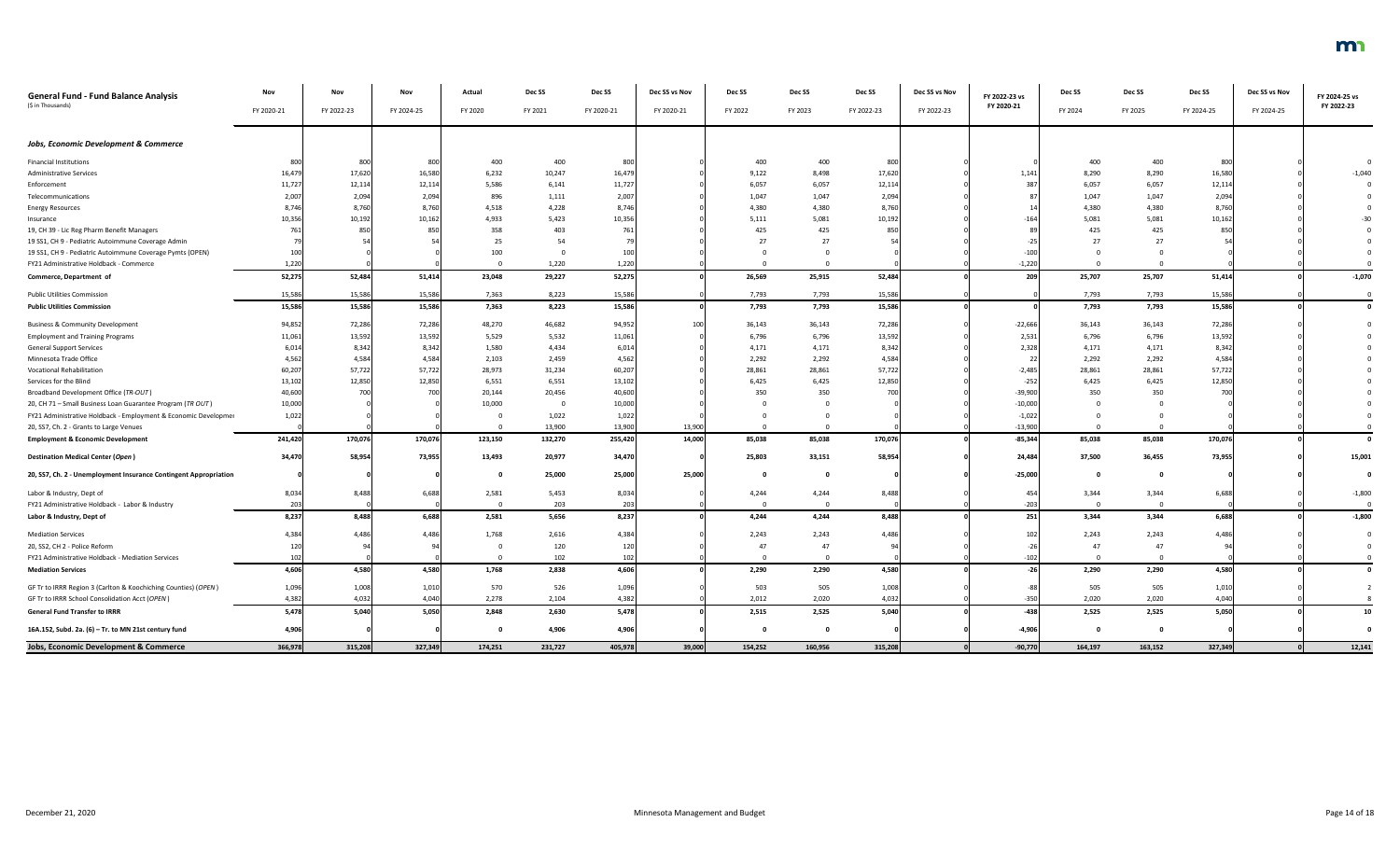| <b>General Fund - Fund Balance Analysis</b><br>(\$ in Thousands) | Nov<br>FY 2020-21 | Nov<br>FY 2022-23 | Nov<br>FY 2024-25 | Actual<br>FY 2020 | Dec SS<br>FY 2021 | Dec <sub>SS</sub><br>FY 2020-21 | Dec SS vs Nov<br>FY 2020-21 | Dec SS<br>FY 2022 | Dec SS<br>FY 2023 | Dec <sub>SS</sub><br>FY 2022-23 | Dec SS vs Nov<br>FY 2022-23 | FY 2022-23 vs<br>FY 2020-21 | Dec <sub>SS</sub><br>FY 2024 | Dec SS<br>FY 2025 | Dec SS<br>FY 2024-25 | Dec SS vs Nov<br>FY 2024-25 | FY 2024-25 vs<br>FY 2022-23 |
|------------------------------------------------------------------|-------------------|-------------------|-------------------|-------------------|-------------------|---------------------------------|-----------------------------|-------------------|-------------------|---------------------------------|-----------------------------|-----------------------------|------------------------------|-------------------|----------------------|-----------------------------|-----------------------------|
| <b>State Government &amp; Veterans</b>                           |                   |                   |                   |                   |                   |                                 |                             |                   |                   |                                 |                             |                             |                              |                   |                      |                             |                             |
| House of Representatives                                         | 84,615            | 77,714            | 77,714            | 38,525            | 46,090            | 84,615                          |                             | 38,857            | 38,857            | 77,714                          |                             | $-6,901$                    | 38,857                       | 38,857            | 77,714               |                             |                             |
| FY19 Available/Balance Forward - House                           |                   |                   |                   | - 0               | - 0               |                                 |                             |                   | 0                 |                                 |                             |                             |                              |                   |                      |                             |                             |
| Senate                                                           | 80,624            | 71,308            | 71,308            | 33,310            | 47,314            | 80,624                          |                             | 35,654            | 35,654            | 71,308                          |                             | $-9,316$                    | 35,654                       | 35,654            | 71,308               |                             |                             |
| FY19 Available/Balance Forward - Senate                          |                   |                   |                   | - 0               | - 0               |                                 |                             |                   | 0                 |                                 |                             |                             |                              |                   |                      |                             |                             |
| Legislative Coordinating Commission                              | 45,617            | 41,561            | 41,562            | 19,207            | 26,410            | 45,617                          |                             | 20,780            | 20,781            | 41,561                          |                             | $-4,056$                    | 20,781                       | 20,781            | 41,562               |                             |                             |
| FY19 Available/Balance Forward - LCC                             |                   |                   |                   |                   |                   |                                 |                             |                   |                   |                                 |                             |                             |                              |                   |                      |                             |                             |
| 19, SS1, CH 3 - DPS and MNDOT program audits                     |                   |                   |                   |                   |                   |                                 |                             |                   |                   |                                 |                             |                             |                              |                   |                      |                             |                             |
| Legislature                                                      | 210,856           | 190,583           | 190,584           | 91,042            | 119,814           | 210,856                         |                             | 95,291            | 95,292            | 190,583                         |                             | $-20,273$                   | 95,292                       | 95,292            | 190,584              |                             |                             |
| Governor's Office                                                | 7,244             | 7,244             | 7,244             | 3,296             | 3,948             | 7,244                           |                             | 3,622             | 3,622             | 7,244                           |                             |                             | 3,622                        | 3,622             | 7,244                |                             |                             |
| <b>Governor's Office</b>                                         | 7,244             | 7,244             | 7,244             | 3,296             | 3,948             | 7,244                           |                             | 3,622             | 3,622             | 7,244                           |                             |                             | 3,622                        | 3,622             | 7,244                |                             |                             |
|                                                                  |                   |                   |                   |                   |                   |                                 |                             |                   |                   |                                 |                             |                             |                              |                   |                      |                             |                             |
| <b>State Auditor</b>                                             | 20,939            | 21,204            | 21,204            | 8,481             | 12,458            | 20,939                          |                             | 10,602            | 10,602            | 21,204                          |                             | 265                         | 10,602                       | 10,602            | 21,204               |                             |                             |
| <b>Statutory Local Performance Measurement Rptg</b>              |                   |                   |                   | $\overline{0}$    |                   |                                 |                             |                   | $\overline{2}$    |                                 |                             |                             |                              |                   |                      |                             |                             |
| <b>State Auditor</b>                                             | 20,941            | 21,208            | 21,208            | 8,481             | 12,460            | 20,941                          |                             | 10,604            | 10,604            | 21,208                          |                             | 267                         | 10,604                       | 10,604            | 21,208               |                             |                             |
| <b>Attorney General</b>                                          | 46,341            | 47,026            | 47,026            | 22,047            | 24,294            | 46,341                          |                             | 23,513            | 23,513            | 47,026                          |                             | 685                         | 23,513                       | 23,513            | 47,026               |                             |                             |
| <b>Attorney General</b>                                          | 46,341            | 47,026            | 47,026            | 22,047            | 24,294            | 46,341                          |                             | 23,513            | 23,513            | 47,026                          |                             | 685                         | 23,513                       | 23,513            | 47,026               |                             |                             |
|                                                                  |                   |                   |                   |                   |                   |                                 |                             |                   |                   |                                 |                             |                             |                              |                   |                      |                             |                             |
| Secretary of State                                               | 14,463            | 14,584            | 14,584            | 6,962             | 7,501             | 14,463                          |                             | 7,292             | 7,292             | 14,584                          |                             | 121                         | 7,292                        | 7,292             | 14,584               |                             |                             |
| 19, SS1, CH 10 - Election Equipment Grants                       | 2,000             |                   |                   | 2,000             |                   | 2,000                           |                             |                   |                   |                                 |                             | $-2,000$                    |                              |                   |                      |                             |                             |
| 19, SS1, CH 10 - State Match for Help America Vote Act           | 163               |                   |                   | 163               |                   |                                 |                             |                   |                   |                                 |                             | $-163$                      |                              |                   |                      |                             |                             |
| CH 77 - HELP AMERICA VOTE ACT (TR OUT)                           | 1,478             |                   |                   | 1,478             |                   | 1,478                           |                             |                   |                   |                                 |                             | $-1,478$                    |                              |                   |                      |                             |                             |
| CH 77 - HAVA, State Match for CARES Act (TR OUT)                 | 1,386             |                   |                   | $\overline{0}$    | 1,386             | 1,386                           |                             |                   |                   |                                 |                             | $-1,386$                    |                              |                   |                      |                             |                             |
| <b>Secretary of State</b>                                        | 19,490            | 14,584            | 14,584            | 10,603            | 8,887             | 19,490                          |                             | 7,292             | 7,292             | 14,584                          |                             | $-4,906$                    | 7,292                        | 7,292             | 14,584               |                             |                             |
| Presidential Primary (OPEN) (TR OUT)                             | 11,941            |                   | 9,690             | 11,941            |                   | 11,941                          |                             |                   |                   |                                 |                             | $-11,941$                   | 9,690                        |                   | 9,690                |                             | 9,690                       |
| Campaign Finance & Public Disclosure Bd                          | 2,246             | 2,246             | 2,246             | 1,059             | 1,187             | 2,246                           |                             | 1,123             | 1,123             | 2,246                           |                             |                             | 1,123                        | 1,123             | 2,246                |                             |                             |
| Campaign Finance 10A.31                                          | 1,020             | 1,020             | 1,020             | - 0               | 1,020             | 1,020                           |                             |                   | 1,020             | 1,020                           |                             |                             |                              | 1,020             | 1,020                |                             |                             |
| Campaign Finance (OPEN) (TR OUT)                                 | 1,565             | 1,514             | 1,514             | 109               | 1,456             | 1,565                           |                             | 104               | 1,410             | 1,514                           |                             |                             | 104                          | 1,410             | 1,514                |                             |                             |
| <b>Campaign Finance</b>                                          | 4,831             | 4,780             | 4,780             | 1,168             | 3,663             | 4,831                           |                             | 1,227             | 3,553             | 4,780                           |                             | $-51$                       | 1,227                        | 3,553             | 4,780                |                             |                             |
| <b>Investment Board</b>                                          | 278               | 278               | 278               | 139               | 139               | 278                             |                             | 139               | 139               | 278                             |                             |                             | 139                          | 139               | 278                  |                             |                             |
| <b>MNIT Services</b>                                             | 5,111             | 5,358             | 5,358             | 2,454             | 2,657             | 5,111                           |                             | 2,679             | 2,679             | 5,358                           |                             | 247                         | 2,679                        | 2,679             | 5,358                |                             |                             |
| 19, SS1, CH 10 - Cybersecurity                                   | 9,901             | 10,000            | 10,000            | 1,995             | 7,906             | 9,901                           |                             | 5,000             | 5,000             | 10,000                          |                             |                             | 5,000                        | 5,000             | 10,000               |                             |                             |
| FY19 Available/Balance Forward - MN.IT Services                  |                   |                   |                   | - 0               | $\overline{0}$    |                                 |                             |                   |                   |                                 |                             |                             |                              |                   |                      |                             |                             |
| FY21 Administrative Holdback - MN-IT                             |                   |                   |                   | - 0               | 379               |                                 |                             |                   |                   |                                 |                             | $-37$                       |                              |                   |                      |                             |                             |
| <b>MN-IT Services</b>                                            | 15,391            | 15,358            | 15,358            | 4,449             | 10,942            | 15,391                          |                             | 7,679             | 7,679             | 15,358                          |                             | $-33$                       | 7,679                        | 7,679             | 15,358               |                             |                             |
| <b>Campaign Violations</b>                                       | 175               | 230               | 230               | 60                | 115               | 175                             |                             | 115               | 115               | 230                             |                             |                             | 115                          | 115               | 230                  |                             |                             |
| <b>Data Practices</b>                                            |                   |                   |                   | 76                | 23                |                                 |                             | 22                | 22                | 44                              |                             |                             | 22                           | 22                |                      |                             |                             |
| Municipal Boundary Adjustments                                   |                   | 526               | 526               | 240               | 285               | 525                             |                             | 263               | 263               | 526                             |                             |                             | 263                          | 263               | 526                  |                             |                             |
| <b>Administrative Hearings Office</b>                            | 799               | 800               | 800               | 376               | 423               | 799                             |                             | 400               | 400               | 800                             |                             |                             | 400                          | 400               | 800                  |                             |                             |
| Government and Citizen Services                                  | 22,032            | 20,734            | 20,734            | 11,516            | 10,516            | 22,032                          |                             | 10,367            | 10,367            | 20,734                          |                             | $-1,298$                    | 10,367                       | 10,367            | 20,734               |                             |                             |
| <b>Strategic Management Services</b>                             | 4,267             | 4,248             | 4,248             | 1,990             | 2,277             | 4,267                           |                             | 2,124             | 2,124             | 4,248                           |                             |                             | 2,124                        | 2,124             | 4,248                |                             |                             |
| <b>Fiscal Agent</b>                                              | 24,920            | 25,420            | 25,420            | 12,210            | 12,710            | 24,920                          |                             | 12,710            | 12,710            | 25,420                          |                             | 500                         | 12,710                       | 12,710            | 25,420               |                             |                             |
| WCRA (OPEN)                                                      | 1,386             | 1,532             | 1,634             | 661               | 725               | 1,386                           |                             | 747               | 785               | 1,532                           |                             | 146                         | 809                          | 825               | 1,634                |                             | 102                         |
| Historic Structure Grants MS 290.0681 (OPEN)                     |                   | 1,634             | 2,550             | - 0               | $\overline{0}$    |                                 |                             | 503               | 1,131             | 1,634                           |                             | 1,634                       | 1,275                        | 1,275             | 2,550                |                             | 916                         |
| FY21 Administrative Holdback - Admin                             |                   |                   |                   | $\Omega$          | 300               | 300                             |                             |                   | $\Omega$          |                                 |                             | $-30$                       |                              | $\Omega$          |                      |                             |                             |
| <b>Administration, Dept of</b>                                   | 52,905            | 53,568            | 54,586            | 26,377            | 26,528            | 52,905                          |                             | 26,451            | 27,117            | 53,568                          |                             | 663                         | 27,285                       | 27,301            | 54,586               |                             | 1,018                       |
| Capitol Area Arch & Plng Bd                                      | 702               | 702               | 702               | 351               | 351               | 702                             |                             | 351               | 351               | 702                             |                             |                             | 351                          | 351               | 702                  |                             |                             |
| Capitol Area Arch & Plng Bd                                      | 702               | 702               | 702               | 351               | 351               | 702                             |                             | 351               | 351               | 702                             |                             |                             | 351                          | 351               | 702                  |                             | $\mathbf{0}$                |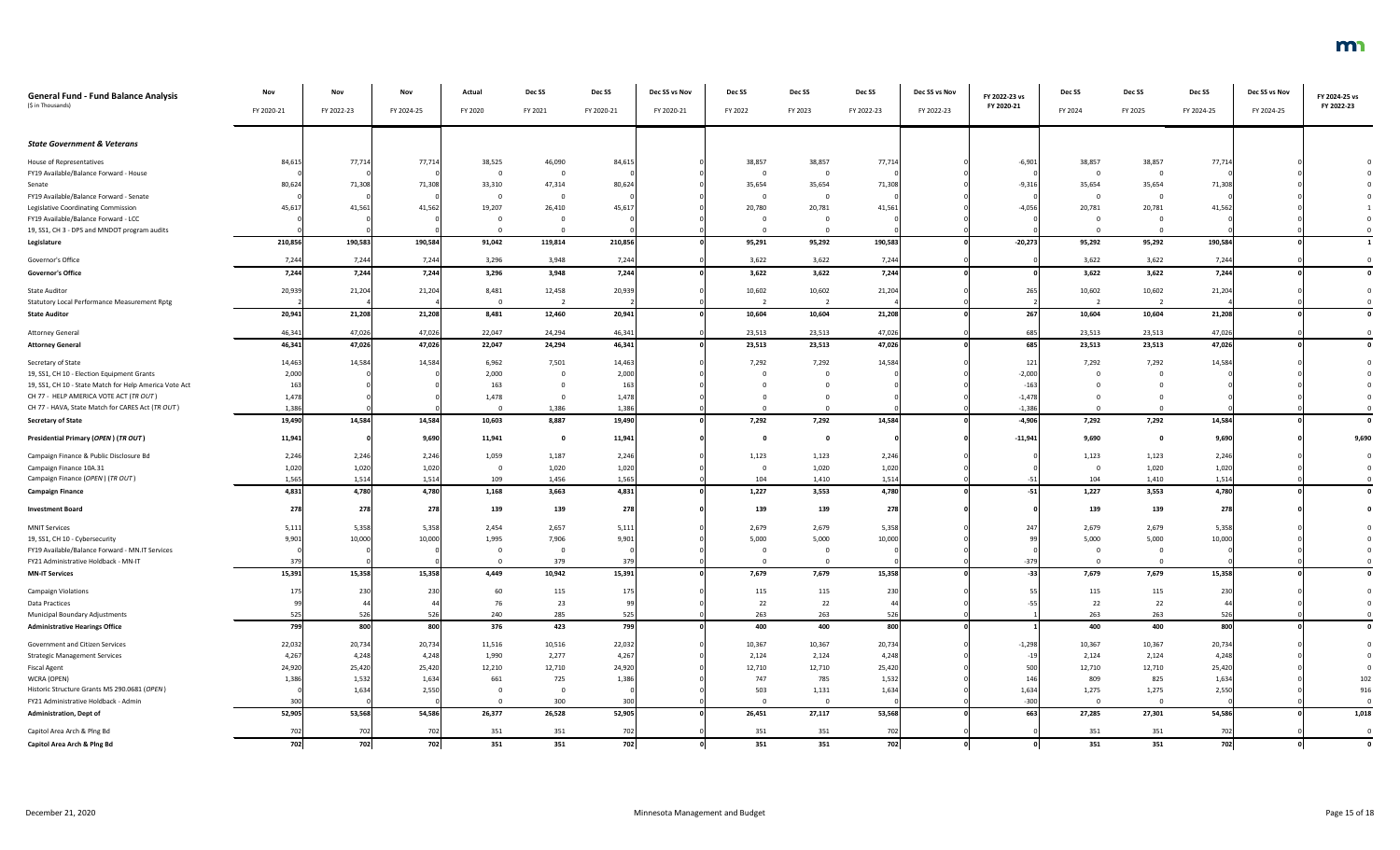| <b>General Fund - Fund Balance Analysis</b>               | Nov            | Nov            | Nov            | Actual         | Dec SS       | Dec SS         | Dec SS vs Nov | Dec SS         | Dec SS         | Dec SS         | Dec SS vs Nov | FY 2022-23 vs | Dec SS         | Dec SS       | Dec SS         | Dec SS vs Nov | FY 2024-25 vs |
|-----------------------------------------------------------|----------------|----------------|----------------|----------------|--------------|----------------|---------------|----------------|----------------|----------------|---------------|---------------|----------------|--------------|----------------|---------------|---------------|
| (\$ in Thousands)                                         | FY 2020-21     | FY 2022-23     | FY 2024-25     | FY 2020        | FY 2021      | FY 2020-21     | FY 2020-21    | FY 2022        | FY 2023        | FY 2022-23     | FY 2022-23    | FY 2020-21    | FY 2024        | FY 2025      | FY 2024-25     | FY 2024-25    | FY 2022-23    |
|                                                           |                |                |                |                |              |                |               |                |                |                |               |               |                |              |                |               |               |
| Minnesota Management and Budget                           | 53,015         | 53,446         | 53,446         | 26,288         | 26,727       | 53,015         |               | 26,723         | 26,723         | 53,446         |               | 431           | 26,723         | 26,723       | 53,446         |               |               |
| 19, SS1, CH 10 - Becker, Wright Counties' Legal Fees      |                |                |                | 141            |              |                |               |                | $\Omega$       |                |               |               |                |              |                |               |               |
| 19, SS1, CH 9 - Evaluation Activites                      |                | 99             |                | 252            | 478          |                |               |                | 498            |                |               |               |                |              |                |               |               |
| 19, CH 63 - Opiate Epidemic Response                      |                |                |                | 125            |              |                |               |                |                |                |               | $-125$        |                |              |                |               |               |
| FY21 Administrative Holdback - MMB                        | 1,367          |                |                |                | 1,367        | 1,367          |               |                |                |                |               | $-1,367$      |                |              |                |               |               |
| <b>Minnesota Management &amp; Budget</b>                  | 55,378         | 54,442         | 54,442         | 26,806         | 28,572       | 55,378         |               | 27,221         | 27,221         | 54,442         |               | $-936$        | 27,221         | 27,221       | 54,442         |               |               |
| 20, SS7, Ch. 2 - County Relief Grants to Local Businesses |                |                |                |                | 114,800      | 114,800        | 114,800       |                | 0              |                |               | $-114,800$    |                |              |                |               |               |
| Tax System Management                                     | 257,108        | 266,830        | 266,830        | 128,311        | 129,047      | 257,358        | 250           | 133,415        | 133,415        | 266,830        |               | 9,472         | 133,415        | 133,415      | 266,830        |               |               |
| 19, SS1, CH 10 - Taxpayer Assistance Grants               |                | 800            | 800            | 400            | 400          | 800            |               | 400            | 400            | 800            |               |               | 400            | 400          | 800            |               |               |
| 19, SS1, CH 6 - Taxpayer Assistance Grants                |                | 400            | 400            | 197            | 200          |                |               | 200            | 200            | 400            |               |               | 200            | 200          | 40             |               |               |
| <b>Debt Collection Management</b>                         | 57,133         | 58,632         | 58,632         | 28,769         | 28,364       | 57,133         |               | 29,316         | 29,316         | 58,632         |               | 1,499         | 29,316         | 29,316       | 58,632         |               |               |
| Collections, Seized Property, Recording Fees (OPEN)       | 1,405          | 2,000          | 2,000          | 405            | 1,000        | 1,405          |               | 1,000          | 1,000          | 2,000          |               | 595           | 1,000          | 1,000        | 2,000          |               |               |
| Property Tax Benchmark Study MS 270C.991                  |                |                |                | 25             | 25           |                |               | 25             | 25             |                |               |               | 25             | 25           |                |               |               |
| 19, SS1, CH 6 - 2019 Tax Bill Administration              | 6,000          | 6,000          | 6,000          | 3,000          | 3,000        | 6,000          |               | 3,000          | 3,000          | 6,000          |               |               | 3,000          | 3,000        | 6,000          |               |               |
| FY21 Administrative Holdback - Revenue                    | 8,274          |                |                |                | 8,274        | 8,274          |               |                | $\Omega$       |                |               | $-8,274$      |                |              |                |               |               |
| Revenue, Dept of                                          | 331,167        | 334,712        | 334,712        | 161,107        | 170,310      | 331,417        | 250           | 167,356        | 167,356        | 334,712        |               | 3,295         | 167,356        | 167,356      | 334,712        |               |               |
| <b>Amateur Sports Commission</b>                          |                | 612            | 612            | 290            | 357          | 647            |               | 306            | 306            | 612            |               |               | 306            | 306          | 61             |               |               |
| <b>Amateur Sports Commission</b>                          | 647            | 612            | 612            | 290            | 357          | 647            |               | 306            | 306            | 612            |               |               | 306            | 306          | 612            |               |               |
| Council on Minnesotans of African Heritage                | 1,063          | 1,064          | 1,064          | 439            | 624          | 1,063          |               | 532            | 532            | 1,064          |               |               | 532            | 532          | 1,064          |               |               |
| <b>Council on Minnesotans of African Heritage</b>         | 1,063          | 1,064          | 1,064          | 439            | 624          | 1,063          |               | 532            | 532            | 1,064          |               |               | 532            | 532          | 1,064          |               |               |
| Minnesota Council on Latino Affairs                       | 1,044          | 1,050          | 1,050          | 389            | 655          | 1,044          |               | 525            | 525            | 1,050          |               |               | 525            | 525          | 1,050          |               |               |
| Minnesota Council on Latino Affairs                       | 1,044          | 1,050          | 1,050          | 389            | 655          | 1,044          |               | 525            | 525            | 1,050          |               |               | 525            | 525          | 1,050          |               |               |
| Council on Asian-Pacific Minnesotans                      | 1,025          | 1,030          | 1,030          | 487            | 538          | 1,025          |               | 515            | 515            | 1,030          |               |               | 515            | 515          | 1,030          |               |               |
| <b>Council on Asian-Pacific Minnesotans</b>               | 1.025          | 1,030          | 1,030          | 487            | 538          | 1,025          |               | 515            | 515            | 1,030          |               |               | 515            | 515          | 1,030          |               |               |
| Indian Affairs Council                                    | 1,699          | 1,692          | 1,692          | 565            | 1,134        | 1,699          |               | 846            | 846            | 1,692          |               |               | 846            | 846          | 1,692          |               |               |
| <b>Indian Affairs Council</b>                             | 1,699          | 1,692          | 1,692          | 565            | 1,134        | 1,699          |               | 846            | 846            | 1,692          |               |               | 846            | 846          | 1,692          |               |               |
| Programs & Operations                                     | 45,844         | 46,394         | 46,394         | 22,647         | 23,197       | 45,844         |               | 23,197         | 23,197         | 46,394         |               | 550           | 23,197         | 23,197       | 46,394         |               |               |
| <b>Fiscal Agents</b>                                      | 642            | 642            | 642            | 321            | 321          | 642            |               | 321            | 321            | 642            |               |               | 321            | 321          | 642            |               |               |
| <b>Historical Society</b>                                 | 46,486         | 47,036         | 47,036         | 22,968         | 23,518       | 46,486         |               | 23,518         | 23,518         | 47,036         |               | 550           | 23,518         | 23,518       | 47,036         |               |               |
|                                                           |                |                |                |                |              |                |               |                |                |                |               |               |                |              |                |               |               |
| <b>Operations and Services</b>                            | 1,904          | 1,204          | 1,204<br>9,600 | 1,120          | 784<br>4,800 | 1,904          |               | 602            | 602            | 1,204          |               | $-700$        | 602            | 602<br>4,800 | 1,204          |               |               |
| <b>Grants Programs</b><br>Regional Arts Council           | 9,600<br>4,278 | 9,600<br>4,278 | 4,278          | 4,800<br>2,139 | 2,139        | 9,600<br>4,278 |               | 4,800<br>2,139 | 4,800<br>2,139 | 9,600<br>4,278 |               |               | 4,800<br>2,139 | 2,139        | 9,600<br>4,278 |               |               |
| <b>Arts Board</b>                                         | 15,782         | 15,082         | 15,082         | 8,059          | 7,723        | 15,782         |               | 7,541          | 7,541          | 15,082         |               | $-700$        | 7,541          | 7,541        | 15,082         |               |               |
|                                                           |                |                |                |                |              |                |               |                |                |                |               |               |                |              |                |               |               |
| <b>MN Humanities Center</b>                               | 1,400          | 750            | 750            | 670            | 730          | 1,400          |               | 375            | 375            | 750            |               | $-650$        | 375            | 375          | 750            |               |               |
| <b>Veterans Services</b>                                  | 36,332         | 36,306         | 36,306         | 17,264         | 19,068       | 36,332         |               | 18,153         | 18,153         | 36,306         |               | $-26$         | 18,153         | 18,153       | 36,306         |               |               |
| Veterans Homes (TR OUT)                                   | 115,522        | 115,522        | 115,522        | 57,761         | 57,761       | 115,522        |               | 57,761         | 57,761         | 115,522        |               |               | 57,761         | 57,761       | 115,522        |               |               |
| GI Bill (OPEN)                                            | 4,099          | 4,000          | 4,000          | 2,099          | 2,000        | 4,099          |               | 2,000          | 2,000          | 4,000          |               |               | 2,000          | 2,000        | 4,000          |               |               |
| GI Bill OJT and Apprenticeships (OPEN)                    | 1,929          | 2,000          | 2,000          | 929            | 1,000        | 1,929          |               | 1,000          | 1,000          | 2,000          |               |               | 1,000          | 1,000        | 2,000          |               |               |
| 20, CH 71 - COVID-19 Special Emergency Grants             | 6,200          |                |                | 2,315          | 3,885        | 6,200          |               | - 0            | $\mathbf 0$    |                |               | $-6,200$      |                |              |                |               |               |
| Veteran Affairs, Dept of                                  | 164,082        | 157,828        | 157,828        | 80,368         | 83,714       | 164,082        |               | 78,914         | 78,914         | 157,828        |               | $-6,254$      | 78,914         | 78,914       | 157,828        |               |               |
| <b>Main-Military Training Facility</b>                    | 19,402         | 19,402         | 19,402         | 9,085          | 10,317       | 19,402         |               | 9,701          | 9,701          | 19,402         |               |               | 9,701          | 9,701        | 19,402         |               |               |
| <b>General Support</b>                                    | 6,765          | 6,764          | 6,764          | 3,147          | 3,618        | 6,765          |               | 3,382          | 3,382          | 6,764          |               |               | 3,382          | 3,382        | 6,764          |               |               |
| <b>Enlistment Incentives</b>                              | 23,222         | 22,228         | 22,228         | 9,127          | 14,095       | 23,222         |               | 11,114         | 11,114         | 22,228         |               | -994          | 11,114         | 11,114       | 22,228         |               |               |
| <b>Emergency Services / Military Support (OPEN)</b>       | 21,105         | 3,164          | 3,164          | 12,443         | 8,662        | 21,105         |               | 1,582          | 1,582          | 3,164          |               | $-17,94$      | 1,582          | 1,582        | 3,164          |               |               |
| FY19 Available/Balance Forward - Military Affairs         |                |                |                |                |              |                |               |                | $\overline{0}$ |                |               |               |                |              |                |               |               |
| <b>Military Affairs, Dept of</b>                          | 70,494         | 51,558         | 51,558         | 33,802         | 36,692       | 70,494         |               | 25,779         | 25,779         | 51,558         |               | $-18,936$     | 25,779         | 25,779       | 51,558         |               |               |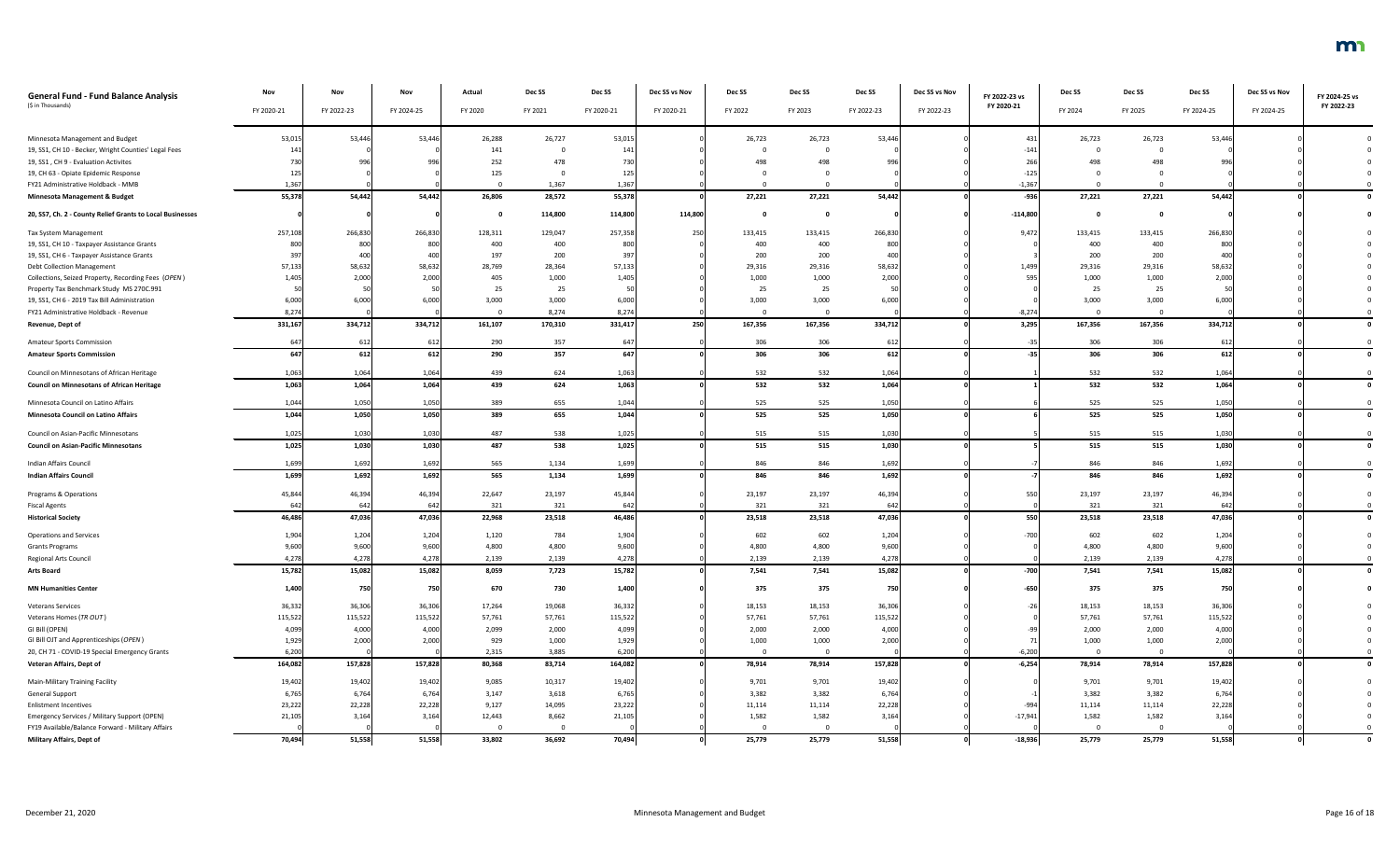| <b>General Fund - Fund Balance Analysis</b><br>(\$ in Thousands) | Nov<br>FY 2020-21 | Nov<br>FY 2022-23 | Nov<br>FY 2024-25 | Actual<br>FY 2020 | Dec <sub>SS</sub><br>FY 2021 | Dec SS<br>FY 2020-21 | Dec SS vs Nov<br>FY 2020-21 | Dec SS<br>FY 2022 | Dec SS<br>FY 2023 | Dec SS<br>FY 2022-23 | Dec SS vs Nov<br>FY 2022-23 | FY 2022-23 vs<br>FY 2020-21 | Dec SS<br>FY 2024 | Dec <sub>SS</sub><br>FY 2025 | Dec SS<br>FY 2024-25 | Dec SS vs Nov<br>FY 2024-25 | FY 2024-25 vs<br>FY 2022-23 |
|------------------------------------------------------------------|-------------------|-------------------|-------------------|-------------------|------------------------------|----------------------|-----------------------------|-------------------|-------------------|----------------------|-----------------------------|-----------------------------|-------------------|------------------------------|----------------------|-----------------------------|-----------------------------|
|                                                                  |                   |                   |                   |                   |                              |                      |                             |                   |                   |                      |                             |                             |                   |                              |                      |                             |                             |
| <b>Board of Accountancy</b>                                      | 1,36              | 1,350             | 1,350             | 584               | 785                          | 1,369                |                             | 675               | 675               | 1,350                |                             |                             | 675               | 675                          | 1,350                |                             |                             |
| <b>Board of Accountancy</b>                                      | 1,369             | 1,350             | 1,350             | 584               | 785                          | 1,369                |                             | 675               | 675               | 1,350                |                             |                             | 675               | 675                          | 1,350                |                             |                             |
| <b>Board of Architectural/Eng</b>                                | 1,706             | 1,702             | 1,702             | 685               | 1,021                        | 1,706                |                             | 851               | 851               | 1,702                |                             |                             | 851               | 851                          | 1,702                |                             |                             |
| <b>Board of Architectural/Eng</b>                                | 1,706             | 1,702             | 1,702             | 685               | 1,021                        | 1,706                |                             | 851               | 851               | 1,702                |                             |                             | 851               | 851                          | 1,702                |                             |                             |
| <b>Board of Cosmetologist Examiners</b>                          | 5,827             | 5,846             | 5,846             | 2,752             | 3,075                        | 5,827                |                             | 2,923             | 2,923             | 5,846                |                             |                             | 2,923             | 2,923                        | 5,846                |                             |                             |
| <b>Board of Cosmetologist Examiners</b>                          | 5,827             | 5,846             | 5,846             | 2,752             | 3,075                        | 5,827                |                             | 2,923             | 2,923             | 5,846                |                             |                             | 2,923             | 2,923                        | 5,846                |                             |                             |
| <b>Board of Barber Examiners</b>                                 |                   | 686               | 686               | 284               | 402                          | 686                  |                             | 343               | 343               | 686                  |                             |                             | 343               | 343                          | 686                  |                             |                             |
| <b>Board of Barber Examiners</b>                                 | 686               | 686               | 686               | 284               | 402                          | 686                  |                             | 343               | 343               | 686                  |                             |                             | 343               | 343                          | 686                  |                             |                             |
| <b>Contingent Accounts</b>                                       | 500               | 500               | 500               | 100               | 400                          | 500                  |                             | 500               | 0                 | 500                  |                             |                             | 500               | $\mathbf 0$                  | 500                  |                             |                             |
| <b>Contingent Accounts</b>                                       | 500               | 500               | 500               | 100               | 400                          | 500                  |                             | 500               | 0                 | 500                  |                             |                             | 500               |                              | 500                  |                             |                             |
| <b>Tort Claims</b>                                               | 322               | 322               | 322               | റ                 | 322                          | 322                  |                             | 161               | 161               | 322                  |                             |                             | 161               | 161                          | 322                  |                             |                             |
| <b>Tort Claims</b>                                               | 322               | 322               | 322               | <u>െ</u>          | 322                          | 322                  |                             | 161               | 161               | 322                  |                             |                             | 161               | 161                          | 322                  |                             |                             |
| <b>Consolidated Leg &amp; Const Officers Retire (OPEN)</b>       | 18,001            | 18,361            | 18,438            | 8,850             | 9,151                        | 18,001               |                             | 9,171             | 9,190             | 18,361               |                             | 360                         | 9,208             | 9,230                        | 18,438               |                             |                             |
| <b>Judges Retirement Plan Direct Appropriation</b>               | 12,000            | 12,000            | 12,000            | 6,000             | 6,000                        | 12,000               |                             | 6,000             | 6,000             | 12,000               |                             |                             | 6,000             | 6,000                        | 12,000               |                             |                             |
| 18, CH 211 - Pension, PERA Police and Fire                       | 13,500            | 18,000            | 18,000            | 4,500             | 9,000                        | 13,500               |                             | 9,000             | 9,000             | 18,000               |                             | 4,500                       | 9,000             | 9,000                        | 18,000               |                             |                             |
| PERA / Mpls Employee Retirement Aid (OPEN)                       | 32,000            | 32,000            | 32,000            | 16,000            | 16,000                       | 32,000               |                             | 16,000            | 16,000            | 32,000               |                             |                             | 16,000            | 16,000                       | 32,000               |                             |                             |
| 1993 TRA / Mpls Teacher Retire Aid (OPEN)                        | 5,000             | 5,000             | 5,000             | 2,500             | 2,500                        | 5,000                |                             | 2,500             | 2,500             | 5,000                |                             |                             | 2,500             | 2,500                        | 5,000                |                             |                             |
| 1997 TRA / Mpls Teacher Retire Aid (OPEN)                        | 54,662            | 54,662            | 54,662            | 27,331            | 27,331                       | 54,662               |                             | 27,331            | 27,331            | 54,662               |                             |                             | 27,331            | 27,331                       | 54,662               |                             |                             |
| St Paul Teacher Retirement Aid 1997 (OPEN)                       | 5,654             | 5,654             | 5,654             | 2,827             | 2,827                        | 5,654                |                             | 2,827             | 2,827             | 5,654                |                             |                             | 2,827             | 2,827                        | 5,654                |                             |                             |
| 14, CH 296 - Pension Bill - St Paul Teachers                     | 14,000            | 14,000            | 14,000            | 7,000             | 7,000                        | 14,000               |                             | 7,000             | 7,000             | 14,000               |                             |                             | 7,000             | 7,000                        | 14,000               |                             |                             |
| 18, CH 211 - Pension, St Paul Dir Aid                            | 10,000            | 10,000            | 10,000            | 5,000             | 5,000                        | 10,000               |                             | 5,000             | 5,000             | 10,000               |                             |                             | 5,000             | 5,000                        | 10,000               |                             |                             |
| <b>St Paul Teacher Retirement Aid</b>                            | 29,654            | 29,654            | 29,654            | 14,827            | 14,827                       | 29,654               |                             | 14,827            | 14,827            | 29,654               |                             |                             | 14,827            | 14,827                       | 29,654               |                             |                             |
| <b>State Government Appropriations</b>                           | 1,257,213         | 1,203,070         | 1,213,856         | 600,633           | 771,630                      | 1,372,263            | 115,050                     | 600,279           | 602,791           | 1,203,070            |                             | $-169,193$                  | 610,841           | 603,015                      | 1,213,856            |                             | 10,786                      |
| DNR Police State Aid (TR OUT)                                    | 2,826             | 2,940             | 2,940             | 1,356             | 1,470                        | 2,826                |                             | 1,470             | 1,470             | 2,940                |                             |                             | 1,470             | 1,470                        | 2,940                |                             |                             |
| DPS Police State Aid (TR OUT)                                    | 8,228             | 8,582             | 8,582             | 3,937             | 4,291                        | 8,228                |                             | 4,291             | 4,291             | 8,582                |                             |                             | 4,291             | 4,291                        | 8,582                |                             |                             |
| DPS/DNR Police State Aid GF [Cancel]                             | [5, 466]          | [6, 808]          | [8, 478]          | [2,652]           | [2,814]                      | [5,466]              |                             | [3, 199]          | [3,609]           | [6, 808]             |                             | [1, 342]                    | [4,019]           | [4, 459]                     | [8, 478]             |                             | [1,670]                     |
| <b>MMB Non-Operating</b>                                         | 11,054            | 11,522            | 11,522            | 5,293             | 5,761                        | 11,054               |                             | 5,761             | 5,761             | 11,522               |                             | 468                         | 5,761             | 5,761                        | 11,522               |                             |                             |
| <b>Indirect Cost Receipts Offset</b>                             | $-39,055$         | $-39,954$         | $-39,954$         | $-19,078$         | $-19,977$                    | $-39,055$            |                             | $-19,977$         | $-19,977$         | $-39,954$            |                             | -899                        | $-19,977$         | $-19,977$                    | $-39,954$            |                             |                             |
| MMB - Public Defender Aid                                        | 953               |                   |                   | 453               | 500                          | 953                  |                             |                   | 0                 |                      |                             | -953                        |                   |                              |                      |                             |                             |
| One time Transfer to HCAF (TR OUT)                               | 7,200             |                   |                   | 7,200             |                              | 7,200                |                             |                   | 0                 |                      |                             | $-7,200$                    |                   |                              |                      |                             |                             |
| <b>CMA Interest Liability</b>                                    | 214               |                   |                   | 214               |                              | 214                  |                             |                   | $\mathbf{0}$      |                      |                             | $-214$                      |                   |                              |                      |                             |                             |
| 20, CH 71, Transfer to COVID-19 Minnesota Fund                   | 200,000           |                   |                   | 200,000           |                              | 200,000              |                             | - 0               | 0                 |                      |                             | $-200,000$                  | - 0               | - 0                          |                      |                             |                             |
| <b>State Government &amp; Veterans</b>                           | 1,437,579         | 1,174,638         | 1,185,424         | 794,715           | 757,914                      | 1,552,629            | 115,050                     | 586,063           | 588,575           | 1,174,638            | 0 <sup>l</sup>              | $-377,991$                  | 596,625           | 588,799                      | 1,185,424            |                             | 10,786                      |